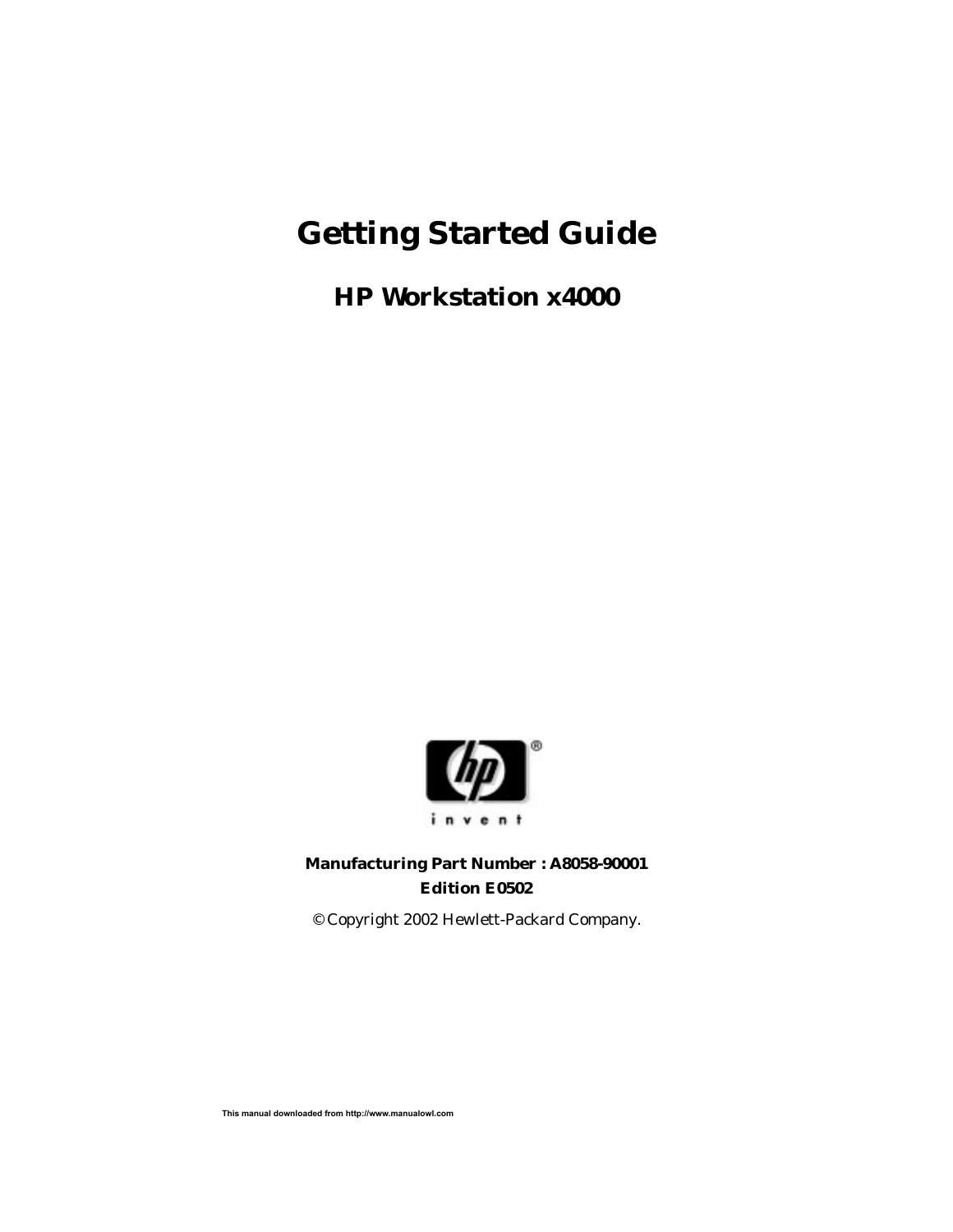# **Legal Notices**

The information contained in this document is subject to change without notice.

Hewlett-Packard makes no warranty of any kind with regard to this material, including, but not limited to, the implied warranties of merchantability and fitness for a particular purpose.

Hewlett-Packard shall not be liable for errors contained herein or for incidental or consequential damages in connection with the furnishing, performance, or use of this material.

Hewlett-Packard assumes no responsibility for the use or reliability of its software on equipment that is not furnished by Hewlett-Packard.

This document contains proprietary information that is protected by copyright. All rights are reserved. No part of this document may be photocopied, reproduced, or translated to another language without the prior written consent of Hewlett-Packard Company.

Adaptec® is a registered trademark of Adaptec, Inc. Adobe and Acrobat are trademarks of Adobe Systems Incorporated. NVIDIA™, GeForce2 GTS™ and Quattro2 MXR™ are registered trademarks or trademarks of NVIDIA Corporation.

Fire GL™ is a trademark of ATI.

Matrox® is a registered trademark of Matrox Electronic Systems Ltd. Microsoft®, Windows®, MS-DOS® Windows 2000®and Windows XP® are registered trademarks of the Microsoft Corporation. Pentium<sup>®</sup> and AGPset<sup>™</sup> are trademarks of Intel Corporation. WOL™ (Wake on LAN) is a trademark of IBM. Rambus and RDRAM are registered trademarks of Rambus, Inc. Direct Rambus, Direct RDRAM and RIMM are trademarks of Rambus, Inc

HEWLETT-PACKARD COMPANY 3000 Hanover Street Palo Alto, California 94304 U.S.A.

#### **Printing History**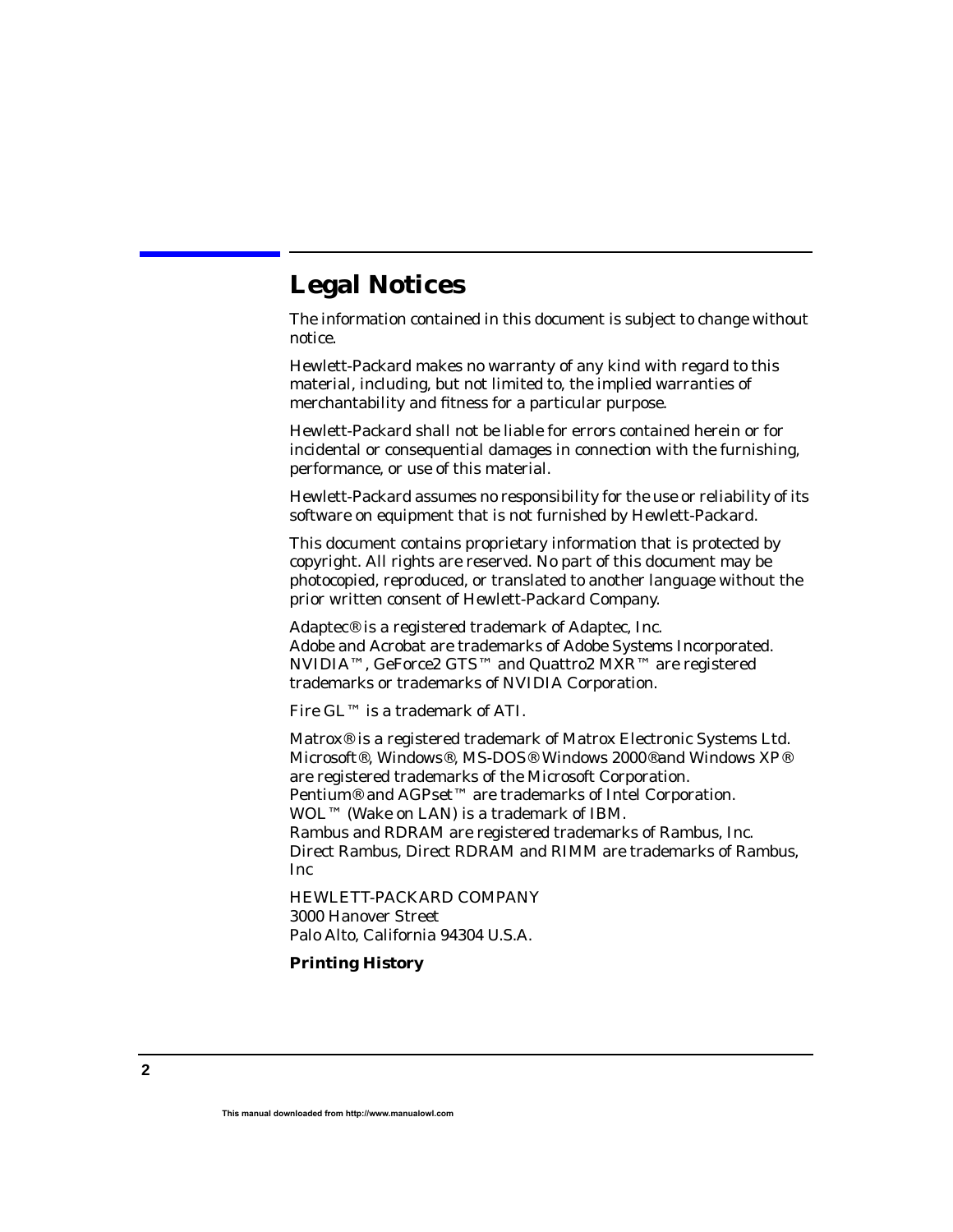The manual printing date and part number indicate its current edition. The printing date will change when a new edition is printed. Minor changes may be made at reprint without changing the printing date. The manual part number will change when extensive changes are made.

Manual updates may be issued between editions to correct errors or document product changes. To ensure that you receive the updated or new editions, you should subscribe to the appropriate product support service. See your HP sales representative for details.

Second Edition: May 2002

Printing Division:

Hewlett-Packard Co. Technical Computer Division 3404 E. Harmony Rd. Fort Collins, CO 80525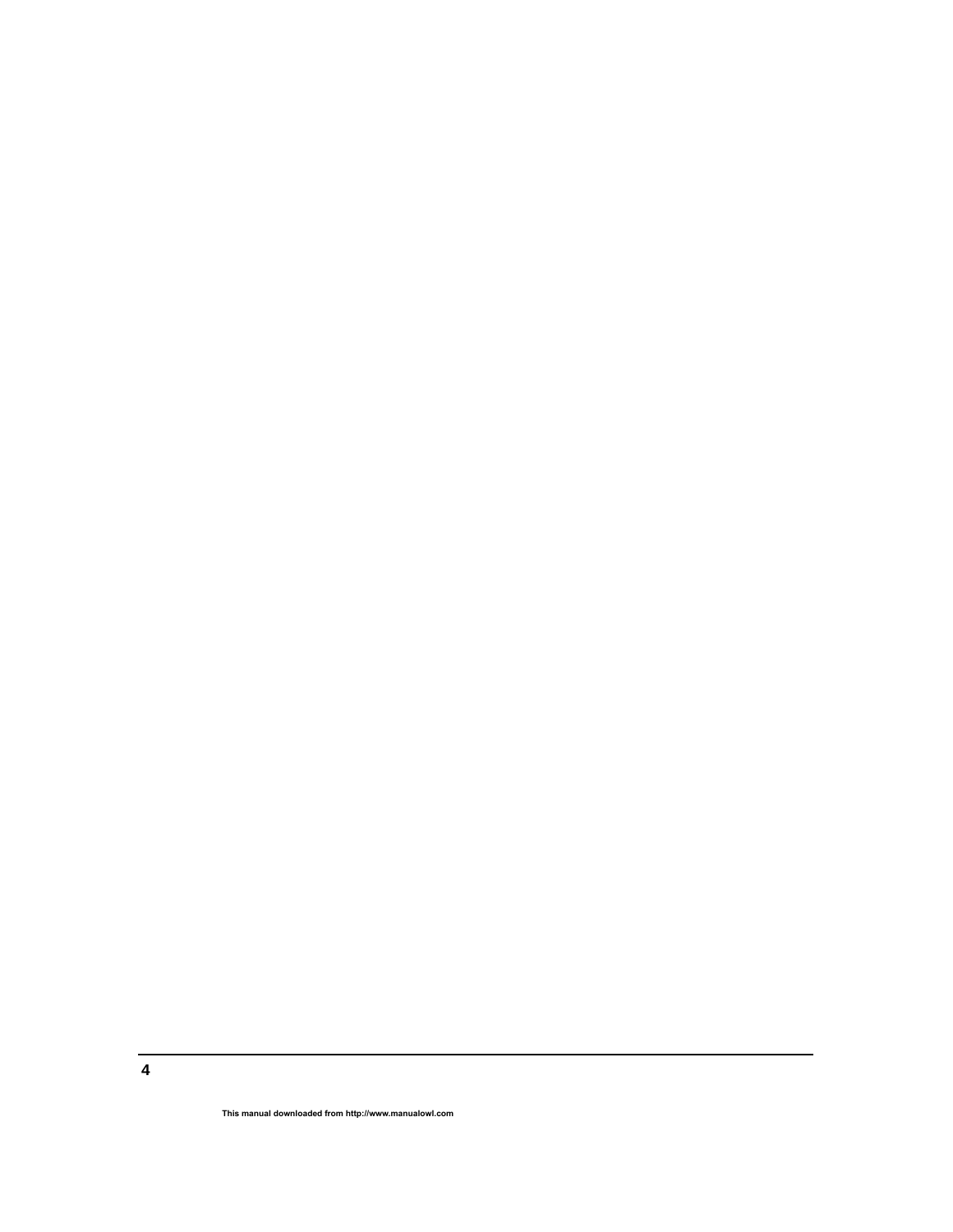# **Contents**

### **[Important Warnings](#page-6-0)**

### **[1. Setting Up And Using Your Workstation](#page-8-0)**

### **[2. Troubleshooting](#page-28-0)**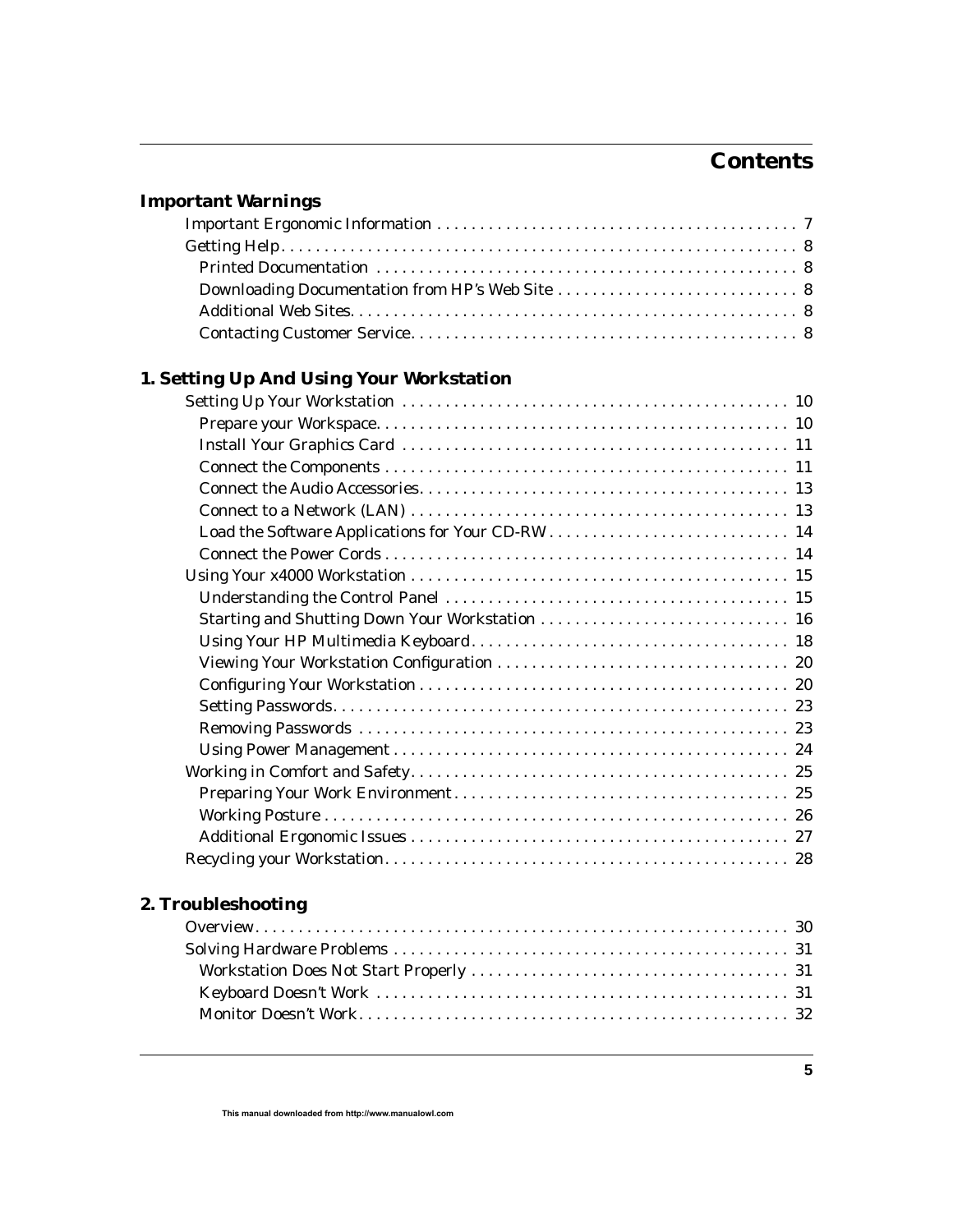# **Contents**

| Starting e-DiagTools from the Hard Drive's Utility Partition |  |
|--------------------------------------------------------------|--|
|                                                              |  |
|                                                              |  |
|                                                              |  |
|                                                              |  |
|                                                              |  |
|                                                              |  |
|                                                              |  |
|                                                              |  |

## **[A. Warranty and Regulatory Information](#page-44-0)**

| Federal Communications Commission (FCC) Radio Frequency Interference |  |
|----------------------------------------------------------------------|--|
|                                                                      |  |
|                                                                      |  |
|                                                                      |  |
|                                                                      |  |
|                                                                      |  |
|                                                                      |  |
|                                                                      |  |
|                                                                      |  |
|                                                                      |  |
|                                                                      |  |
|                                                                      |  |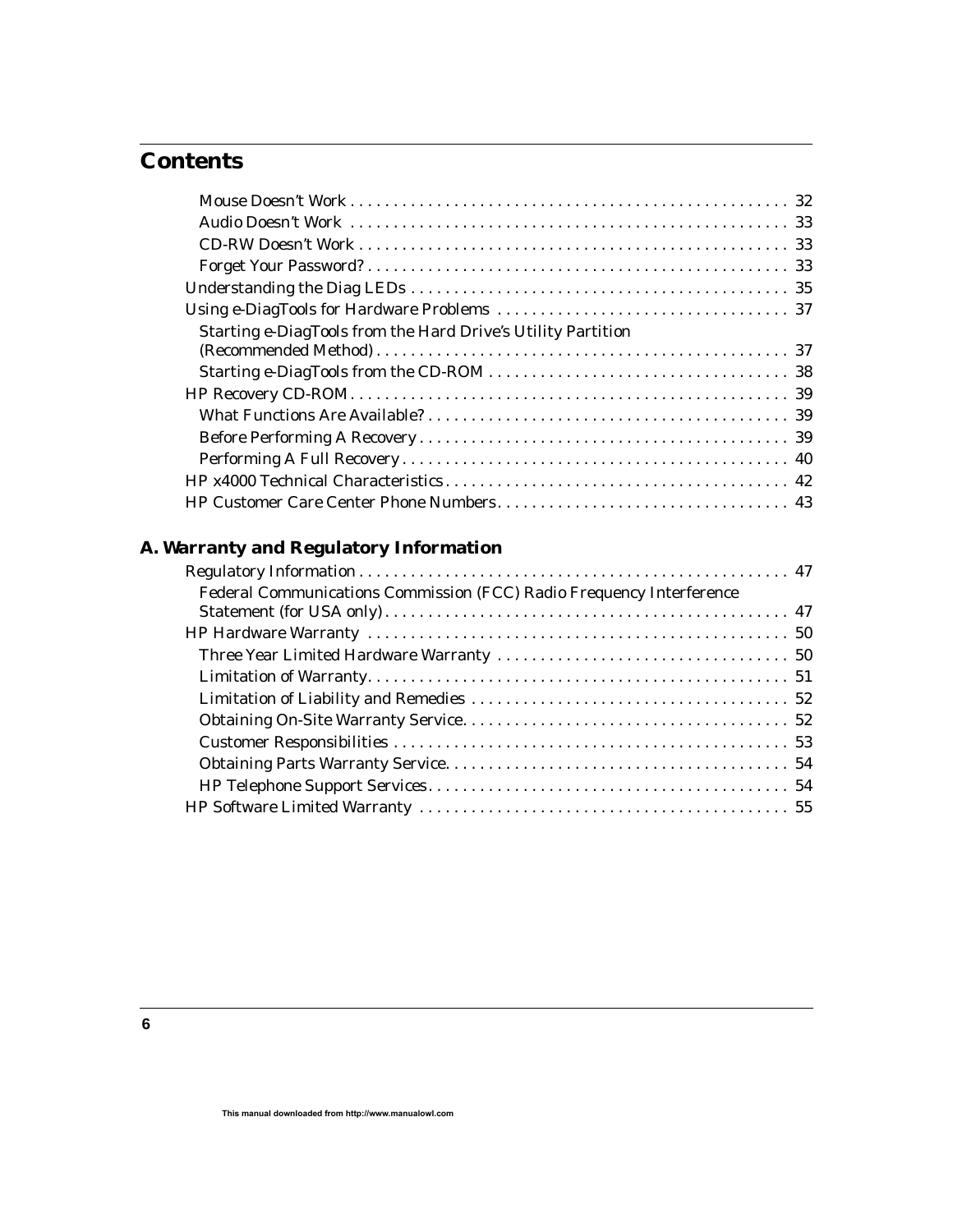# <span id="page-6-0"></span>**Important Warnings**

If you have any doubt that you can lift the computer or display safely, do not try to move it without help.

For your safety, always connect the equipment to a grounded wall outlet. Always use a power cord with a properly grounded plug, such as the one provided with this equipment, or in compliance with your national regulations. Your workstation is disconnected from the power by removing the power cord from the power outlet. This means the workstation must be located close to a power outlet that is easily accessible.

For your safety, never remove your workstation's cover without first removing the power cord from the power outlet, and any connection to a telecommunications network. Always replace the cover on the workstation before switching it on again.

**WARNING To avoid electrical shock, do not open the power supply. There are no user-serviceable parts inside.**

> **This product is a class I laser product. To avoid electrical shock and harm to your eyes by laser light, do not open the laser module. The laser module should be serviced by service personnel only.**

# <span id="page-6-1"></span>**Important Ergonomic Information**

It is strongly recommended that you read the ergonomics information before using your workstation. See ["Working in Comfort and Safety" on](#page-24-0) [page 25.](#page-24-0)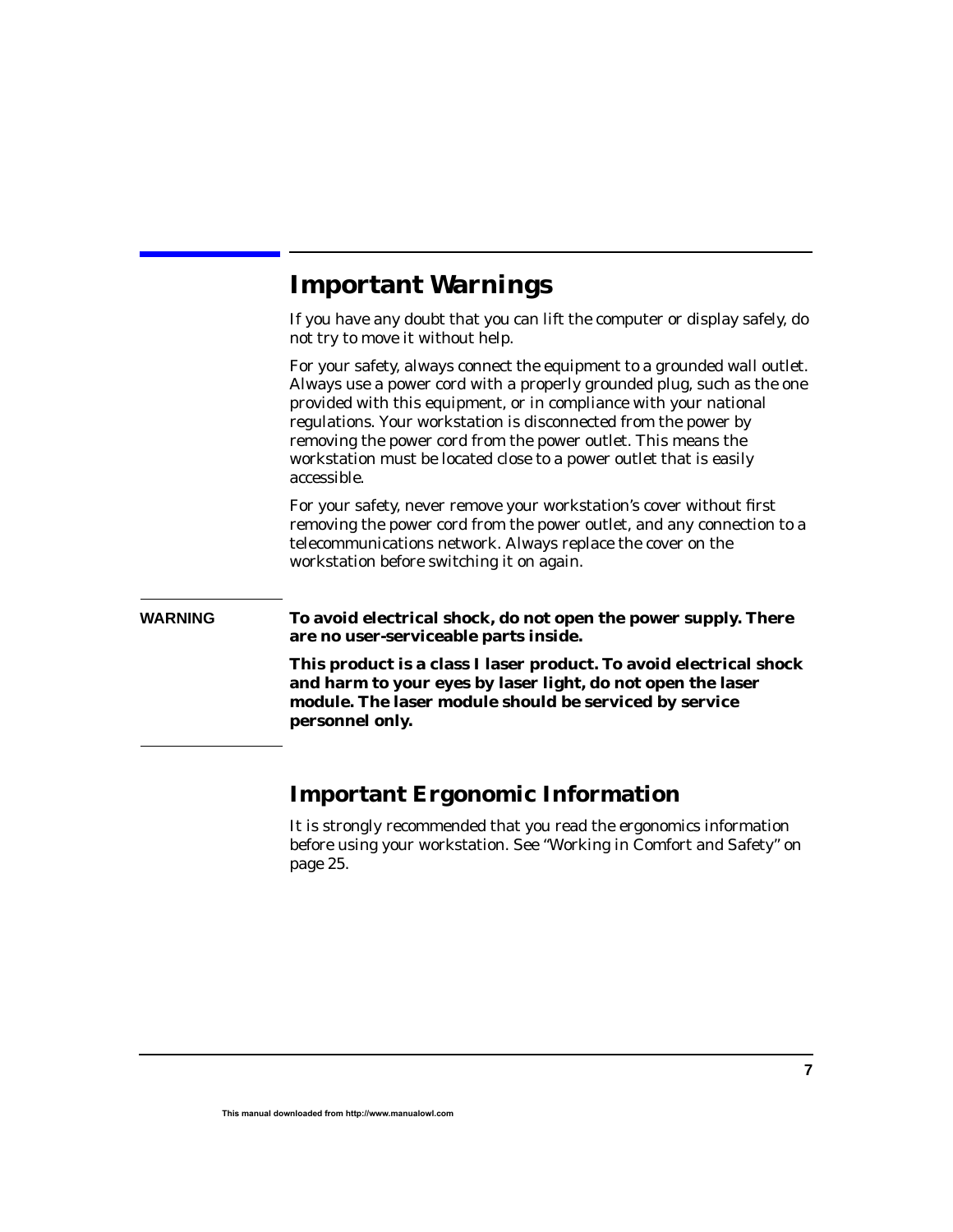# <span id="page-7-0"></span>**Getting Help**

#### <span id="page-7-1"></span>**Printed Documentation**

This x4000 Getting Started Guide is the only printed documentation included with your workstation. It contains basic setup and installation information, basic troubleshooting guidance, and warranty information.

### <span id="page-7-2"></span>**Downloading Documentation from HP's Web Site**

The HP Workstation web site (**www.hp.com/go/workstationsupport**) contains a wide range of free information, including downloadable documentation, service and support options, and the latest versions of drivers, utilities BIOS, and firmware.

The web accessible documentation includes the x4000 Technical Reference/Troubleshooting Guide. This guide has detailed information about your workstation, including system board switches, power consumption and acoustic noise emission test configurations, troubleshooting, and system architecture.

# <span id="page-7-3"></span>**Additional Web Sites**

- **www.hp.com/go/workstationsupport** contains the latest drivers and BIOS for your workstation.
- **www.hp.com/toptools** contains information about the PC Management software, HP TopTools.
- **www.hp.com/ergo** contains the online version of *Working in Comfort*. This is also preloaded on the hard disk of your workstation.

# <span id="page-7-4"></span>**Contacting Customer Service**

Refer to ["HP Customer Care Center Phone Numbers" on page 43.](#page-42-0) For the most recent information, visit the HP web site **www.hp.com/go/workstationsupport**.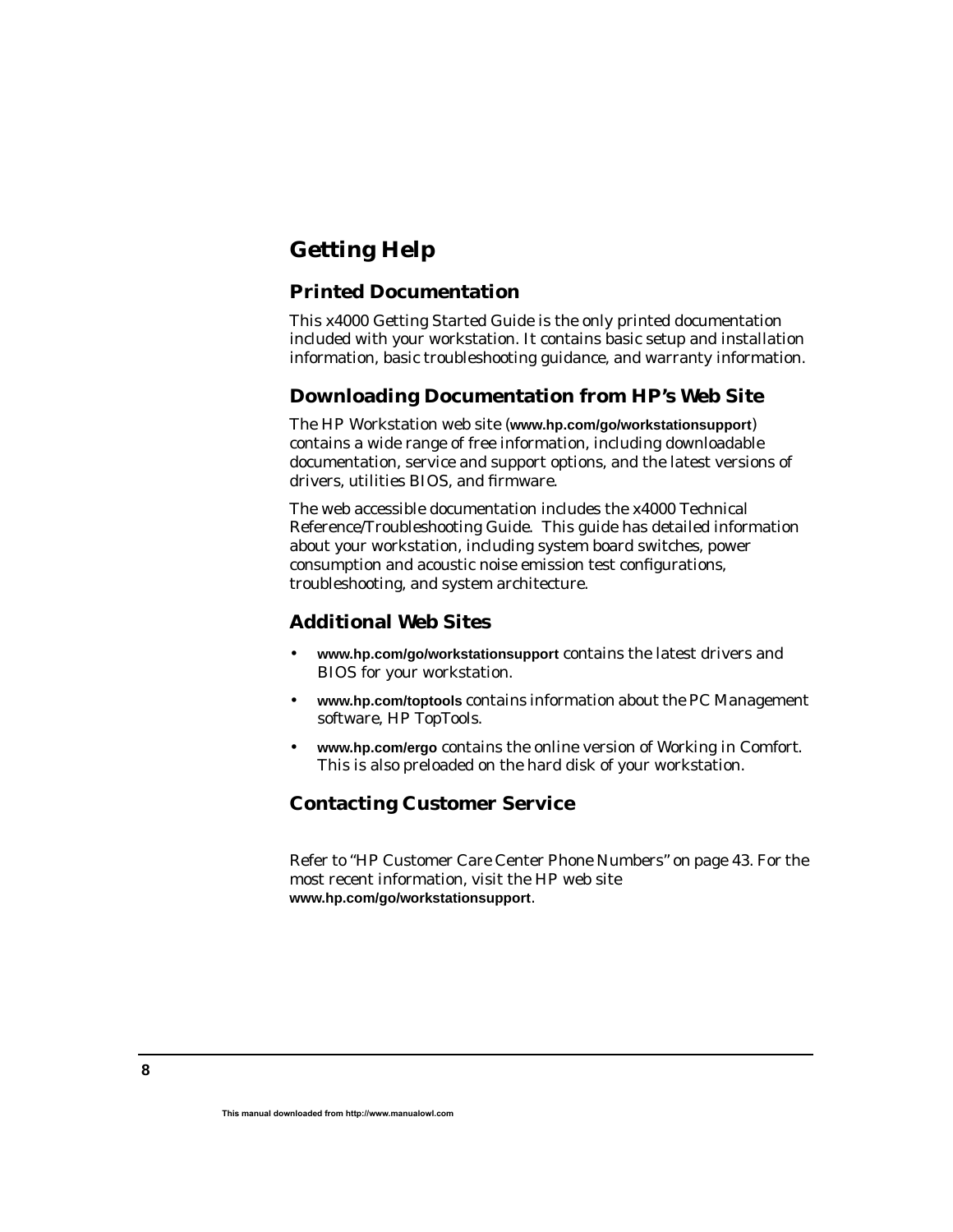# <span id="page-8-0"></span>**1** Setting Up And Using Your **Workstation**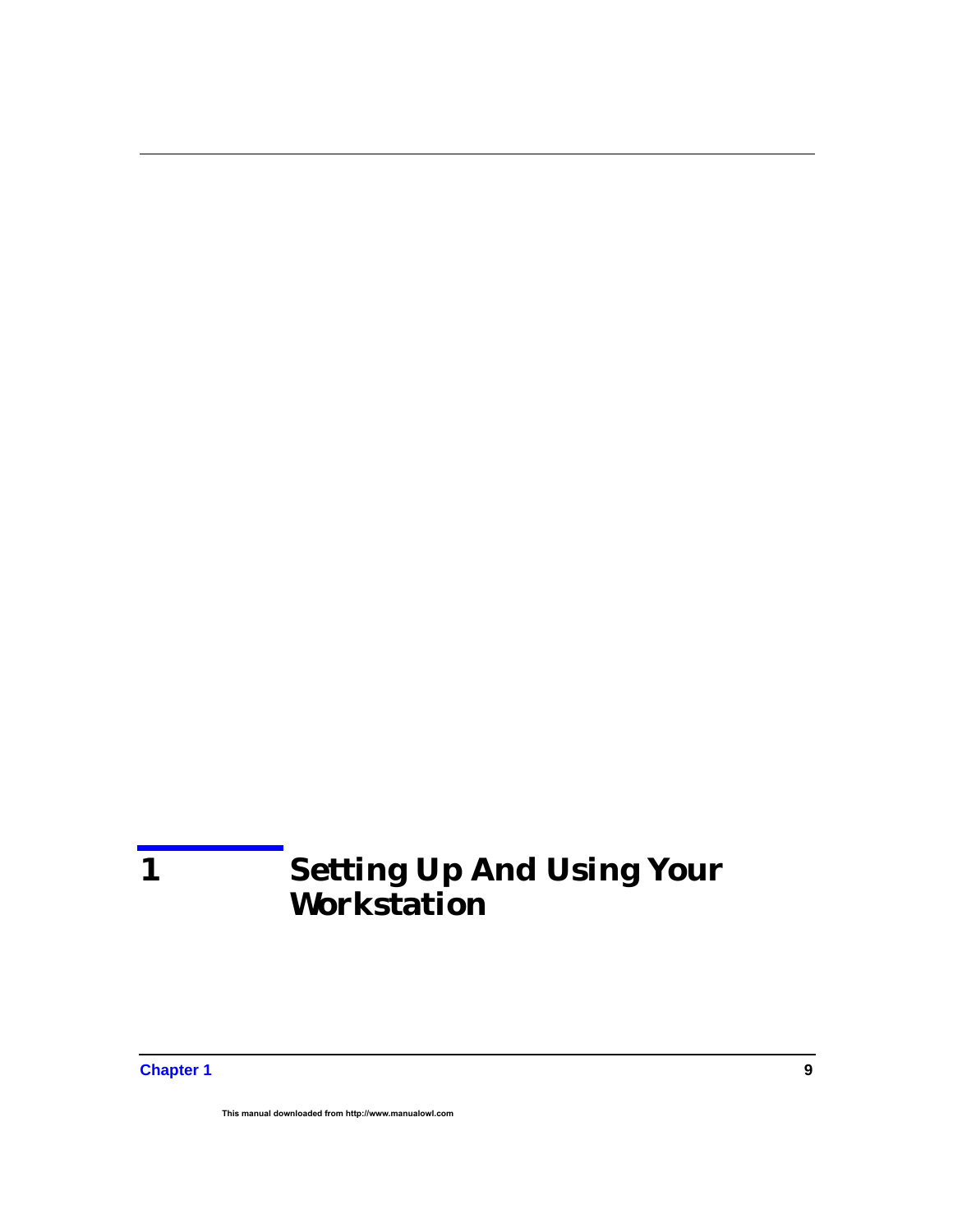<span id="page-9-2"></span><span id="page-9-1"></span><span id="page-9-0"></span>

|                | <b>Setting Up Your Workstation</b>                                                                                                                                                                       |  |  |
|----------------|----------------------------------------------------------------------------------------------------------------------------------------------------------------------------------------------------------|--|--|
| <b>WARNING</b> | If you have any doubt that you can lift the workstation and<br>monitor safely, do not try to move them without help.                                                                                     |  |  |
|                | The following topics explain how to set up your x4000 Workstation. Some<br>steps may not apply to your situation.                                                                                        |  |  |
|                | "Prepare your Workspace" on page 10<br>$\bullet$                                                                                                                                                         |  |  |
|                | "Install Your Graphics Card" on page 11                                                                                                                                                                  |  |  |
|                | "Connect the Components" on page 11                                                                                                                                                                      |  |  |
|                | "Connect the Audio Accessories" on page 13                                                                                                                                                               |  |  |
|                | "Connect to a Network (LAN)" on page 13                                                                                                                                                                  |  |  |
|                | "Load the Software Applications for Your CD-RW" on page 14                                                                                                                                               |  |  |
|                | "Connect the Power Cords" on page 14                                                                                                                                                                     |  |  |
|                | <b>Prepare your Workspace</b>                                                                                                                                                                            |  |  |
|                | 1. Unpack all of the components.                                                                                                                                                                         |  |  |
|                | 2. Place the monitor on a sturdy desk with easily accessible power<br>outlets and enough space for the keyboard, mouse, and any other<br>accessories.                                                    |  |  |
|                | 3. Position the workstation on a sturdy desk or the floor with the rear<br>connectors easily accessible. The workstation must be close enough<br>to the peripherals so that the cables can be connected. |  |  |
|                | <b>Installation Tools</b>                                                                                                                                                                                |  |  |
|                | No tools are required to set up your workstation unless you are installing<br>a graphics card. If you are installing a graphics card, you need a T-15<br>Torx driver and a flat-blade screwdriver.       |  |  |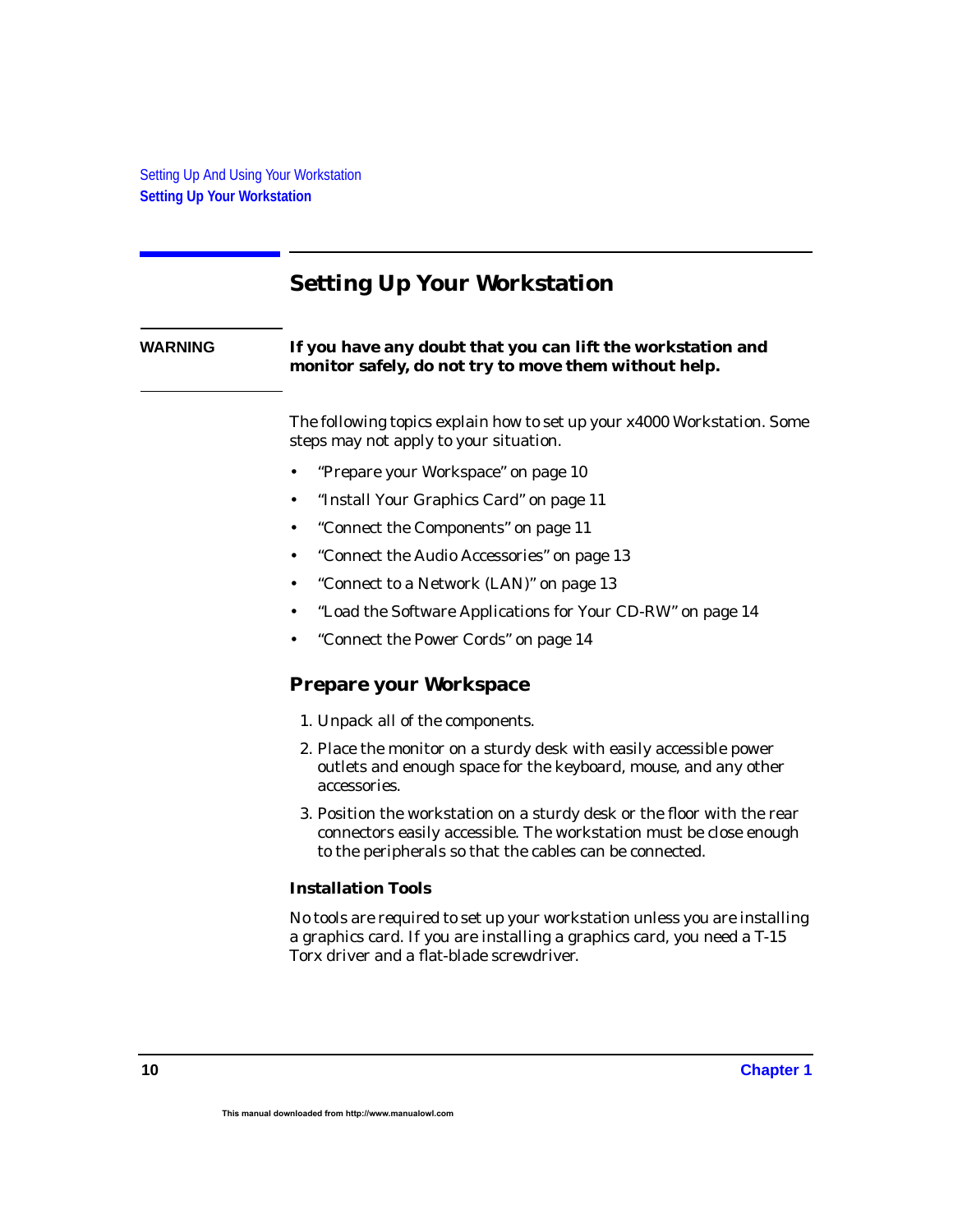# <span id="page-10-3"></span><span id="page-10-0"></span>**Install Your Graphics Card**

If your workstation did not ship with a graphics card already installed, you must install the graphics card. Installation instructions are included with the graphics card.

#### <span id="page-10-2"></span><span id="page-10-1"></span>**Connect the Components**

Before connecting any cords or cables to your workstation, please read ["Important Warnings" on page 7](#page-6-0).

Figure 1-1 on page 12 shows the back panel of the workstation. When you connect the components, match the color-codes of the connectors. *The connectors are shaped to go in one way only*.

- 1. Connect the mouse.
- 2. Connect the monitor to the 15-pin display connector and tighten the attachment screws.
- 3. Connect the three HP Multimedia Keyboard cables:
	- The keyboard connector plugs into the purple connection.
	- The pink microphone connector plugs into the microphone jack.
	- The lime green headphone connector plugs into the output line jack. *Don't plug this connector in if you don't have speakers!*

**NOTE** The internal speaker is deactivated after you connect the multimedia keyboard output line jack. Therefore, if you connect the keyboard's headphone connector to the back of the workstation, you must plug speakers or headphones in to the back of the multimedia keyboard to get audio as explained in ["Connect the Audio Accessories" on page 13.](#page-12-2)

- 4. If you have a printer, connect your printer cable and tighten the attachment screws.
- 5. If you have any serial devices, connect them to serial port A or B.

#### **Chapter 1 11**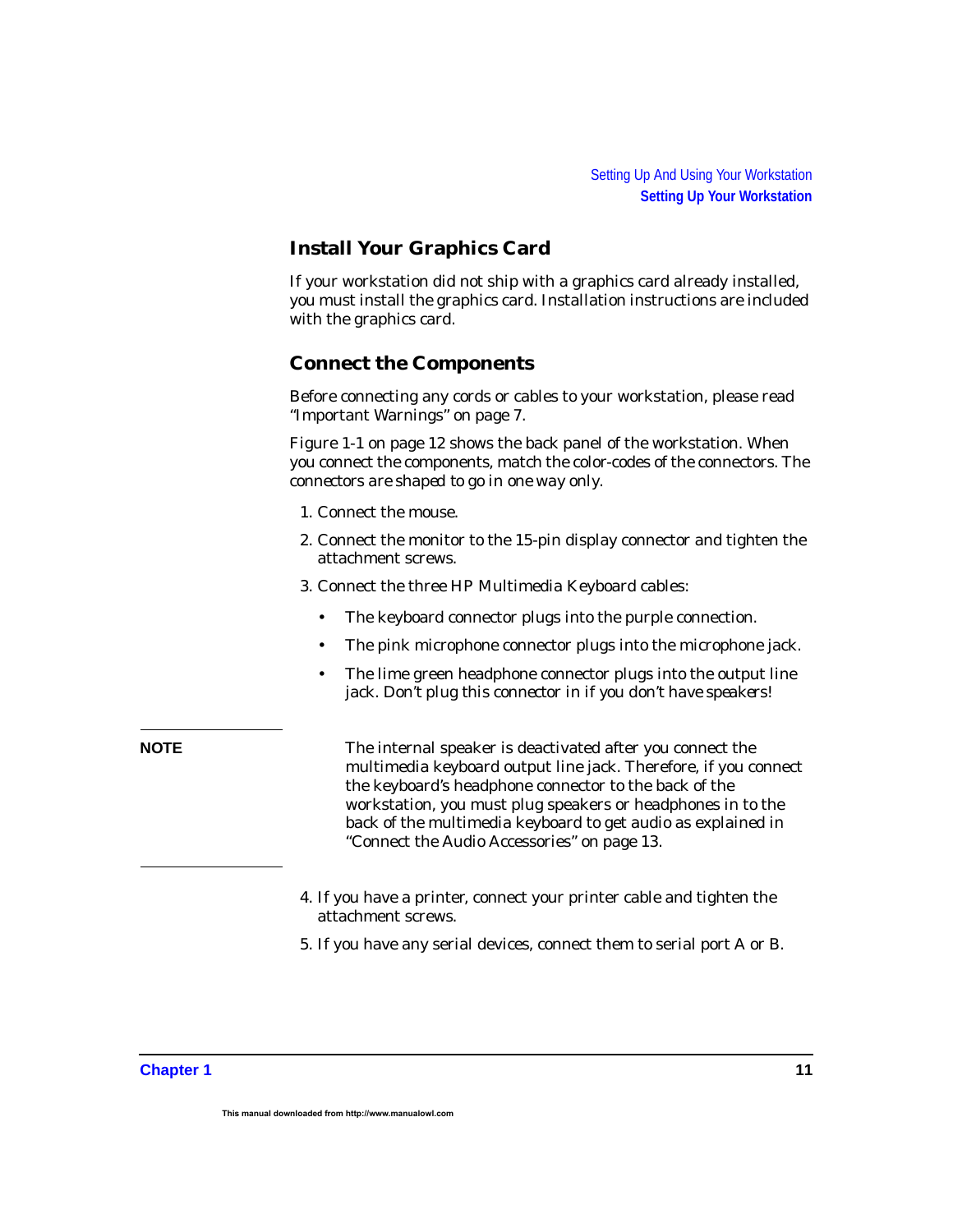Setting Up And Using Your Workstation **Setting Up Your Workstation**

**NOTE** Use the Universal Serial Bus (USB) connectors for USB accessories. The x4000 Workstation does not support a USB mouse or keyboard. For more details, refer to the *x4000 Technical Reference/Troubleshooting Guide* at **www.hp.com/go/workstationsupport**.

# **Figure 1-1 Location of Rear Panel Connectors SCSI Mouse** (green) **Keyboard** (purple) **Dual USB** (black) **Serial Port A** (turquoise) **Parallel Port** (burgundy) **Serial Port B** (turquoise) **LAN** Ō) **Audio Line Out** (green) **Audio Line In** (light blue) **Microphone** (pink) **Monitor**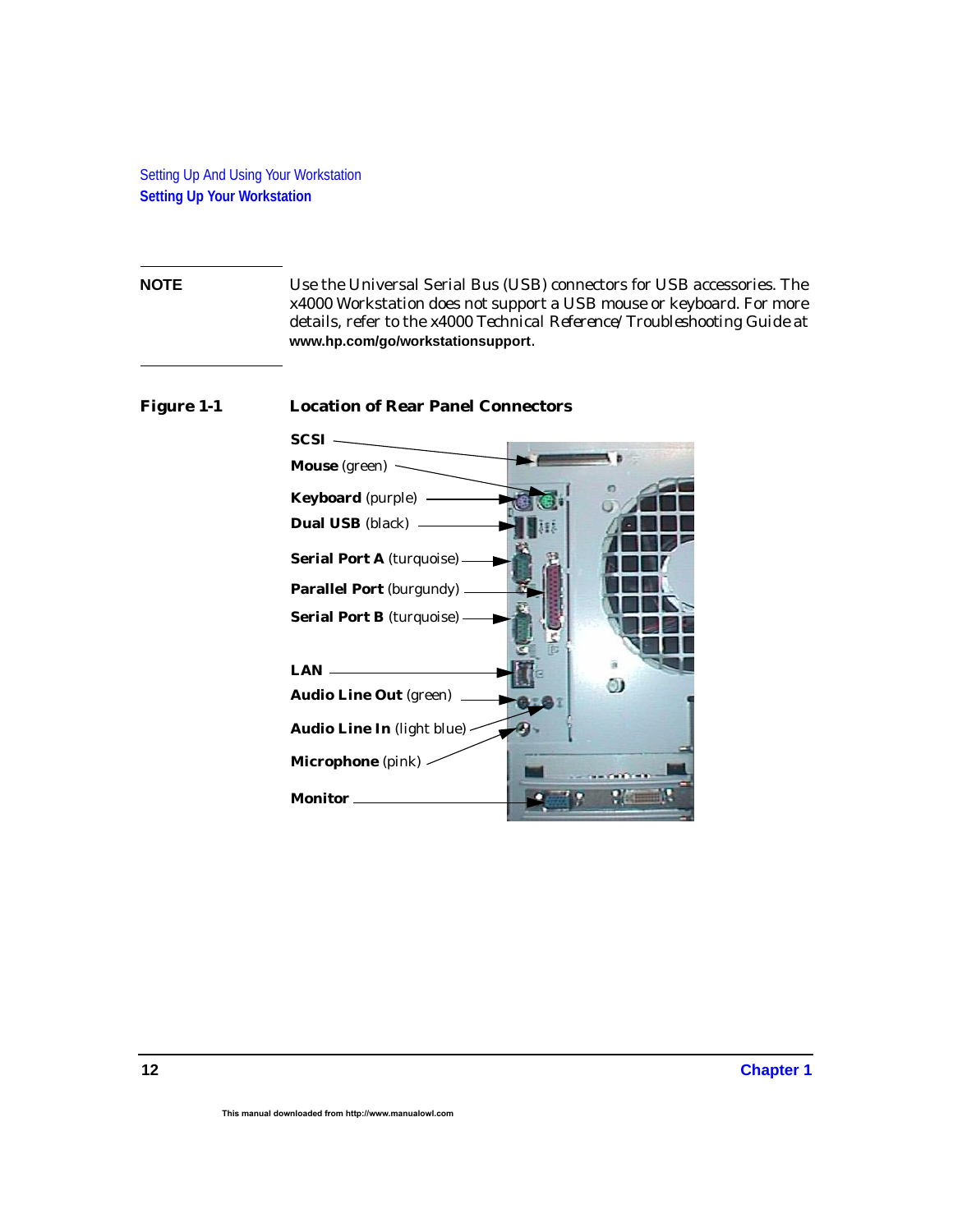#### <span id="page-12-2"></span><span id="page-12-0"></span>**Connect the Audio Accessories**

Connect the microphone and headphones (or amplified speakers) to the HP Multimedia keyboard as shown in Figure 1-2.

#### **WARNING Listening to loud sounds for prolonged periods of time may permanently damage your hearing.**

#### **NOTE** The internal speaker is deactivated when you use the output line jack on the rear of the workstation. If you have connected the keyboard headphones connector to this jack, you must connect speakers or headphones to the keyboard for audio output.



#### <span id="page-12-3"></span><span id="page-12-1"></span>**Connect to a Network (LAN)**

Your workstation's 10BT/100TX LAN auto-sensing interface adapter supports both 10Mbit/s and 100 Mbit/s operation.

Connect the network cable to the LAN connector shown in Figure 1-1 on page 12.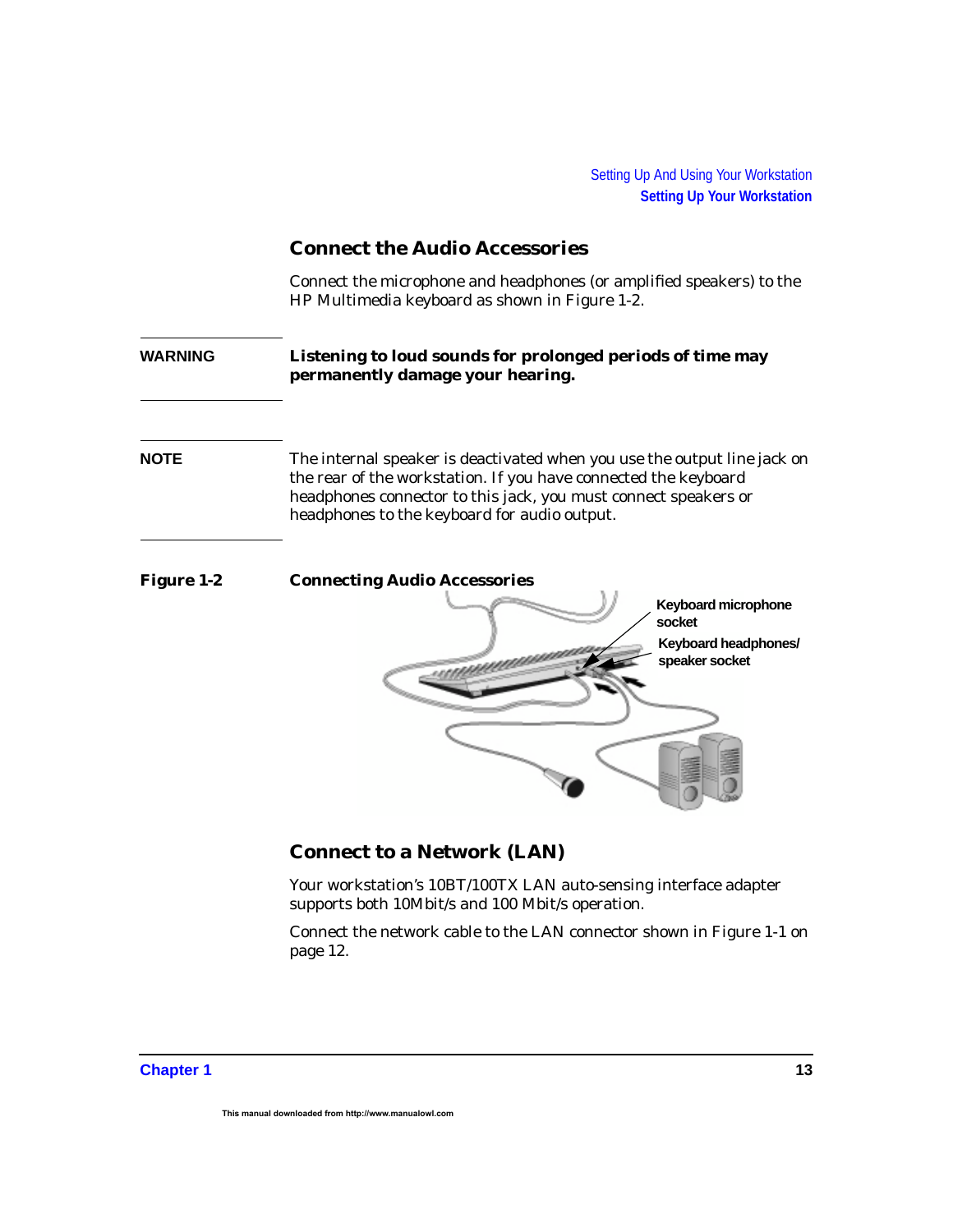# <span id="page-13-2"></span><span id="page-13-0"></span>**Load the Software Applications for Your CD-RW**

The CD-RW software for the CD-RW drive that is installed in your HP x4000 Workstation is not included in the pre-loaded software. You must install the applications manually from the Applications CD-ROM (provided with the workstation or as an accessory kit) before you can use the write/re-write functionality of the drive.

If you do not install these software packages, you can only use the CD-RW drive's read functionality.

### <span id="page-13-3"></span><span id="page-13-1"></span>**Connect the Power Cords**

**WARNING For your safety, always connect equipment to a grounded wall outlet. Always use a power cord with a properly grounded plug, such as the one provided with the equipment, or one in compliance with your national safety standards. You disconnect the workstation from the power by removing the power cord from the power outlet. This means the equipment must be located close to an easily accessible power outlet.**

- 1. Connect the power cords to the rear of the monitor and the workstation.
- 2. Connect the both power cords to a grounded outlet.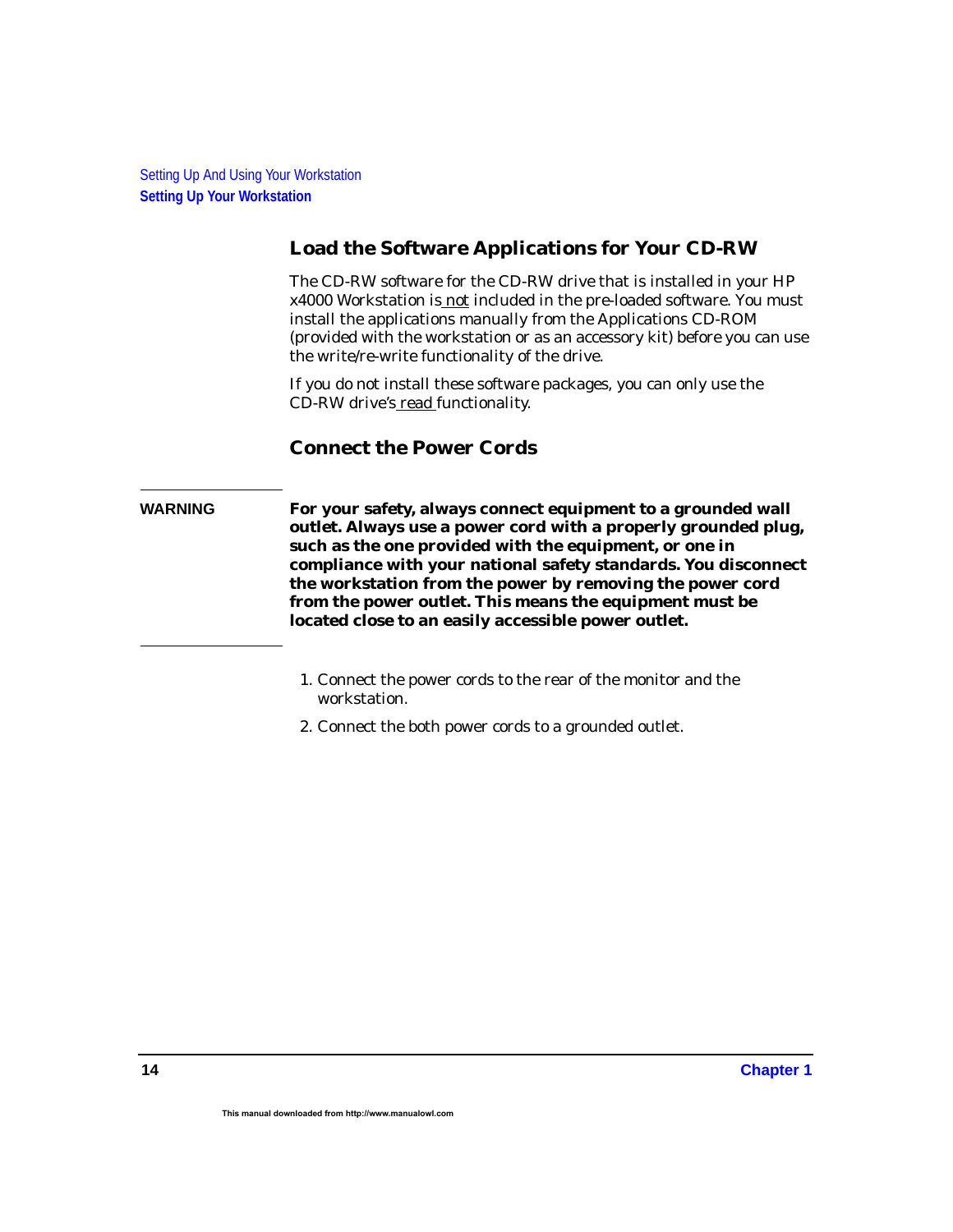# <span id="page-14-0"></span>**Using Your x4000 Workstation**

### <span id="page-14-1"></span>**Understanding the Control Panel**

The hardware control panel, located on the front of the workstation, is shown in Figure 1-3.

#### **Figure 1-3 Hardware Control Panel**



- Power On/Off button: Press this button to start the workstation. You can also wake the workstation from Hibernate or Stand By mode by pressing this button for less than four seconds. Press this button for more than four seconds to turn the workstation off.
- Power LED:
	- Solid green indicates system on.
	- Solid yellow indicates the workstation is in Stand By or Hibernate mode. See ["Using Power Management" on page 24](#page-23-1).
	- Flashing yellow, flashing red, or solid red indicates a system error. See ["Understanding the Diag LEDs" on page 35](#page-34-0).
- Reset button: Press this button to re-initialize all the hardware without cycling power to the system (soft boot). Avoid general use of this button because file damage may occur. Always use the operating system **Shut Down** command before resetting the machine.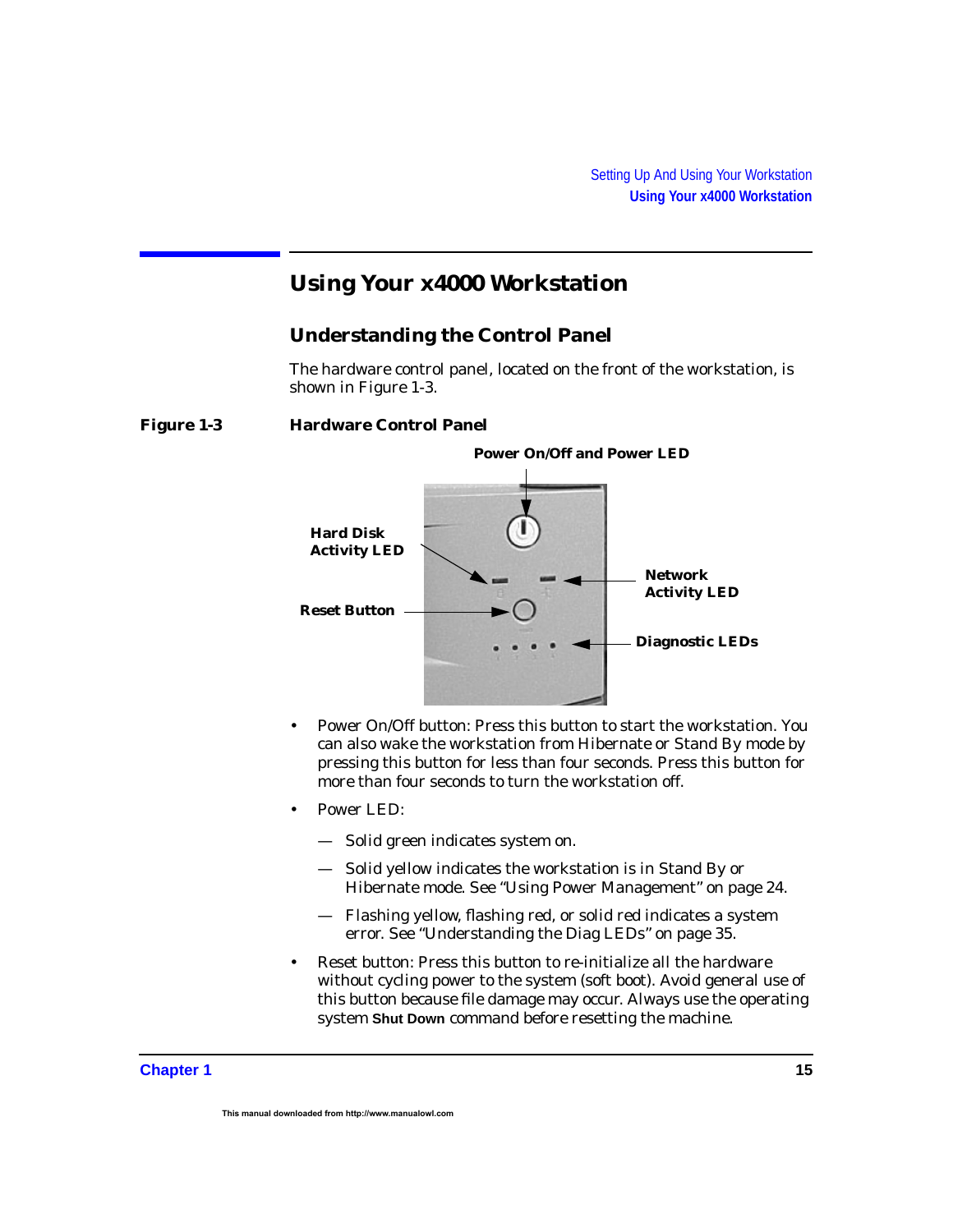- Hard Disk Activity LED This light flickers when your hard disk is being accessed.
- Network Activity LED This light flickers anytime the workstation is connected to the network and plugged into the power source, regardless of whether the workstation is turned on.
- Diag LEDs These four LEDs can be off, green, yellow, or red. The color pattern lets you diagnose problems with your workstation. For more information, see ["Understanding the Diag LEDs" on page 35](#page-34-0).

# <span id="page-15-0"></span>**Starting and Shutting Down Your Workstation**

Your workstation has Windows 2000 Professional or Windows XP pre-installed. It is initialized the first time you start the workstation. The software initialization process takes a few minutes. This process sets up your software to use the hardware installed in your computer (you can change the settings after the software has been initialized).

**NOTE** Both Windows 2000 Professional and Windows XP operating systems are included on the *HP Workstation Recovery CD-ROMs* provided with your workstation. For more information, see ["Performing A Full Recovery" on](#page-39-0) [page 40.](#page-39-0)

#### **Starting Your Workstation for the First Time**

- 1. Switch on the monitor.
- 2. Press the power button on the control panel. When you start your workstation:
	- The Power-On-Self-Test (POST) runs while the workstation's logo is displayed. To view the details of this test, press the **Esc** key. If there is an error in the POST, the error is displayed automatically.
	- The software initializes automatically after POST is complete.

**CAUTION** Do not turn off your workstation while the software is being initialized.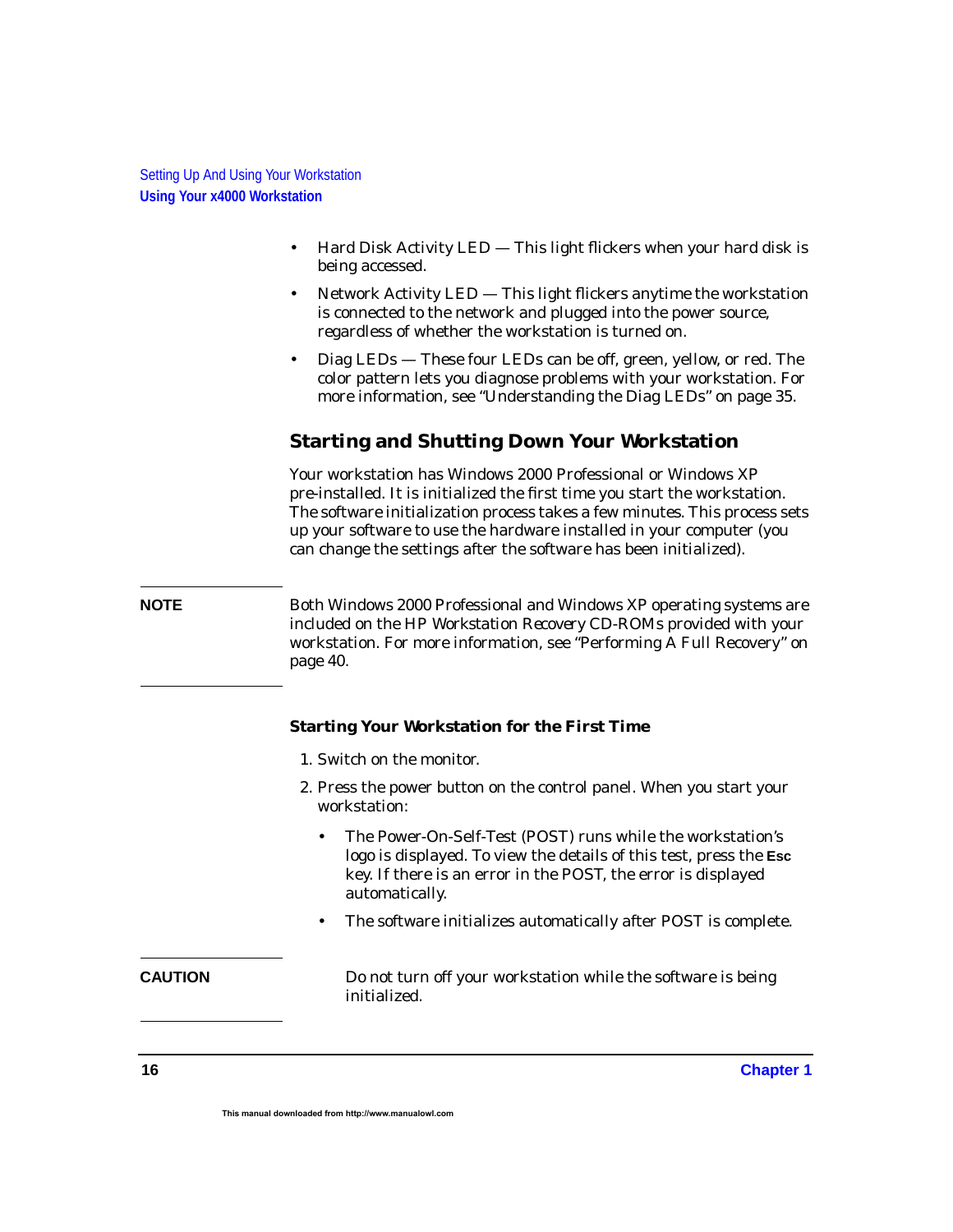- The software license agreement is displayed and you are given an opportunity to read "Working in Comfort" (ergonomics advice for computer users).
- 3. Answer the operating system setup questions:
	- Computer name. Enter a name for your workstation.
	- Administrator passwords. You are given the option to assign an Administrator password.
- 4. When prompted, click **Finish** to restart the workstation. After the system restarts, you can log in for the first time.

#### **Creating an Emergency Repair Disk**

It is very important to create an Emergency Repair Disk for the operating system. Use new diskettes for this purpose.

For more information on how to create these diskettes, refer to the operating system documentation.

#### <span id="page-16-0"></span>**Shutting Down Your Workstation**

**CAUTION** Always power off through the operating system. Do not power off using the power button or reset button except during extreme circumstances when the system will not shut down through the operating system. Using the power button or reset button to power down may cause you to lose unsaved data from open applications.

To shut down your workstation:

- 1. Exit all applications.
- 2. Select **Start > Shut Down**. A dialog box appears with any shut down options that are supported by your operating system.
- 3. Select one of the options and click **OK**. For more information on shut down options such as Stand by and Hibernate, see ["Using Power](#page-23-1) [Management" on page 24](#page-23-1) or your Windows documentation.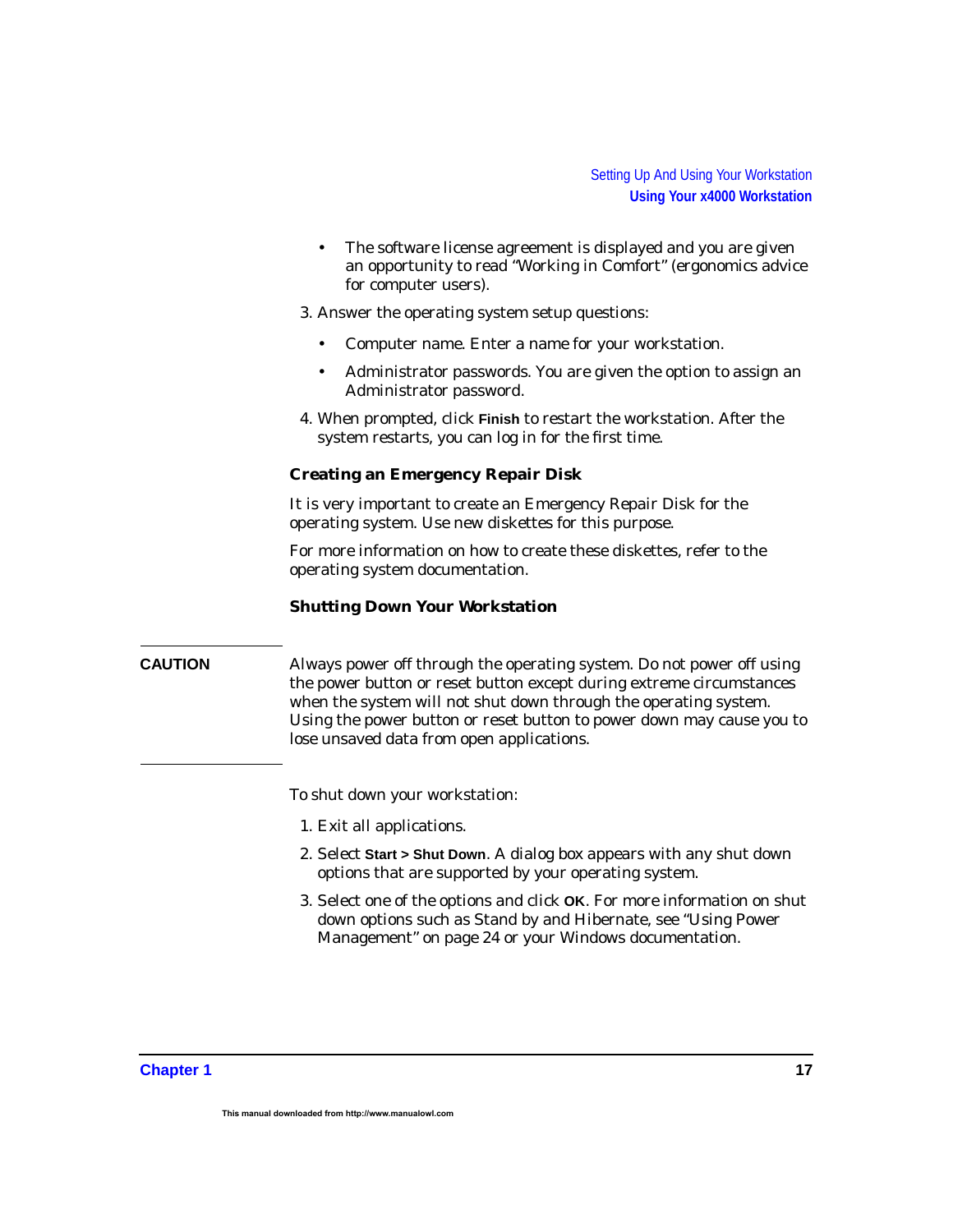## <span id="page-17-0"></span>**Using Your HP Multimedia Keyboard**

**WARNING Improper and prolonged use of keyboards and input devices can cause repetitive strain injury (RSI) to soft tissues in the hands and arms. If you experience discomfort or pain while using your workstation, discontinue use immediately and consult your physician as soon as possible. For more information, see ["Working in Comfort and Safety" on page 25](#page-24-2).**

> Your HP workstation may have come with an HP Multimedia keyboard, shown in Figure 1-4 on page 19.

The HP Multimedia keyboard includes soft keys that let you:

- Display and configure the actions assigned to keys.
- Perform one-touch shortcuts to start applications, open files, or open web sites on the Internet.
- Launch the Internet browser supplied with your system.
- Lock or suspend your workstation.
- Access HP TopTools and customer information.
- Mute or adjust the volume of the audio system.

If you connect headphones (or speakers) and microphone directly to the keyboard, the headphone and microphone connectors on the keyboard must be connected to their associated rear panel jacks. For more information, see ["Connect the Audio Accessories" on page 13.](#page-12-2)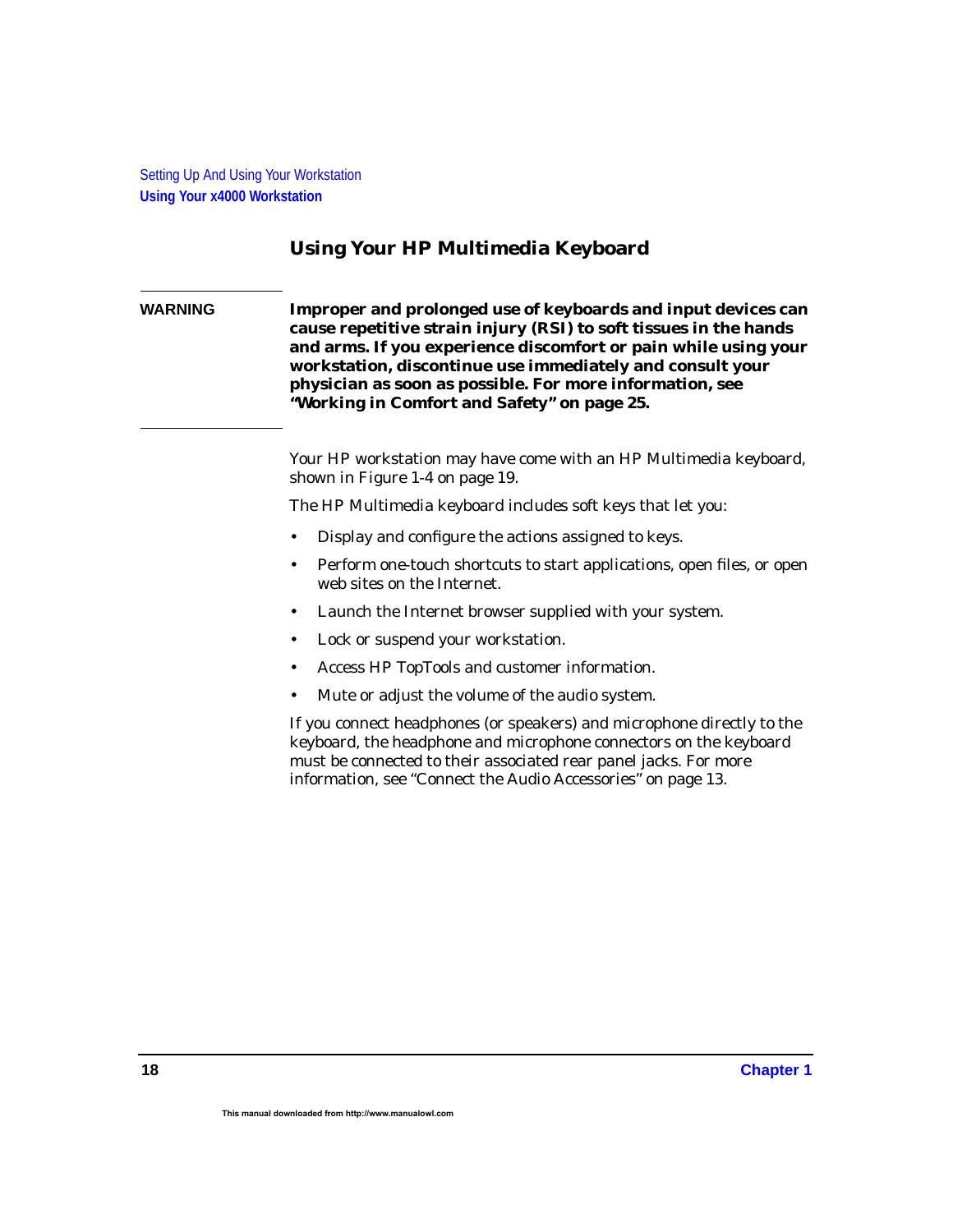**NOTE** The internal speaker is deactivated when you use the output line jack on the rear of the workstation. If you have connected the keyboard headphones connector to this jack, you must connect speakers to the keyboard for audio output.

# **Figure 1-4 HP Multimedia Keyboard**



- HP TopTools opens the HP TopTools PC management tool if you have this loaded on your workstation. Otherwise, this shortcut key is not programmed and can be configured by pressing the Menu key.
- Internet starts your Internet browser.
- Menu displays the current soft key assignments for the HP Multimedia keyboard. Follow the on-screen instructions to display the action assigned to an individual key or to change or assign an action to a key. Shortcut keys are provided specifically for user-defined actions.
- Lock/Suspend lets you lock the front panel or launch the screen saver. Configure the action of the Lock/Suspend key by pressing the Menu key.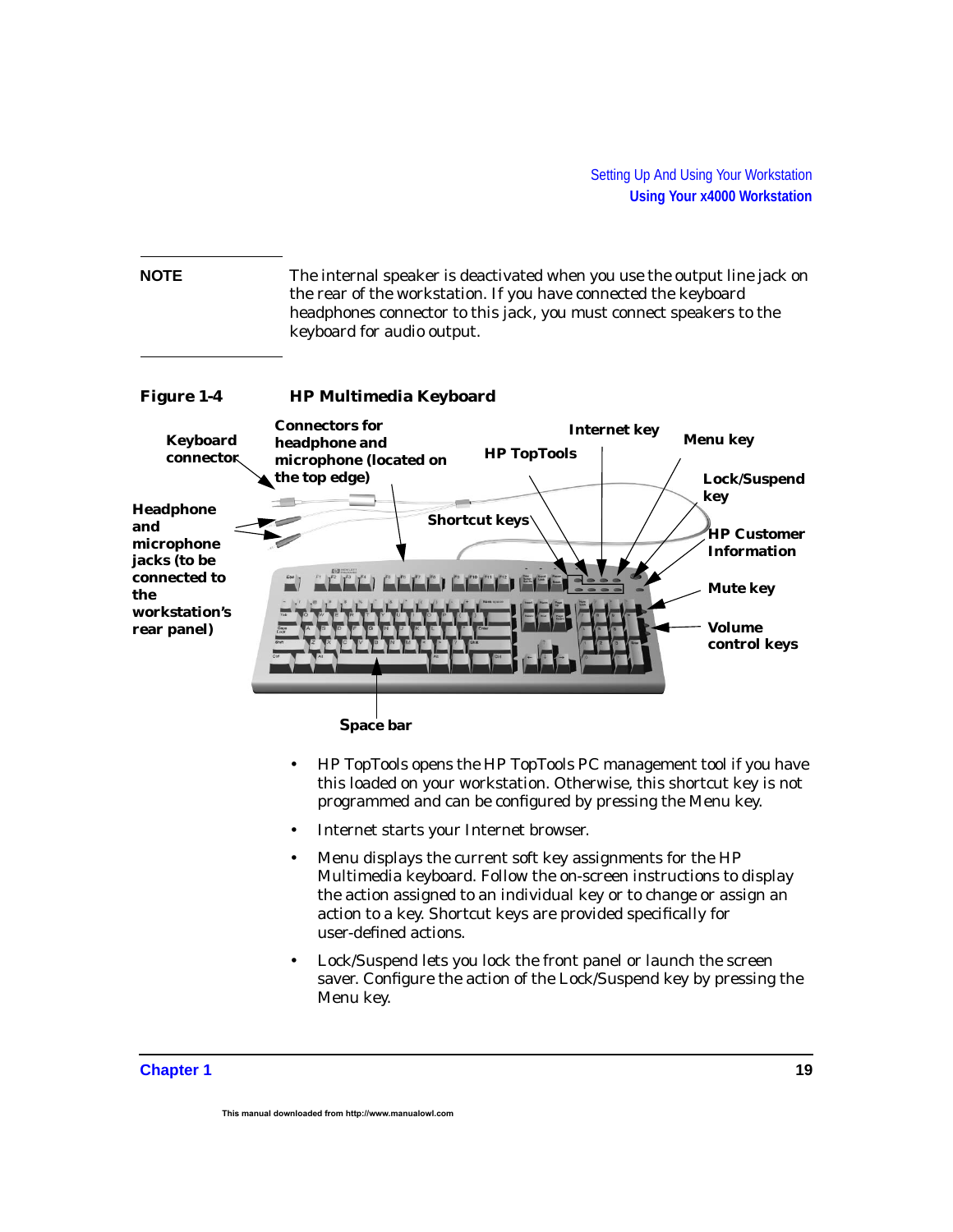- HP Customer Information accesses the HP Customer Information html page. This page provides links to the HP web site.
- Mute and Volume mutes the audio (or restores the audio if it has been previously muted) and controls the volume level.
- Shortcut starts applications, opens documents, or opens URLs on the Internet. To assign actions to Shortcut keys, press the Menu key and following the on-screen instructions.

# <span id="page-19-0"></span>**Viewing Your Workstation Configuration**

The Summary screen gives you a summary of the current configuration of your workstation (BIOS version, CPU type, memory module size, and installed mass storage devices).

You should check the configuration of your workstation when you first use it and each time you install, remove, or upgrade accessories.

To check the configuration:

- 1. Shut down your workstation as described in ["Shutting Down Your](#page-16-0) [Workstation" on page 17.](#page-16-0)
- 2. Restart your workstation.
- 3. When the start-up logo appears on your display, press **Esc**. This takes you to the Summary Screen. The Summary Screen is displayed for only a short time.

# <span id="page-19-1"></span>**Configuring Your Workstation**

The Setup program lets you configure your workstation. You can:

- set up the system Administrator and User passwords
- change the system boot order
- solve configuration problems

HP recommends you note any changes you make to the system setup for later reference.

#### <span id="page-19-2"></span>**Starting the HP Setup Program**

To start the Setup program:

1. Start your workstation. If your workstation is already up, restart it.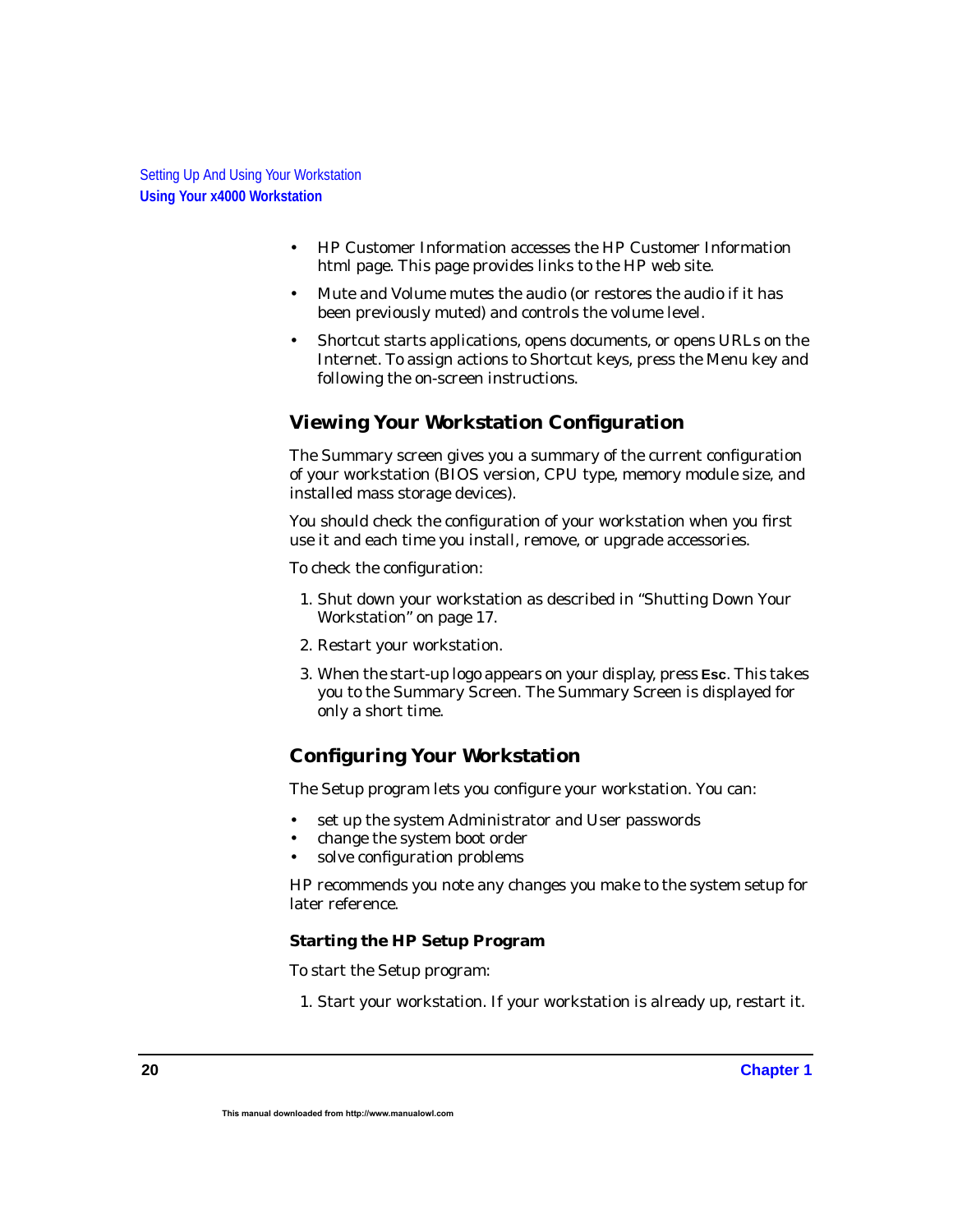2. Press **F2** while **F2 Setup** is displayed at the bottom of the screen. If you fail to press **F2** in time and the start-up process continues, you must allow your system to finish booting up, then restart your workstation and go through the Power-On-Self-Test (POST) again.

The opening screen of the workstation's Setup program is displayed. The Main Menu presents a list of fields, such as the installed BIOS version and the Date and Time.

A band along the top of the screen offers a list of menus. Select one of the following menus by using either the left or right arrow keys.

A band along the bottom of the screen gives instructions on using the keyboard-driven menus.

#### **Main Menu**

In the Main menu, you can:

- view the BIOS version
- reset configuration data
- set the system time
- set the system date

By default, "Reset Configuration Data" is set to **No**. Resetting the configuration causes the BIOS to assign resources to all devices instead of using what is stored in memory.

#### **Advanced Menu**

The Advanced menu offers a list of sub-menus that let you view or configure:

- processor speed
- advanced features of the chip set
- PCI cards
- the Advanced Graphics Port video card
- settings for the integrated:
	- floppy disk drive controller
	- IDE controller and for attached IDE devices
	- SCSI controller
	- 10/100BT network interface
	- serial (A and B) and parallel ports
	- PCI audio controller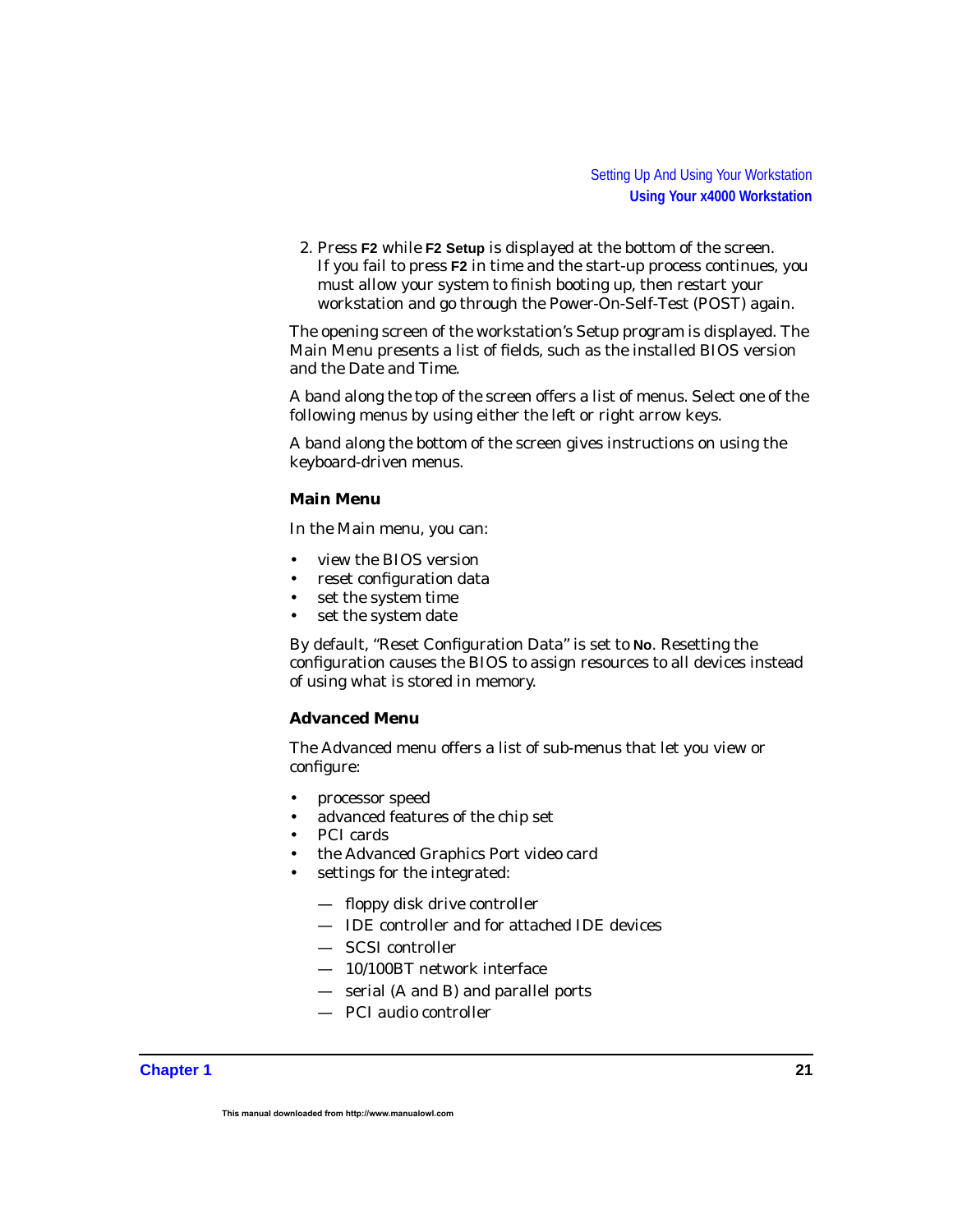#### **Security Menu**

The Security menu offers a list of sub-menus that let you:

- change or set the System Administrator Password, User Password, or Power-on Password (refer to ["Setting Passwords" on page 23\)](#page-22-2)
- prevent unauthorized start-up from the floppy, CD-ROM and IDE drives
- prevent unauthorized use of the floppy drive
- prevent a Plug-and-Play operating system from changing the BIOS configuration settings
- prevent unauthorized changes to the boot sector

#### **IPMI Menu**

This menu lets you choose to force the BIOS to clear the System Event log.

#### **Boot Menu**

This menu lets you select the order of the devices from which you want the BIOS to attempt to start the operating system. The QuickBoot mode option allows the system to skip certain tests while booting. This decreases the time needed to start the system.

#### **Power Menu**

This menu lets you enable remote power-on. You can also set the mode of operation if an AC power loss occurs.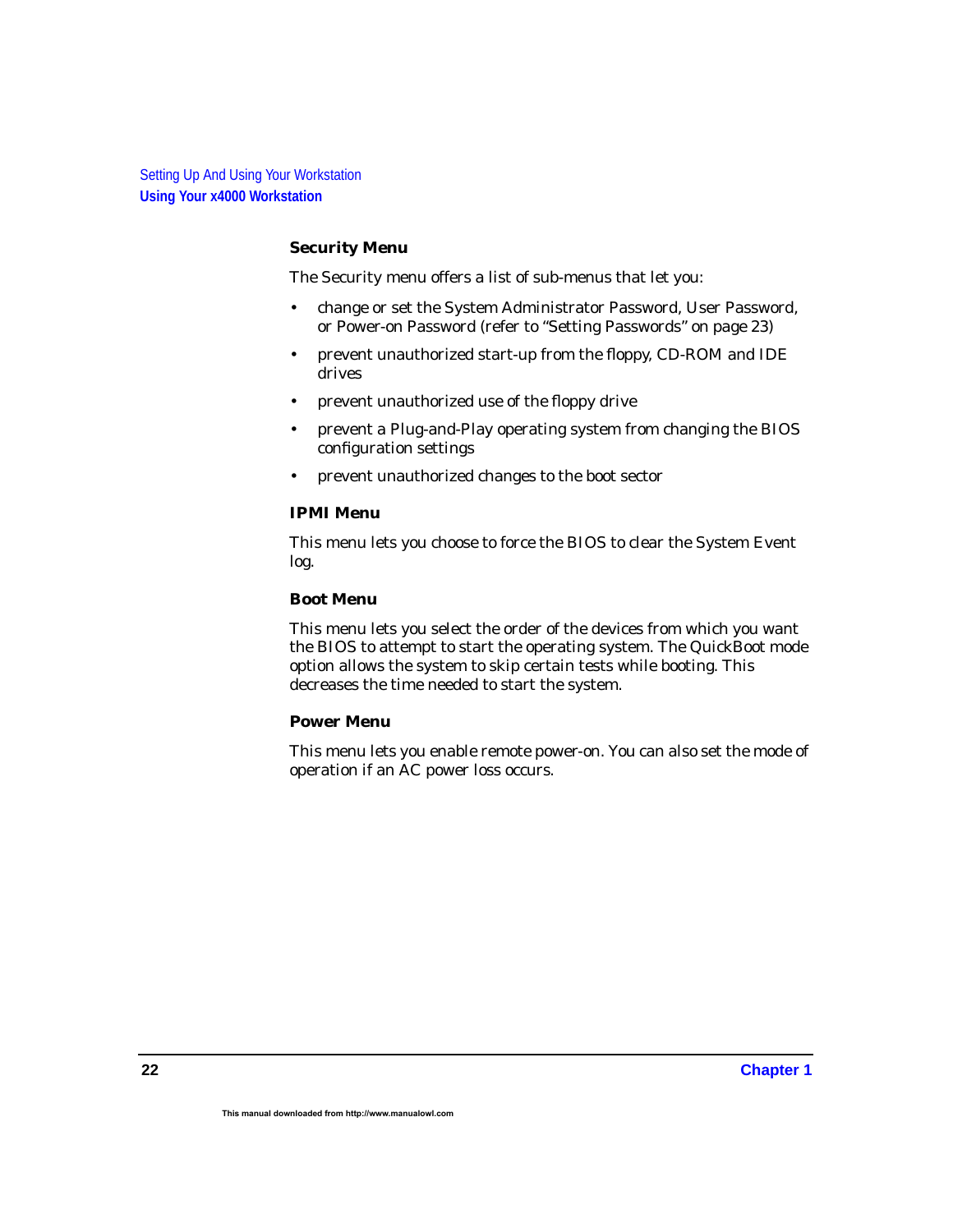# <span id="page-22-2"></span><span id="page-22-0"></span>**Setting Passwords**

You can set passwords to provide different levels of protection for your workstation.

Using the **Security** menu in the Setup program:

- The Administrator can access and change all settings in the Setup program. The User can only access and modify certain items in the Main menu.
- You can enable the Power-on Password option so that a password is required every time you start the workstation.

**NOTE** You must set an administrative password before you can set a user password.

To set up passwords:

- 1. Start the workstation and press **F2** when prompted to enter the Setup utility.
- 2. Select the **Security** menu.
- 3. Choose **Set Administrator Password** or **Set User Password**. When prompted, enter, then re-enter your password.
- 4. Select the **Exit** menu, then **Exit Saving Changes**.

#### <span id="page-22-1"></span>**Removing Passwords**

To remove a password:

- 1. Start the workstation and press **F2** when prompted to enter the Setup utility.
- 2. Select the **Security** menu.
- 3. Select **Clear All Passwords**.
- 4. Select the **Exit** menu, then **Exit Saving Changes**.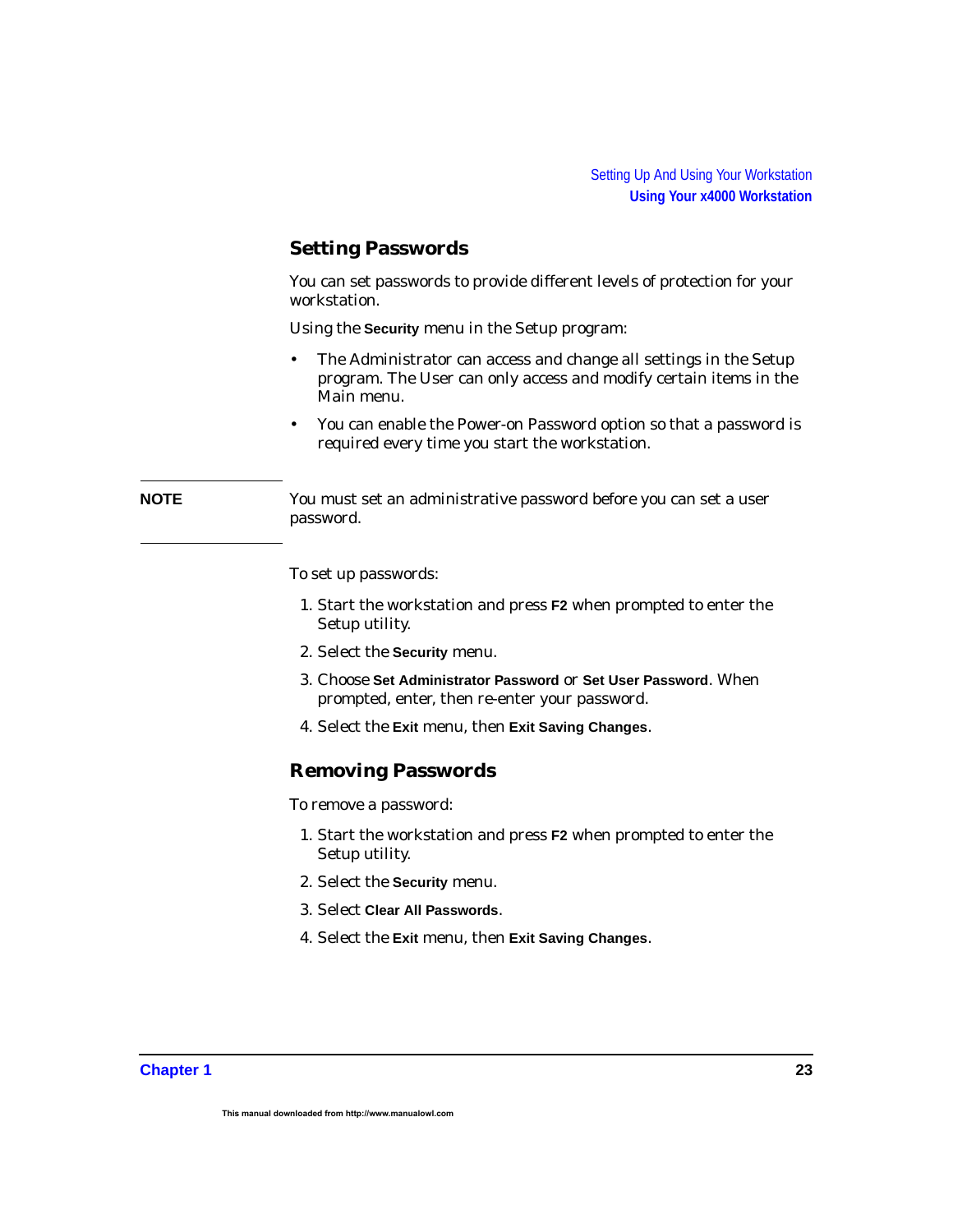# <span id="page-23-1"></span><span id="page-23-0"></span>**Using Power Management**

Power management lets you reduce the workstation's overall power consumption by slowing down the workstation's activity when it is idle. For more information on power consumption data, refer to the *x4000 Technical Reference* on HP's web site (**www.hp.com/go/workstationsupport**).

Operating systems differ in their power management capabilities. In Windows 2000, you can select from two power management modes:

- *Stand By* is a low power state where the processor is shut off, but the rest of the machine remains powered. Waking up the workstation from Stand By mode is faster than from Hibernate mode because the RAM contents do not need to be restored. However, when the workstation is in Stand By mode, it consumes more power than Hibernate mode because the memory remains powered.
- *Hibernate* (if enabled) makes the machine look and behave like it is off except that it remembers the state it was in before hibernation and can be awakened without a full operating system boot. This is because the operating system copies the RAM contents out to a special location on the hard disk before entering hibernation.

You must enable Hibernate mode through Power Options in the Control Panel before it can be a shut down option.

To wake the workstation from either mode, press the power button for less than four seconds.

To change your power management settings:

- 1. Select **Start > Settings > Control Panel**.
- 2. Double click on **Power Options**.

For more information on changing your power options, refer to your Windows 2000 or Windows XP documentation.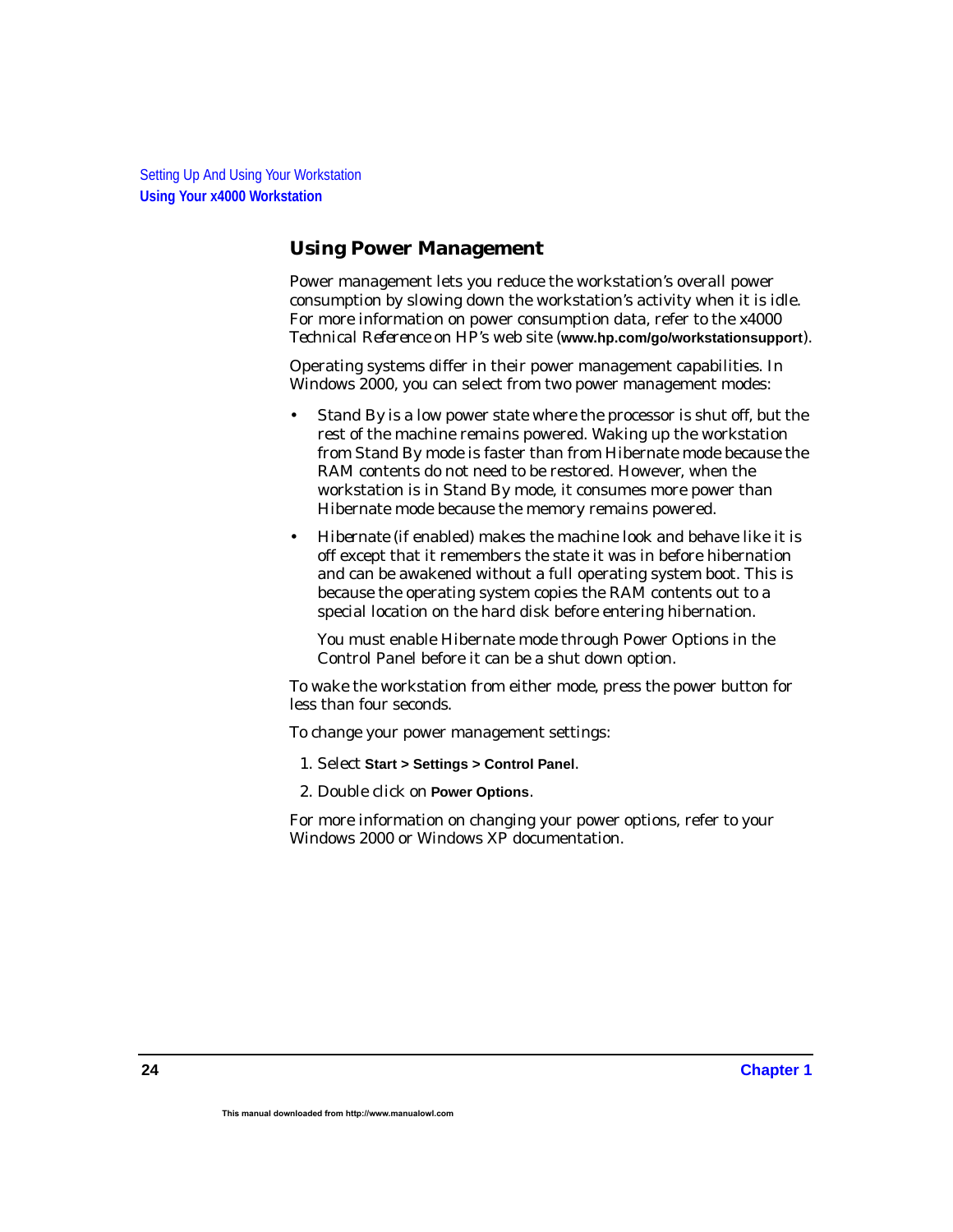# <span id="page-24-0"></span>**Working in Comfort and Safety**

#### <span id="page-24-1"></span>**Preparing Your Work Environment**

It is important that your work environment contributes to your comfort and productivity:

#### <span id="page-24-2"></span>**Figure 1-5 Your Work Environment**



- *Work Surface Height*. Your work surface should be height adjustable. First adjust the height of your chair so that your feet are firmly on the floor, then adjust the work surface height until your forearms are parallel to the floor when you have your fingers on the keyboard or other input devices.
- *Chair*. Your chair should provide a comfortable sitting position, including features such as a height and tilt adjustment feature, curved seat edge, a stable base (for example, five legs and castors, adjustable back support, a freely rotating swivel, and fully adjustable padded arm rests).
- *Monitor*. Place your monitor so that the top of the screen is at, or slightly below, eye level (up to 15 degrees).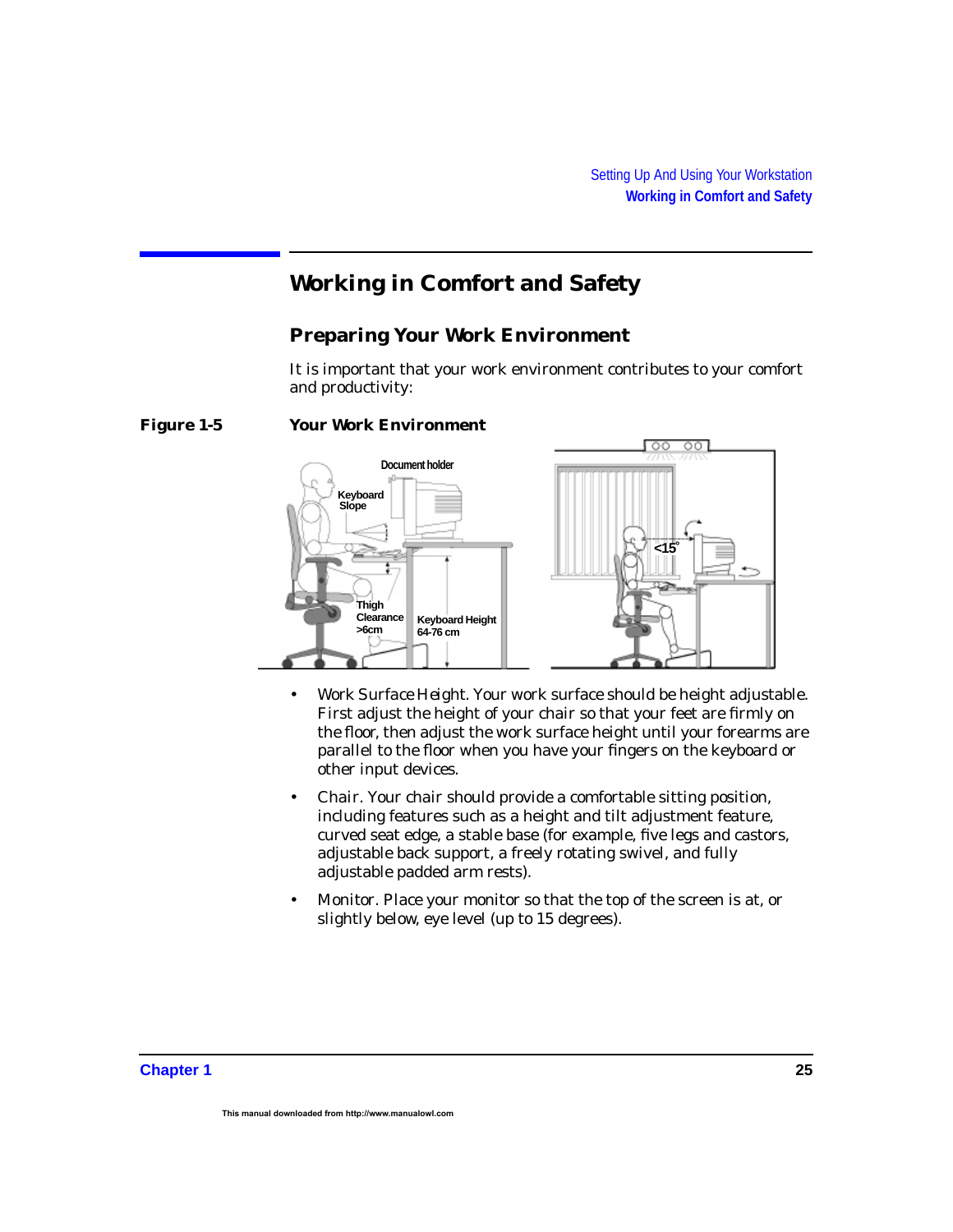|                | Work Surface Arrangement. Arrange the elements of your HP<br>workstation system (monitor, document holder, keyboard, mouse and<br>other input devices, and headphones and speakers) to meet your<br>personal requirements. For example: |
|----------------|-----------------------------------------------------------------------------------------------------------------------------------------------------------------------------------------------------------------------------------------|
|                | - If you primarily use the keyboard, place it directly in front of you,<br>not to the side.                                                                                                                                             |
|                | - If your work involves extensive use of a mouse or other pointing<br>device, place that device directly in front of your left or right arm.                                                                                            |
|                | - If you are using both a mouse and keyboard, place them both at<br>the same work surface height and close together.                                                                                                                    |
|                | - If you use a palm rest, the height should be flush with the front<br>edge of the keyboard.                                                                                                                                            |
|                | - Also consider where you place other items, such as your<br>telephone or notepad.                                                                                                                                                      |
| <b>WARNING</b> | Various aspects of using a mouse, keyboard, and other devices<br>may increase your risk of discomfort or injury. Optimize your<br>comfort and safety by positioning these devices properly.                                             |

#### <span id="page-25-0"></span>**Working Posture**

Sitting in one position for long periods can be uncomfortable. To minimize the potential risk for physical discomfort or injury, it is important that you maintain a proper posture.

- *Head*. When viewing your monitor, your head should not be tilted more than 15 degrees forward. Do not turn your head to either side.
- *Back*. While sitting at your work surface, make sure your back is supported by the chair's backrest in an erect position or angled slightly backwards.
- *Arms*. Make sure your arms and elbows are relaxed and loose, with your upper arms perpendicular to the floor or tilted downward not more than 15 degrees. Keep your forearms and hands approximately parallel with the floor with elbows bent between 70 and 115 degrees. Keep your elbows close to your sides (less than 20 degrees away from your body).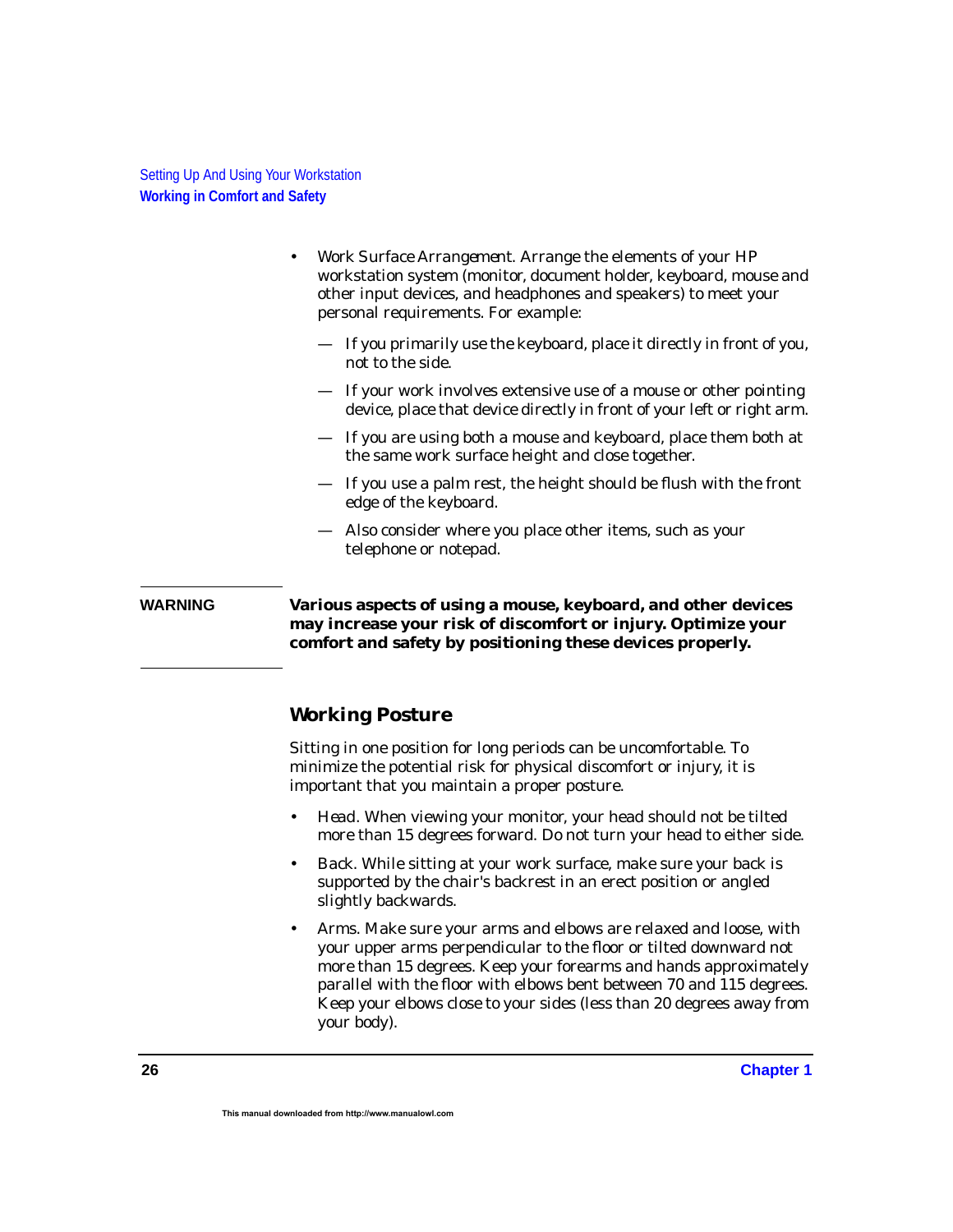- *Hands, Wrists, Forearms*. Try to keep your hands, wrists, and forearms in a relaxed neutral position when using your mouse keyboard or other input devices. For example, while using your keyboard and mouse, rest your forearms on your desktop.
- *Legs*. Your thighs should be horizontal or angled slightly downward. Your lower legs should be near a right angle to your thighs. Make sure there is sufficient room under the work surface for your legs.
- *Feet*. If after adjusting your chair you cannot rest your feet comfortably on the floor, use a footrest, preferably one that can be adjusted in height and angle.

# <span id="page-26-0"></span>**Additional Ergonomic Issues**

- Look away from the screen from time to time to help reduce eyestrain. Focus on distant objects briefly, and blink periodically to lubricate your eyes. Have your eyes checked on a regular basis and ensure your eyeglass prescription is suitable for working on a computer monitor.
- Remember to occasionally shift position and move your body. Keeping your body in one position for long periods is unnatural and stressful. When prolonged work is required, take frequent short breaks. As a rule of thumb, a five or ten minute break every hour is a good idea. Short frequent breaks are more beneficial than longer less frequent breaks. People who work for long periods of time without a break may be more prone to ergonomic injury.
- Changing tasks frequently helps prevent muscle stiffness. Alternate between keyboarding, reading, writing, filing, and moving around in your work environment to help you maintain a relaxed posture. Occasionally stretch the muscles in your hands, arms, shoulders, neck and back. You should stretch at least as often as you take brief task breaks — once every hour.
- Discomfort may be alleviated by using alternative ergonomic designs and accessories such as ergonomically personalized chairs, palm rests, keyboard trays, alternative input devices, prescription eyeglasses, and anti-glare screens. Seek additional information from the sources available to you, including your employer, doctor, office supply store, and the *Information Sources* listed in the online version of *Working in Comfort*, (HP\_INFO\WIC\*language*\envir.html) or available on the HP web site **www.hp.com/ergo**.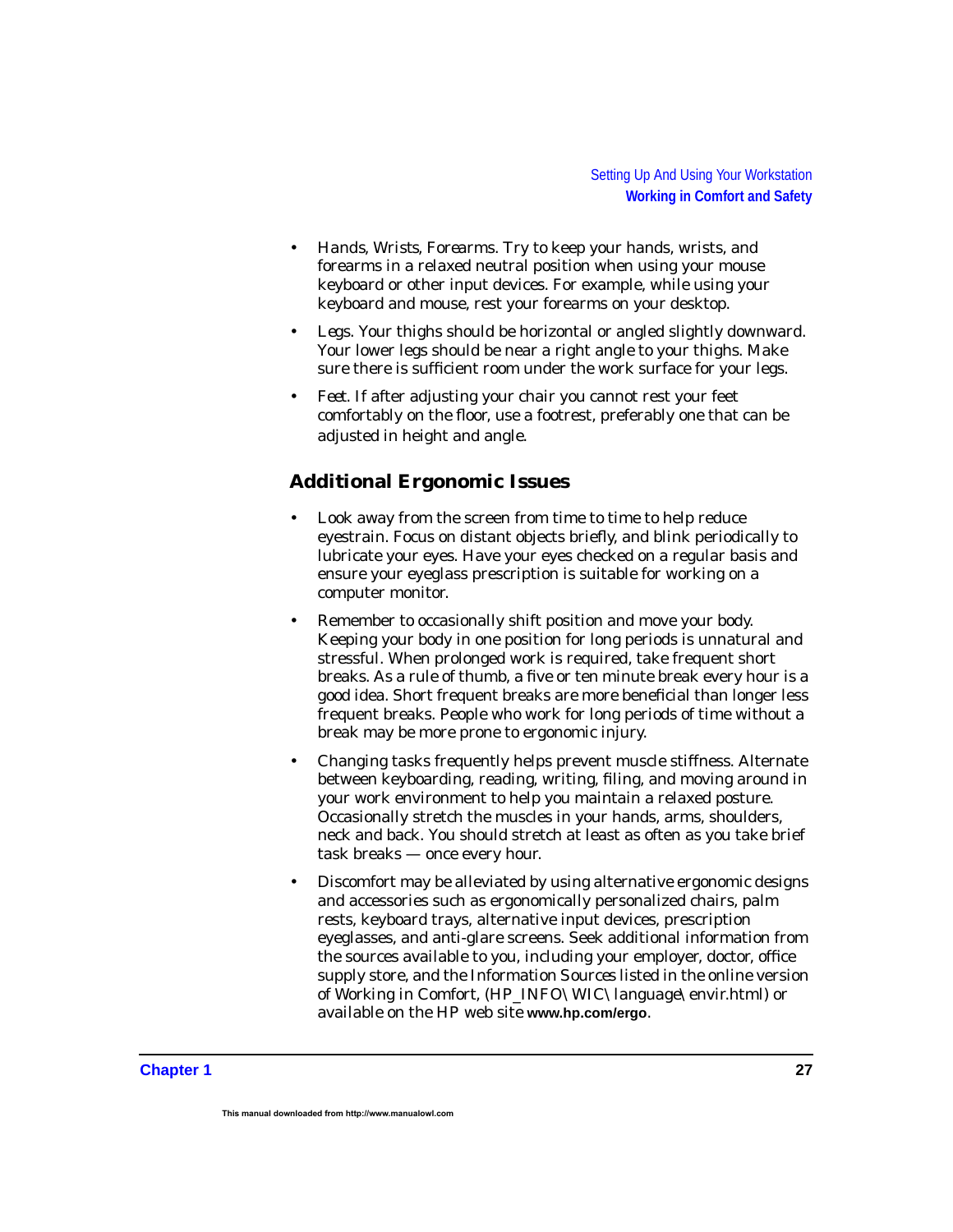# <span id="page-27-0"></span>**Recycling your Workstation**

HP has a strong commitment towards environmental conservation. Your workstation has been designed to respect the environment as much as possible.

HP can take an old workstation back for recycling when it reaches the end of its useful life through the product take-back program. Collected equipment is sent to one of HP's recycling facilities. As many parts as possible are reused and the rest are recycled. Special care is taken with batteries and other potentially toxic substances.

For details about HP's product take-back program, contact your dealer or your nearest HP Sales Office.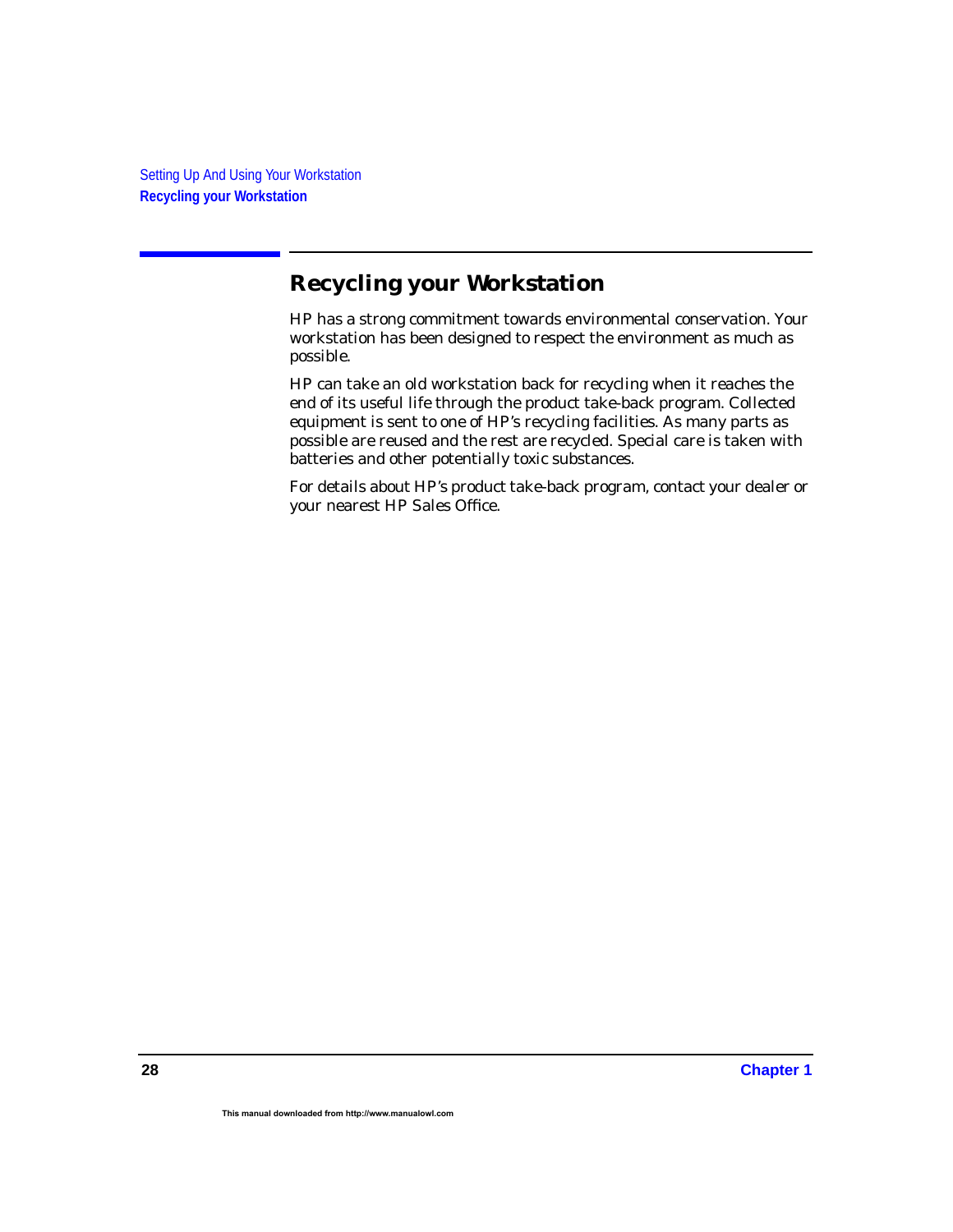# <span id="page-28-0"></span>**2 Troubleshooting**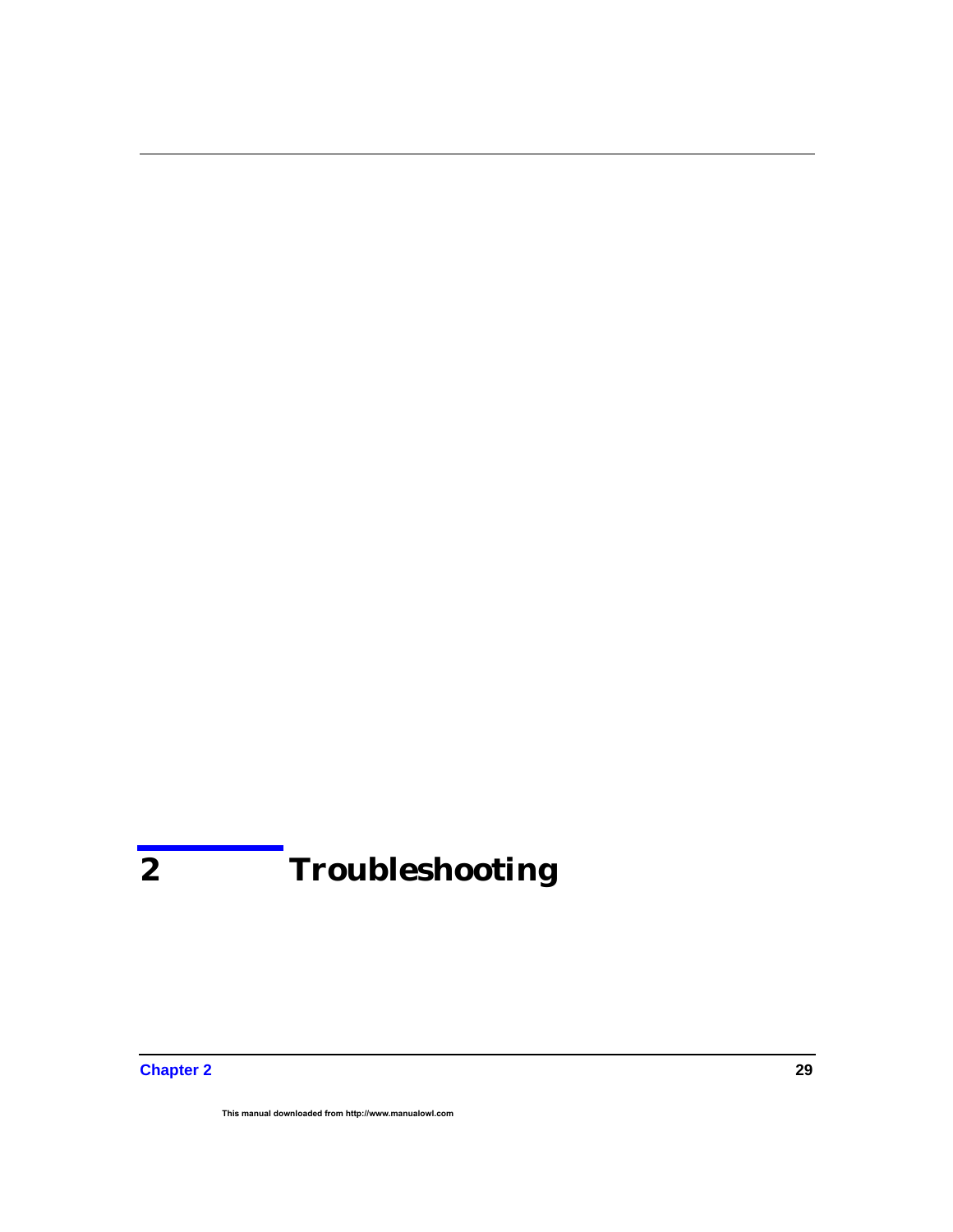# <span id="page-29-0"></span>**Overview**

This chapter contains basic information in the following sections to help you get your workstation up and running in the unlikely event that you experience a problem:

- • ["Solving Hardware Problems" on page 31](#page-30-3)
- • ["Understanding the Diag LEDs" on page 35](#page-34-1)
- • ["Using e-DiagTools for Hardware Problems" on page 37](#page-36-2)
- • ["Performing A Full Recovery" on page 40](#page-39-1)
- • ["HP x4000 Technical Characteristics" on page 42](#page-41-1)
- • ["HP Customer Care Center Phone Numbers" on page 43](#page-42-1)

For more detailed help, refer to the *x4000 Technical Reference Guide* located on the HP web site (**www.hp.com/workstations/support**).

If you still have problems, run HP e-DiagTools (see ["Using e-DiagTools](#page-36-2) [for Hardware Problems" on page 37](#page-36-2)) and contact Customer Support.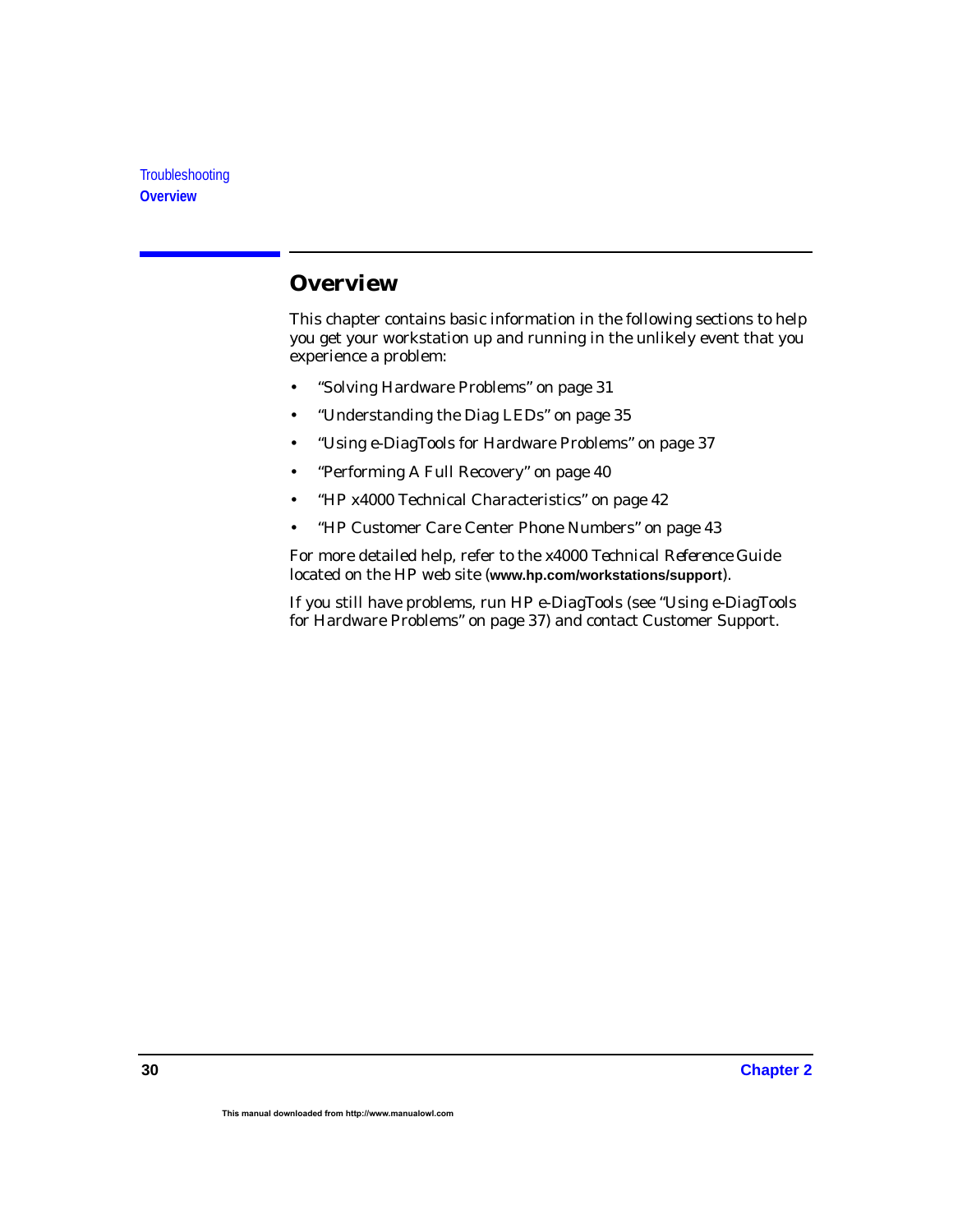# <span id="page-30-3"></span><span id="page-30-0"></span>**Solving Hardware Problems**

# <span id="page-30-1"></span>**Workstation Does Not Start Properly**

#### <span id="page-30-4"></span>**Display is Blank**

If your display is blank after you turn on your workstation, check that:

- The workstation and monitor are turned on. (The power lights should be illuminated.)
- Both the workstation and monitor power cords are firmly connected and plugged in. See ["Connect the Power Cords" on page 14](#page-13-1) for information on connecting the power cord.
- The outlet power is functioning.
- The monitor is firmly connected to the graphics card connection and the graphics card is firmly seated on the system board. (Reseating the graphics card requires opening the workstation.)
- The monitor's contrast and brightness settings are set correctly.

#### **A POST Error Message is Displayed**

The Power-on-Self-Test (POST) can detect both an error and a change to the configuration. In either case, a code and short description is displayed. Depending on the message, one or more choices are displayed:

- Press **F1** to ignore the message and continue.
- Press **F2** to run the Setup program and correct a system configuration error.
- Press **Enter** to see more details about the message. After viewing these details, you are returned to the original POST display screen.

# <span id="page-30-2"></span>**Keyboard Doesn't Work**

If your keyboard does not work as expected:

• Ensure that all the keyboard cables are firmly connected. See ["Connect the Components" on page 11](#page-10-1) for information on connecting the keyboard.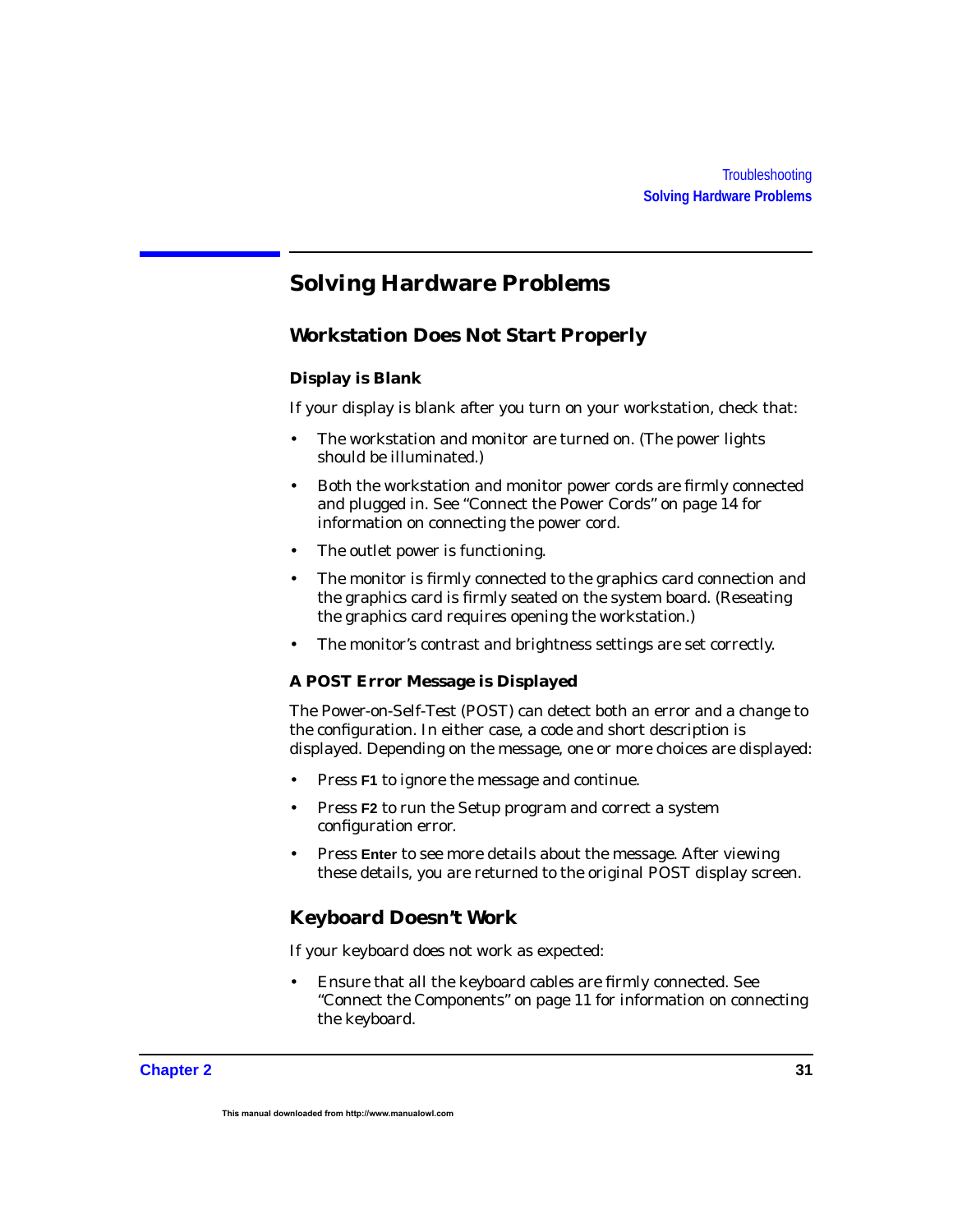- Ensure the keyboard is connected to the keyboard connector rather than the mouse connector on the rear panel of the workstation.
- Ensure you are using a PS2 keyboard rather than a USB keyboard.
- Replace the keyboard with a known working unit to ensure the keyboard itself is not defective.

### <span id="page-31-0"></span>**Monitor Doesn't Work**

If the display is blank, refer to ["Display is Blank" on page 31.](#page-30-4)

If the display works properly during the Power-on-Self-Test (POST), but goes blank when Windows starts, the display settings in the operating system may not be compatible with your monitor. To correct this, restart your workstation in VGA mode:

• Windows 2000 or Windows XP: When prompted, press **F8** and start the workstation in VGA mode.

After the workstation is up and running, change the display settings in the control panel (**Start > Settings > Control Panel**). Refer to your operating system documentation for more information.

# <span id="page-31-1"></span>**Mouse Doesn't Work**

If your mouse does not work as expected:

- Ensure that the mouse cable is firmly connected. See ["Connect the](#page-10-1) [Components" on page 11.](#page-10-1)
- Ensure that the mouse is connected to the mouse connector rather than the keyboard connector on the rear panel of your workstation.
- Ensure you are using the correct driver. The driver for the HP enhanced mouse is provided with all Windows preloaded systems as well as on the *HP Workstation Recovery CD-ROM*s. However, drivers are constantly being updated. You can download the latest driver from the HP web site (**www.hp.com/go/workstationsupport**).
- Clean the mouse ball with a dry, lint-free cloth if the cursor moves sporadically.
- Replace the mouse with a known working unit to ensure the mouse itself is not defective.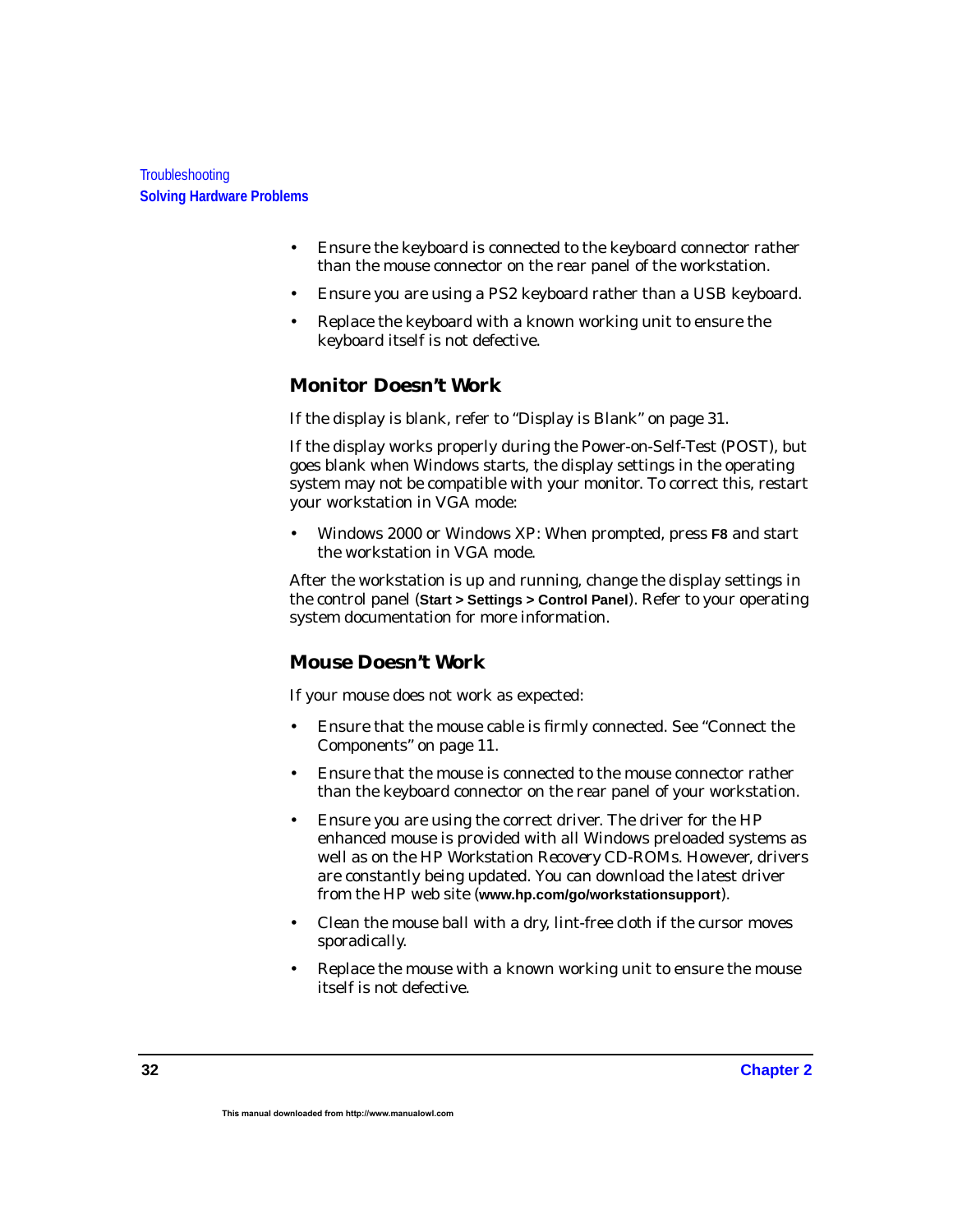### <span id="page-32-0"></span>**Audio Doesn't Work**

The internal speaker is deactivated when you use the output line jack on the rear of the workstation. If you have connected the multimedia keyboard's audio out (green) connector to this jack, you must connect speakers or headphones to the multimedia keyboard for audio output. If you don't have speakers or headphones, disconnect the keyboard's audio out connector from the back of the workstation to enable the internal speaker.

#### <span id="page-32-1"></span>**CD-RW Doesn't Work**

If you can read a CD in your CD-RW, but you can't write to a CD, you may be missing the CD-RW application software.

If you have a CD-RW in your workstation, you must install the software that came with the drive before you can write to the device as described in ["Load the Software Applications for Your CD-RW" on page 14](#page-13-0).

The CD-ROM and DVD drivers were pre-loaded in your workstation at the factory, the two CD-RW applications were not.

#### <span id="page-32-2"></span>**Forget Your Password?**

#### **Clearing the User Password**

If you forgot your User password and remember the Administrator password, you can clear the User password through the setup menu.

To clear the User password:

- 1. Start the Setup Program as described in ["Starting the HP Setup](#page-19-2) [Program" on page 20](#page-19-2).
- 2. Enter the Administrator password when prompted.
- 3. Navigate to the Security menu.
- 4. Select **Clear all Passwords**.
- 5. Enter and confirm a new User password if needed.
- 6. Press **ESC** to leave the Security menu.
- 7. Select **Exit Saving Changes** to save your changes.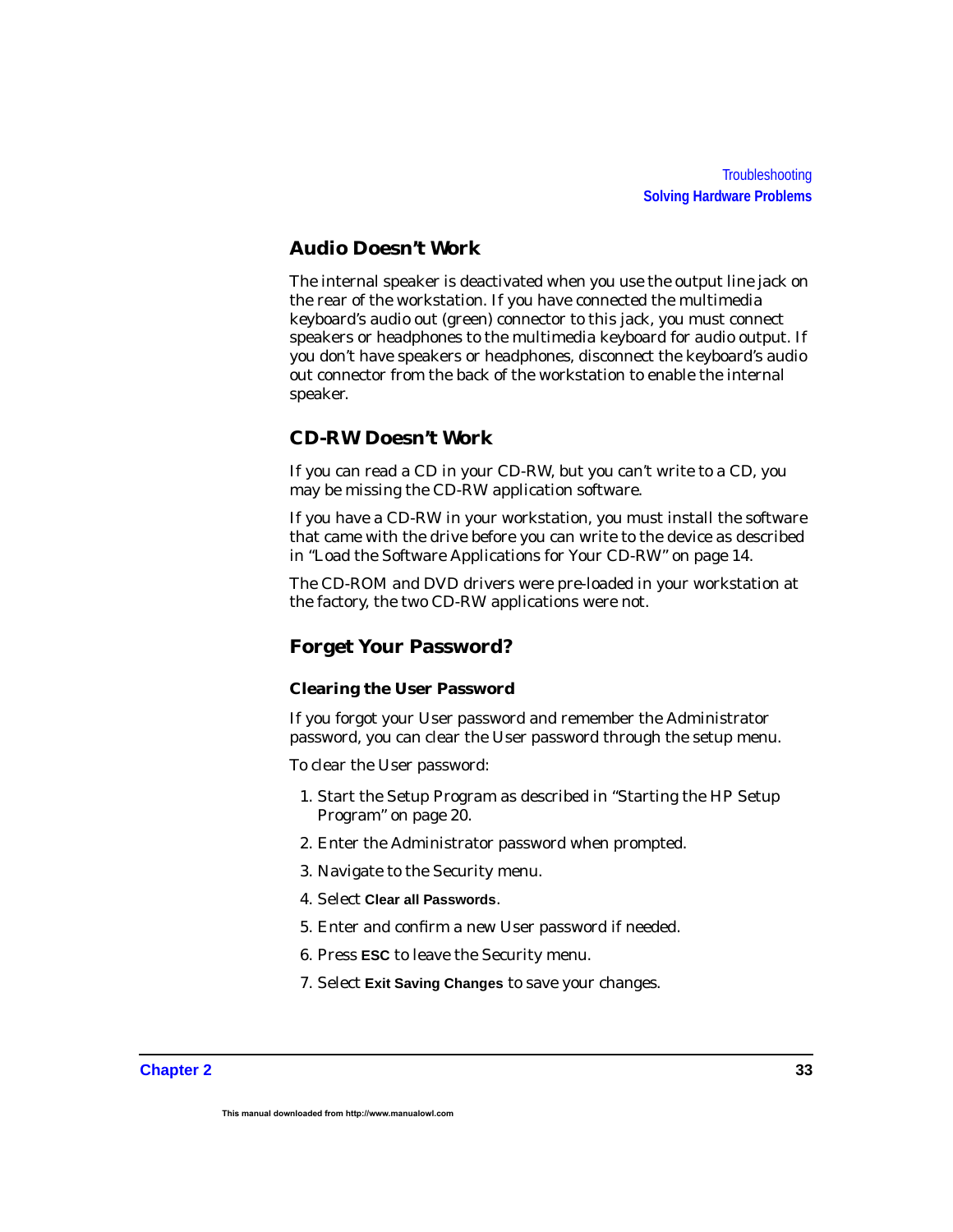#### **Clearing the Administrator Password**

To clear the Administrator password:

- 1. Turn off the workstation and remove the cover. For instructions on how to remove the workstation's cover, see the *HP x4000 Technical Reference* on the Web at: **http://www.hp.com/go/workstationsupport**
- 2. Set switch 1 on the system board switch block to **ON**.
- 3. Replace the workstation cover.
- 4. Turn on the workstation and press **ESC** when prompted to see the summary page.
- 5. When a message appears indicating that the passwords have been cleared, turn off the workstation and remove the cover.
- 6. Set switch 1 on the system board block back to **OFF**.
- 7. Replace the workstation cover.
- 8. If you want to set new passwords, follow the instructions given in ["Setting Passwords" on page 23](#page-22-0).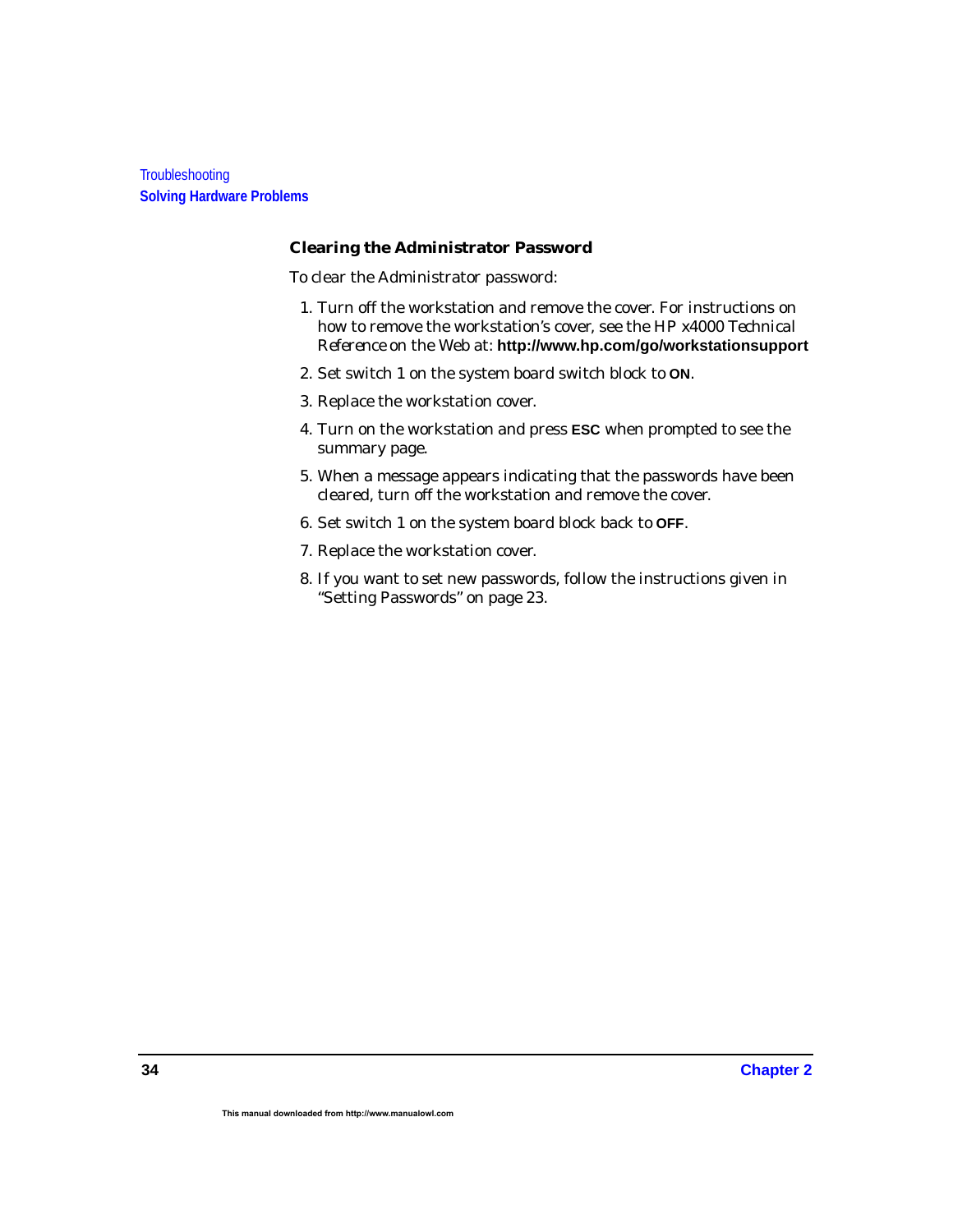# <span id="page-34-1"></span><span id="page-34-0"></span>**Understanding the Diag LEDs**

The Diag LEDs on the front panel of the workstation can help you identify specific problems with your workstation:

- During system start up, all four LEDs are green.
- If no problems are detected during start up, all four LEDs turn off.
- If a problem is detected, one or more of the LEDs changes color.

If an error is detected (one or more of the LEDs changes color), see Table 2-1 on page 36 for brief list of combinations that you may see when you initially set up your system. For a complete list and more detailed instructions, refer to the *x4000 Technical Reference Guide* at **www.hp.com/go/workstationsupport**.

The LED patterns are defined by:

- $R = Red$
- $Y =$  Yellow
- $G = Green$
- $l = \text{Off}$

Unless the LED pattern indicates that the BIOS is in recovery mode (YRll), or that BIOS recovery is complete (GRll), you should:

- 1. Flash the system BIOS and firmware. For complete instructions and the latest BIOS and firmware versions, go to **www.hp.com/go/workstationsupport**.
- 2. Attempt the solutions given in Table 2-1 on page 36.

**NOTE** If your LED pattern does not appear in Table 2-1 on page 36, your problem could still stem from corrupted BIOS or firmware. Always flash the BIOS and firmware before attempting other solutions.

> If you still have a problem after flashing the BIOS and firmware and following the suggested solutions in Table 2-1 on page 36, refer to the *HP x4000 Workstation Technical Reference* at

**www.hp.com/go/workstationsupport** or contact customer support.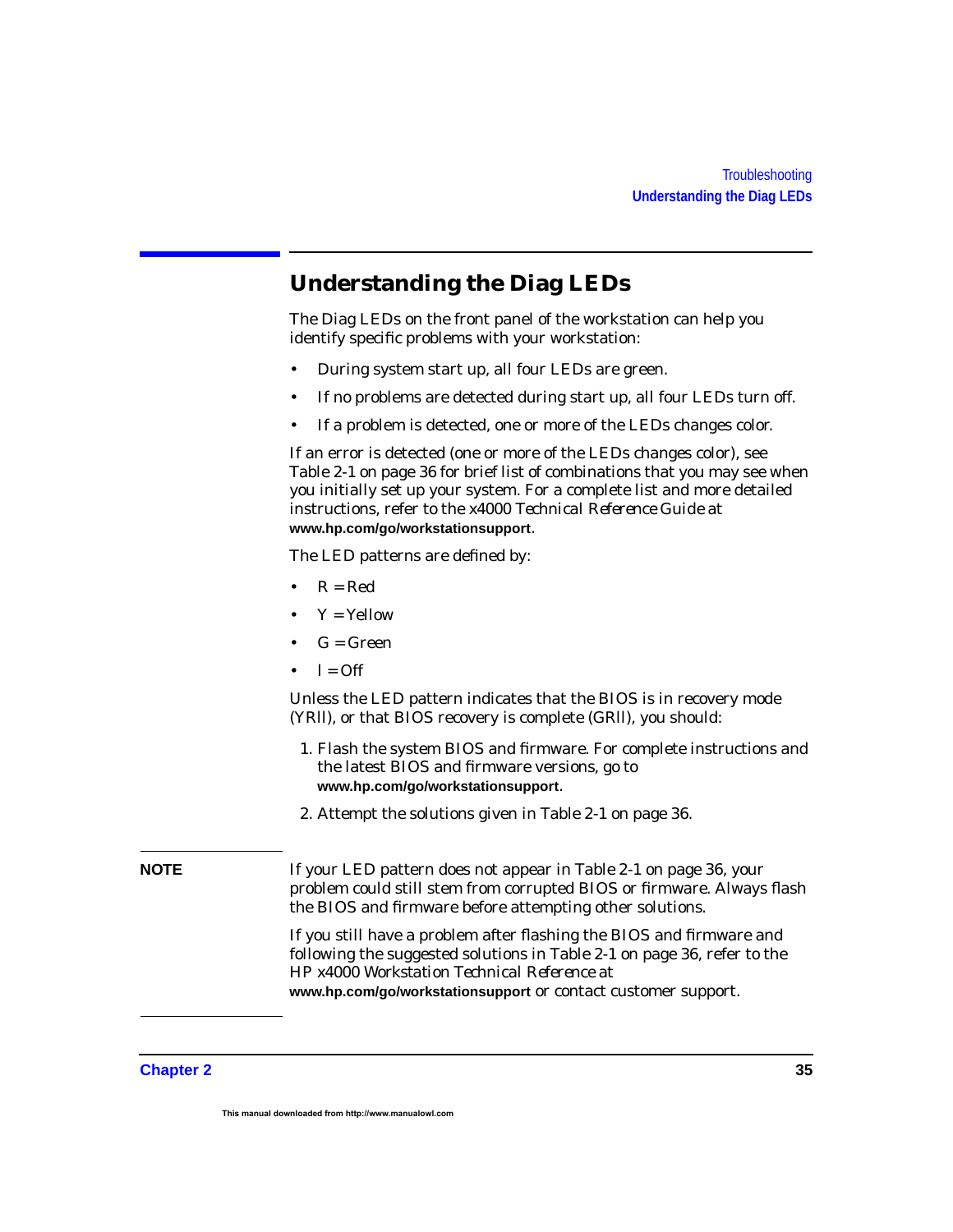| Table 2-1<br>Diag LED Patterns ( $R = Red$ , $Y = Yellow$ , $G = Green$ , $I = Off$ ) |  |
|---------------------------------------------------------------------------------------|--|
|---------------------------------------------------------------------------------------|--|

| <b>Pattern</b> | <b>Error</b>                                                     | <b>Suggested Solutions</b>                                                                          |
|----------------|------------------------------------------------------------------|-----------------------------------------------------------------------------------------------------|
| <b>RRYY</b>    | Fatal internal processor error (#IERR).                          | Restart. If it's a random event and not due<br>to hardware, it should not recur.                    |
| <b>RYY</b>     | No memory detected.                                              | Insert or reseat the RIMMs.                                                                         |
|                |                                                                  | Reseat the memory expander card.                                                                    |
| <b>RYYY</b>    | Corrupted memory.                                                | Reseat the memory expander card.                                                                    |
|                |                                                                  | Reseat the RIMMs.                                                                                   |
| <b>YRII</b>    | BIOS is in crisis recovery mode.                                 | Wait until the BIOS recovery operation is<br>complete (indicated by LED pattern GRII).              |
|                |                                                                  | Follow the solution steps for the GRII<br>pattern.                                                  |
| <b>YYRI</b>    | 3.3v circuitry error.                                            | Reseat I/O cards.                                                                                   |
| <b>GRII</b>    | BIOS recovery complete.                                          | If you have set system switch 2 on the<br>system board to On, turn it Off and reboot<br>the system. |
| <b>GYRI</b>    | 1.8V power circuitry error.                                      | Reseat the memory expander card.                                                                    |
| GGRY           | Battery voltage error. Battery may be at<br>the end of its life. | Reseat the battery.                                                                                 |
|                |                                                                  | Replace the battery.                                                                                |
| <b>IYRY</b>    | 12V power circuitry error.                                       | Reseat the I/O cards.                                                                               |
| <b>IYRG</b>    | 2.5 RDRAM power circuitry error.                                 | Reseat the memory expander card.                                                                    |
|                |                                                                  | If the memory expander card has a<br>separate voltage regulator module, reseat<br>the module.       |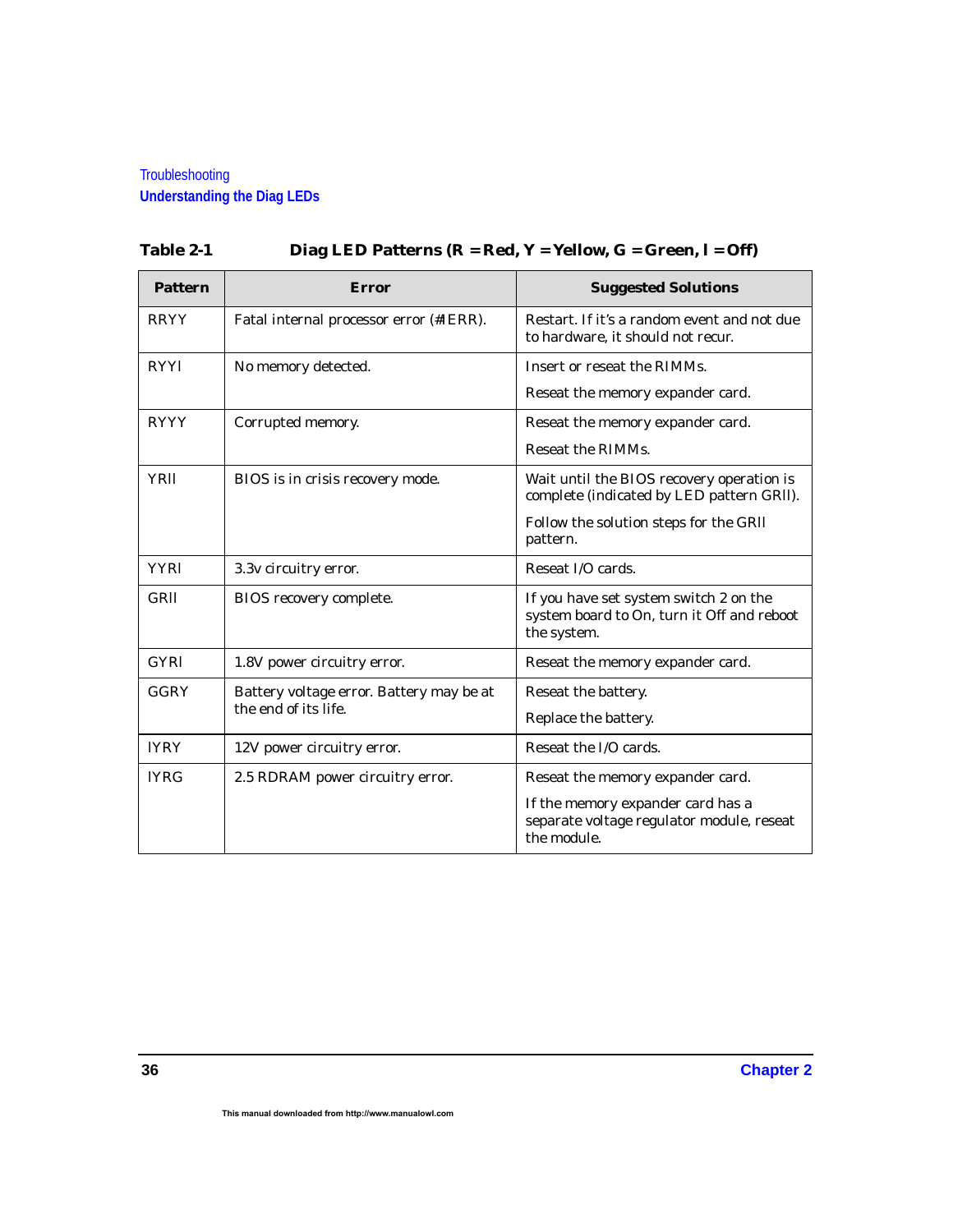<span id="page-36-2"></span><span id="page-36-1"></span><span id="page-36-0"></span>

|             | <b>Using e-DiagTools for Hardware Problems</b>                                                                                                                                                                                                     |  |  |
|-------------|----------------------------------------------------------------------------------------------------------------------------------------------------------------------------------------------------------------------------------------------------|--|--|
| <b>NOTE</b> | Run e-DiagTools before contacting HP for warranty service. e-DiagTools<br>gives you information your support agent needs.                                                                                                                          |  |  |
|             | Use e-DiagTools to diagnose hardware-related problems on your HP<br>workstation. If any of the Diag LEDs on the front panel of your<br>workstation are on, go to "Understanding the Diag LEDs" on page 35<br>before attempting to use e-DiagTools. |  |  |
|             | For more information about this utility, refer to the HP x4000<br>Workstation Technical Reference, available at<br>www.hp.com/go/workstationsupport.                                                                                               |  |  |
|             | HP e-DiagTools is pre-installed on your hard disk drive. Your hard disk<br>includes a hardware diagnostic partition containing HP e-DiagTools<br>hardware diagnostic utilities. Do NOT delete this partition.                                      |  |  |
|             | The HP Workstation Recovery CD-ROMs that came with your<br>workstation also contain a copy of e-DiagTools in case you are unable to<br>start this utility from your hard disk drive.                                                               |  |  |
|             | <b>Starting e-DiagTools from the Hard Drive's Utility</b><br><b>Partition (Recommended Method)</b>                                                                                                                                                 |  |  |
| <b>NOTE</b> | This method only works if the diagnostics partition on your hard disk<br>drive is intact.                                                                                                                                                          |  |  |
|             | 1. Start or restart your workstation.                                                                                                                                                                                                              |  |  |
|             | 2. Press function key F10 when you see the message "Press F10 to enter<br>HP Utility Partition or any other key to proceed."                                                                                                                       |  |  |
|             | 3. Select the option to run e-DiagTools hardware diagnostics.                                                                                                                                                                                      |  |  |
|             |                                                                                                                                                                                                                                                    |  |  |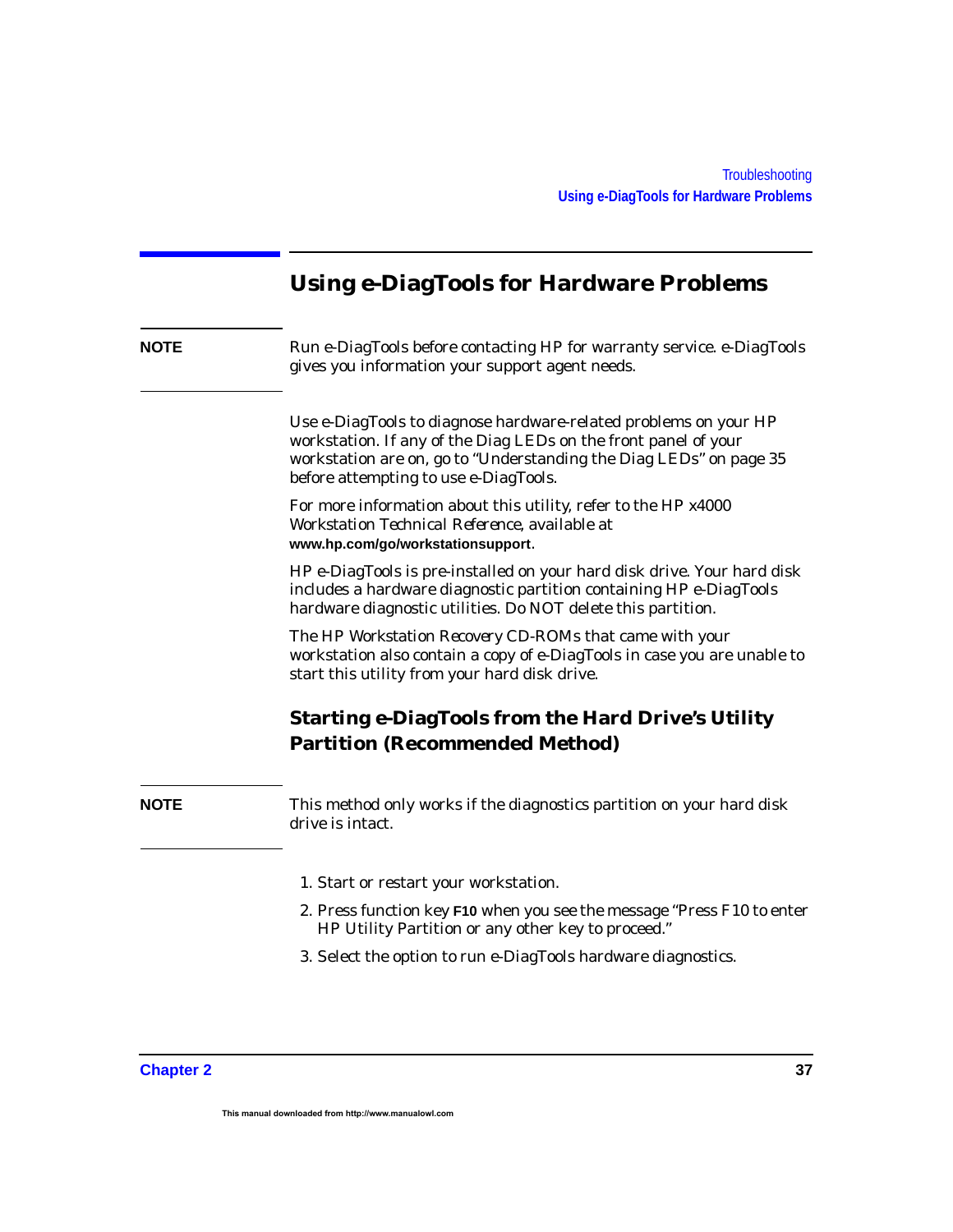# <span id="page-37-0"></span>**Starting e-DiagTools from the CD-ROM**

Use this method if for any reason you are unable to start this utility from the hard disk drive partition.

- 1. Insert the CD-ROM in the CD-ROM drive.
- 2. Restart the workstation. The workstation should boot from the CD-ROM rather than the hard drive.
- 3. Select the option to run the hardware diagnostics.

#### **NOTE** If you are unable to boot from your CD-ROM drive, restart your workstation and press **F12** to change the system boot order. You can also change the boot order from the Setup utility (see ["Configuring Your](#page-19-1) [Workstation" on page 20\)](#page-19-1). Check the Boot device settings to ensure that your workstation can boot from the CD-ROM.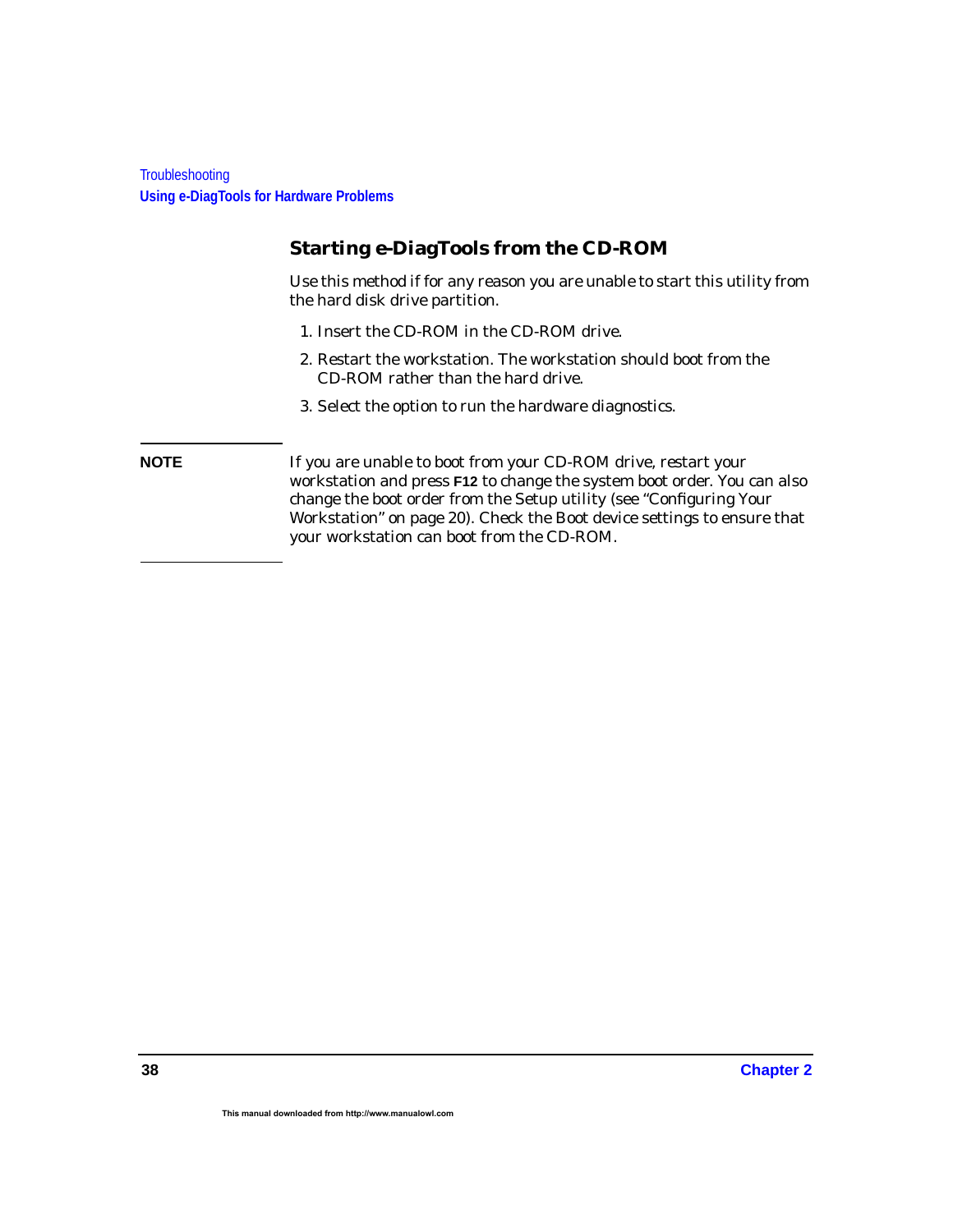# <span id="page-38-0"></span>**HP Recovery CD-ROM**

The HP Recovery CDs enable you to restore your computer to its original factory configuration, and reinstall drivers or other factory-supplied software components. The drivers and software utilities, including documentation and navigational aids, help you to recover the pre-loaded software. There are two CDs, a HP Workstation Recovery CD and a HP Workstations Drivers and Diagnostics CD.

#### <span id="page-38-1"></span>**What Functions Are Available?**

The HP Recovery CD provides the following function:

• Install Windows 2000 or Windows XP: To recover your HP workstation to its original state as provided by HP.

**WARNING Using the HP Recovery CD will permanently erase the current contents of your hard disk. You should always backup your data and personal files before using the Recovery CD.**

#### <span id="page-38-2"></span>**Before Performing A Recovery**

Before performing a recovery, upgrade or downgrade, you should make a checklist for each type of function. You will need the Administrator password to make any changes to the *Setup* program.Make a note of any changes.

- The workstation model must match the HP Workstation Recovery CD-ROM and HP Workstations Drivers and Diagnostics CD-ROM (the HP Workstation Recovery CD-ROM is locked to a specific workstation model). Note that both CDs are required for recovery.
- Backup all data files and, if necessary, software applications.
- Upgrading to the latest BIOS version before performing a recovery is recommended.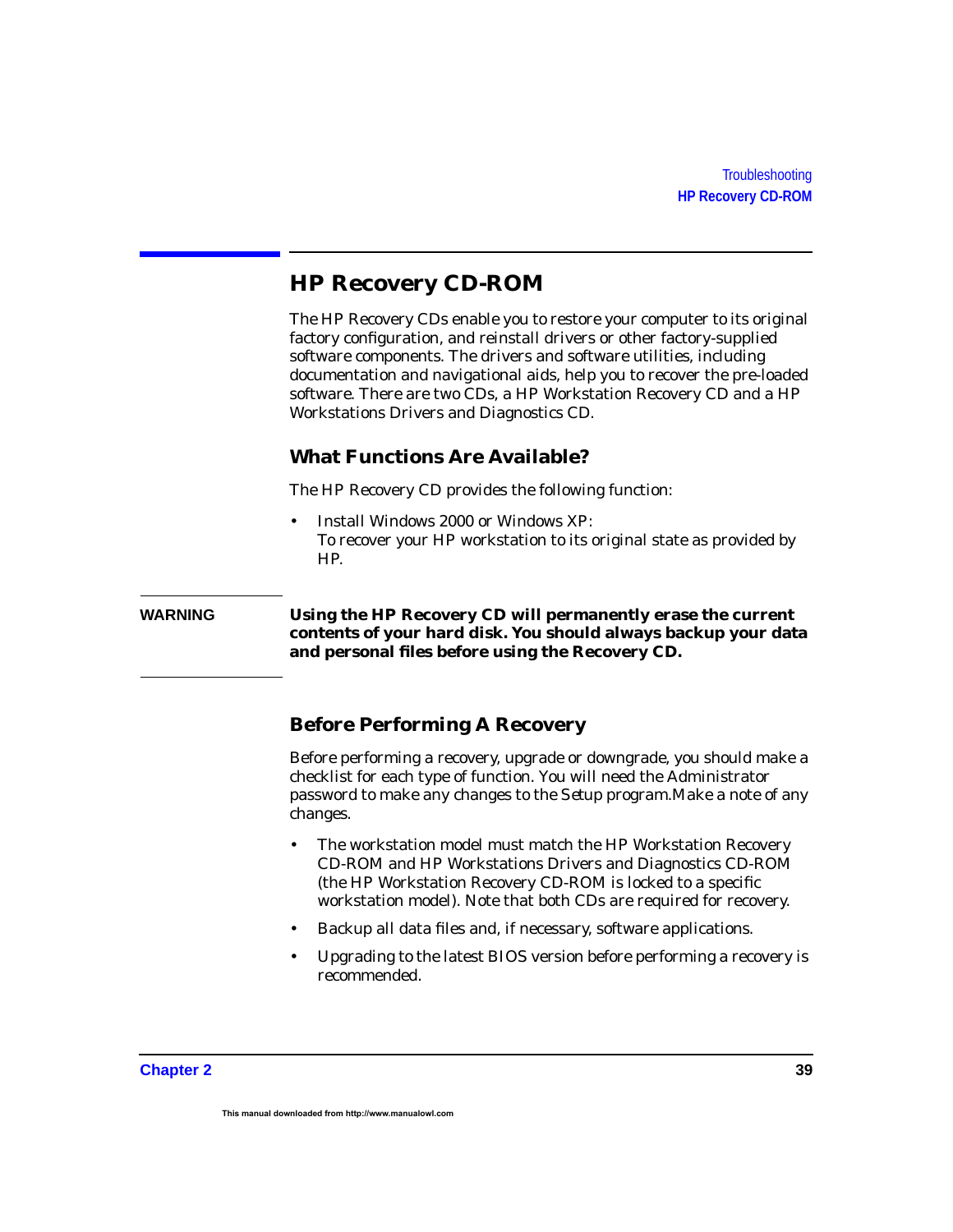• *Setup* program settings: Clear any BIOS-level passwords. In the Security menu, set all Hardware Protection items to "Enabled" or "Unlocked" (if applicable). Check also that Booting from the CD-ROM is enabled; in the Boot menu, the CD-ROM drive is configured to boot before the hard disk drive in the Boot Device Priority List.

• Ensure that you have the Certificate of Authenticity from Microsoft available. (This is a label on the cover of your workstation).

**NOTE** If you have a model with Windows NT 4.0, it will not install with 4GB of memory. You must remove 4 RIMMS from slot pairs 3 and 4 (see the memory loading label on the chassis cover). After Windows NT 4.0 is loaded, you can re-install this memory

### <span id="page-39-1"></span><span id="page-39-0"></span>**Performing A Full Recovery**

Depending on the hardware configuration, a full system recovery should take from 30 minutes to 2 hours.

#### **WARNING Remember, this procedure will erase everything from the hard disk drive (primary partition, if defined). Ensure that** *all* **data files and software applications have been saved.**

- 1. Shutdown the operating system and switch off your workstation.
- 2. Remove any non-standard components that were added after you received the workstation to restore it to its original factory configuration.
- 3. Insert the recovery CD-ROM into the CD-ROM drive and start the workstation.
- 4. Press the **F8** key and select the CD-ROM to boot first.
- 5. The computer will boot from the CD-ROM and display a DOS-style menu. Make the appropriate selection from the menu to recover your HP workstation to its original state as delivered by HP.
- 6. Removed the Recovery CD from the drive, when prompted.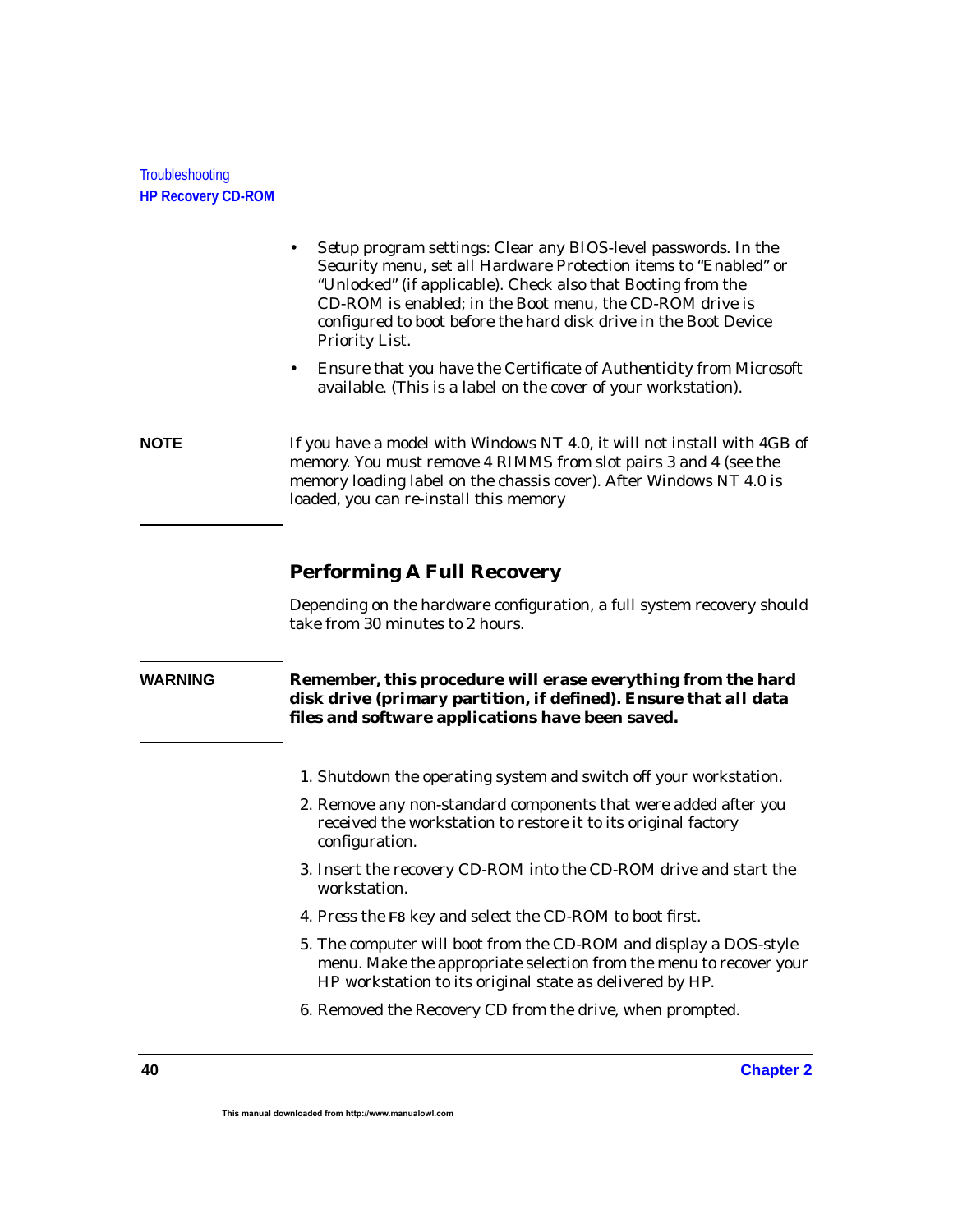- 7. Insert the HP Workstations Drivers and Diagnostics CD into your CD-ROM drive.
- 8. Press **Y** to continue
- 9. Remove the HP Workstations Drivers and Diagnostics CD when prompted and restart the workstation. The install process continues.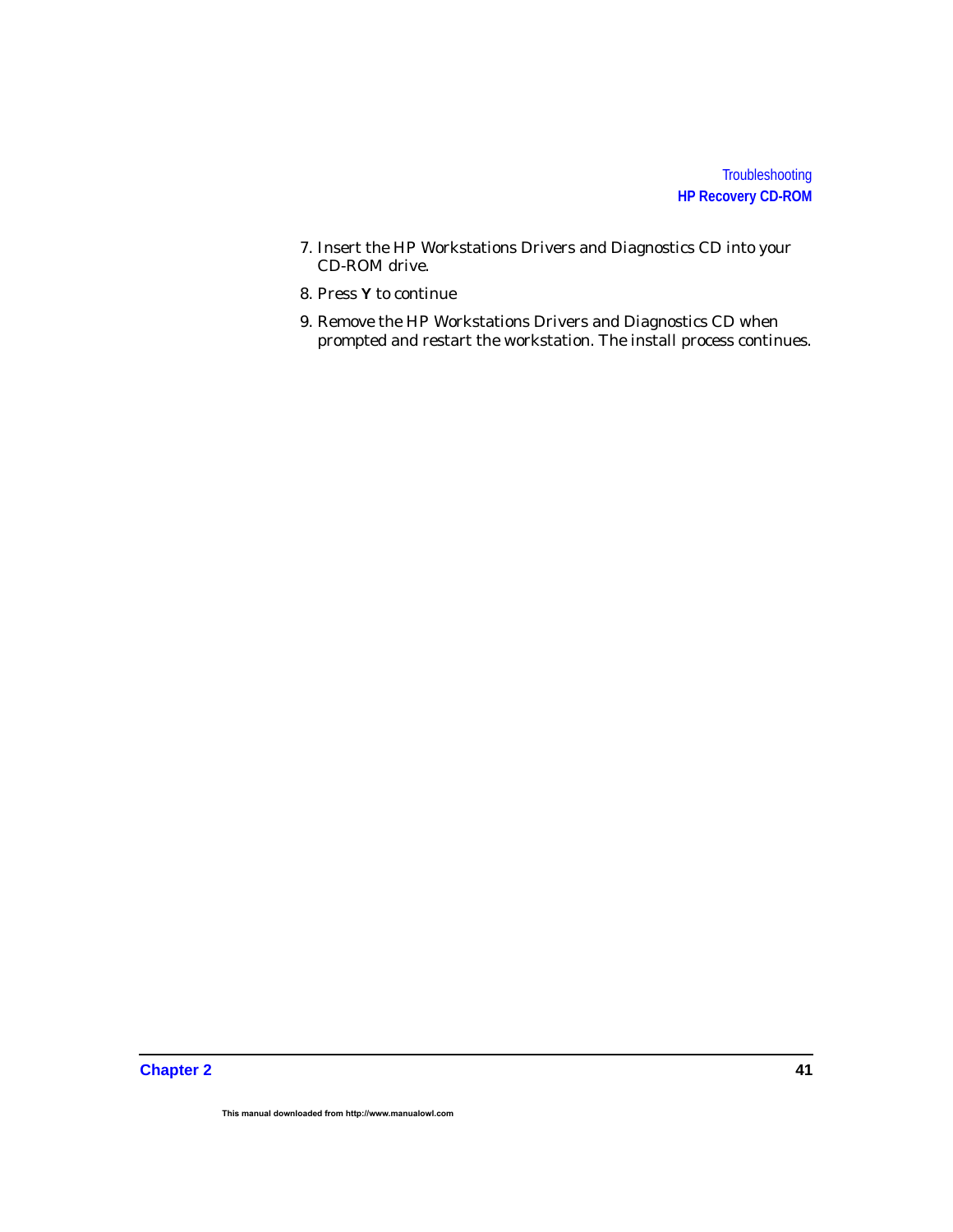# <span id="page-41-0"></span>**HP x4000 Technical Characteristics**

<span id="page-41-1"></span>**NOTE** Operating temperature and humidity ranges may vary depending on the mass storage devices installed. High humidity levels can cause improper operation of disk drives. Low humidity ranges can aggravate static electricity problems and cause excessive wear of the disk surface.

> When you turn off your workstation with the power button on the front panel, the power consumption falls below 10W, but is not zero. To reach zero power consumption when the computer is off, either unplug the workstation from the power outlet or use a power strip with a switch.

# **Table 2-2 x4000 Technical Characteristics**

| Weight                       | Minimum configuration: 40.20 lb. (18.24 kg)<br>Maximum configuration: 45.40 lb. (20.60 kg) |
|------------------------------|--------------------------------------------------------------------------------------------|
| <b>Dimensions</b>            | Width: 8.22 in. (20.90 cm)<br>Height: 19.02 in. (48.30 cm)                                 |
|                              | Depth: 18.62 in. (47.3cm)                                                                  |
| Footprint                    | 153.06 in. (988.57 cm)                                                                     |
| <b>Power Supply</b>          |                                                                                            |
| Input voltage                | 90 - 250 VAC                                                                               |
| <b>Input frequency</b>       | 50/60 Hz                                                                                   |
| Typical input power          | 365 W                                                                                      |
| Max avg input power          | 500 W                                                                                      |
| Maximum output power         | 465 W                                                                                      |
| <b>Storage Humidity</b>      | 90% (relative, non-condensing)                                                             |
| <b>Operating Humidity</b>    | 15 to 80% (relative, non-condensing)                                                       |
| <b>Storage Temperature</b>   | -40o C (-40o F) to 70o C (158o F)                                                          |
| <b>Operating Temperature</b> | 5o C (41o F) to 35o C (95o F)                                                              |
| Altitude                     | Operating: 0 to 10,000 ft. (3100 m)<br>Non-operating: 0 to 15,000 ft. (4500 m)             |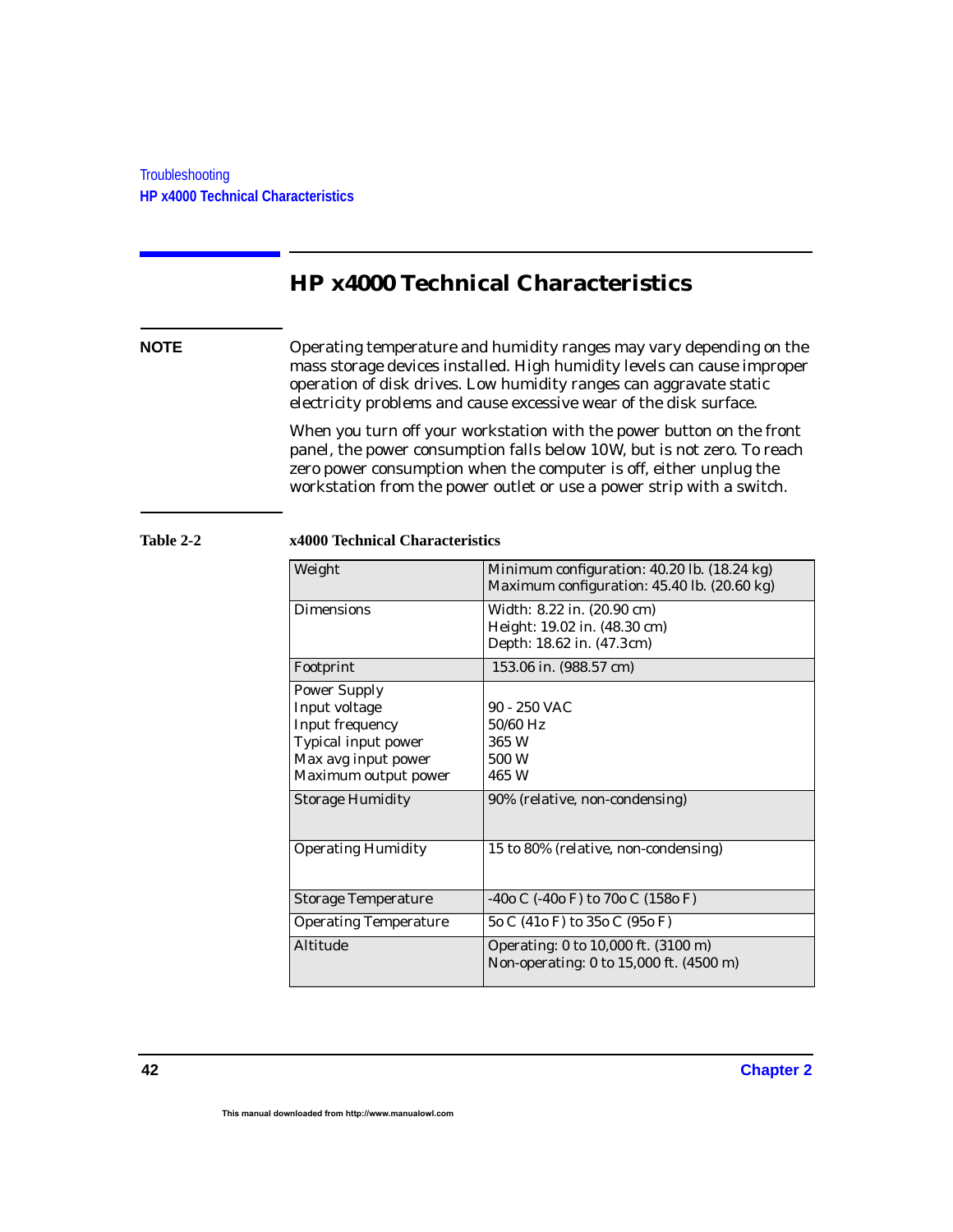# <span id="page-42-1"></span><span id="page-42-0"></span>**HP Customer Care Center Phone Numbers**

HP Customer Care Centers can help you solve issues related to HP products and, if necessary, initiate appropriate service procedures. In the U.S.A, telephone support is available 24 hours a day, 7 days a week. In other locations, it is available during normal office hours. Here is the URL for HP Customer Care Center Phone Numbers:

**http://www.hp.com/workstations/support/collaborate/call\_centers.html**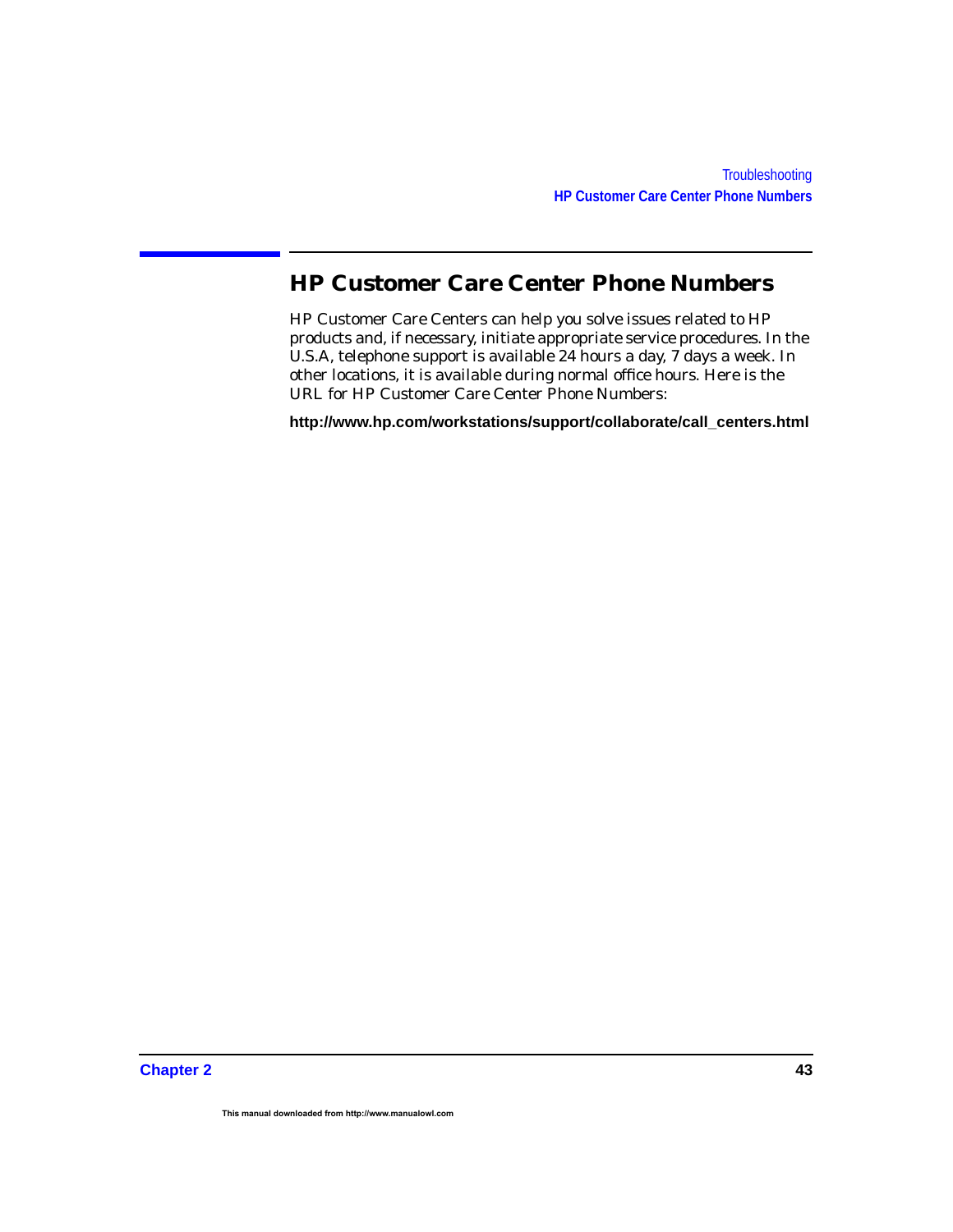**Troubleshooting HP Customer Care Center Phone Numbers**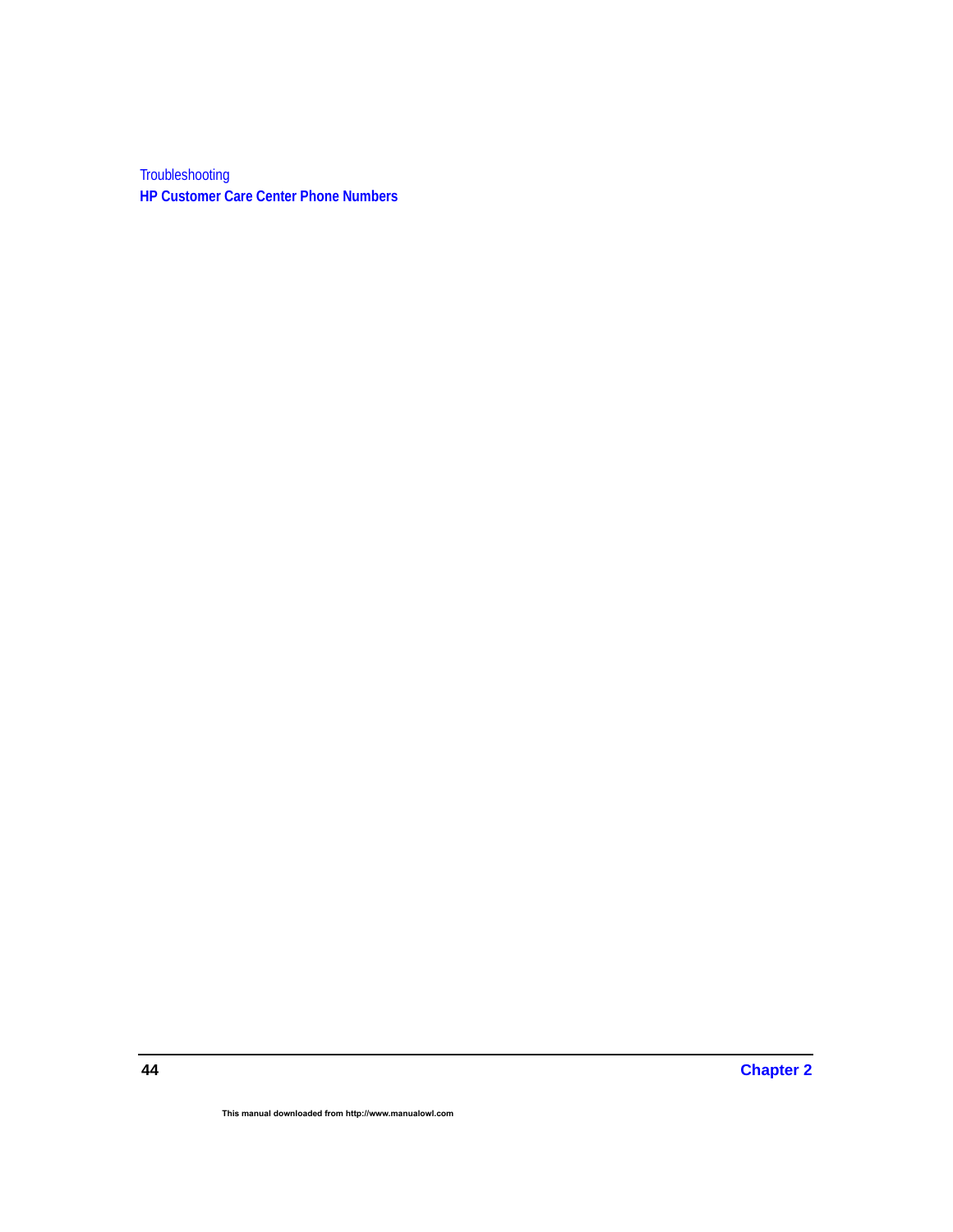# <span id="page-44-0"></span>**A Warranty and Regulatory Information**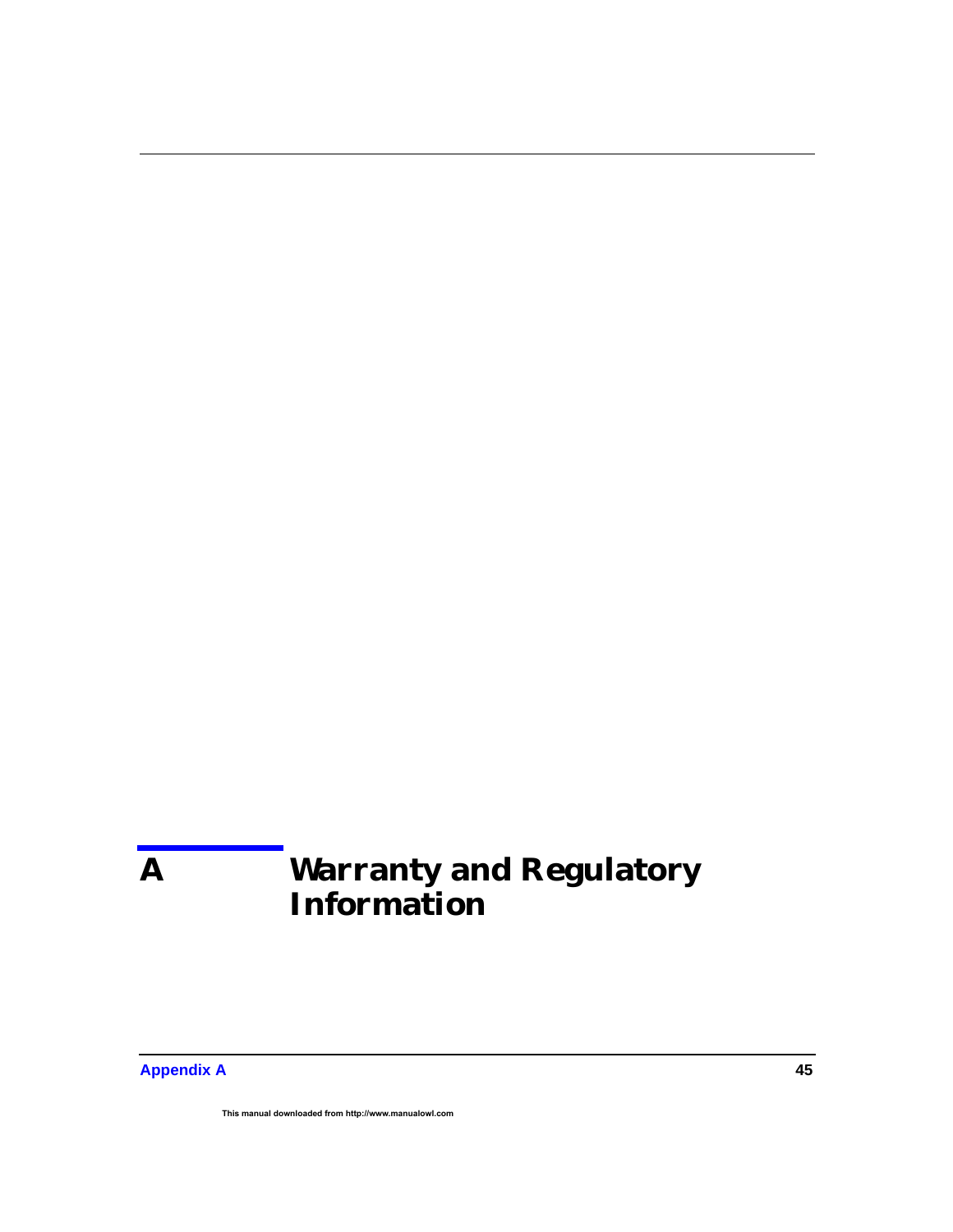| <b>Declaration of Conformity</b><br>according to ISO/IEC Guide 22 and EN 45014                                                                                                                                                                                                                                                                                                                |                                                                                                                                                                                                                                                                                                                        |  |
|-----------------------------------------------------------------------------------------------------------------------------------------------------------------------------------------------------------------------------------------------------------------------------------------------------------------------------------------------------------------------------------------------|------------------------------------------------------------------------------------------------------------------------------------------------------------------------------------------------------------------------------------------------------------------------------------------------------------------------|--|
| <b>Manufacturer:</b>                                                                                                                                                                                                                                                                                                                                                                          | <b>Hewlett-Packard Company</b><br>3404 East Harmony Rd.<br>Fort Collins. CO 80528                                                                                                                                                                                                                                      |  |
| <b>Declares that the:</b><br><b>Product Name:</b><br>Model Numbers:<br><b>Base Product Numbers:</b><br><b>Product Options:</b>                                                                                                                                                                                                                                                                | <b>USA</b><br><b>HP</b> Workstation<br>A6068A<br>A1280A<br>all                                                                                                                                                                                                                                                         |  |
|                                                                                                                                                                                                                                                                                                                                                                                               | conforms to the following specifications:                                                                                                                                                                                                                                                                              |  |
| Safety                                                                                                                                                                                                                                                                                                                                                                                        | IEC 950:1991+A1+A2+A3+A4/EN 60950:1992+A1+A2+A3+A4<br>IEC 60825-1:1993/EN60825-1:1994+A11 Class 1 for LEDs<br>USA 21CFR Subpart J – for FC Laser module<br>China GB4943-1995<br><b>Russia GOST R 50377-92</b>                                                                                                          |  |
| <b>EMC</b>                                                                                                                                                                                                                                                                                                                                                                                    | CISPR 22: 1997 / EN 55022: 1998 Class A<br>CISPR 24: 1997 / EN 55024: 1998<br>IEC 1000-3-2:1994 / EN 61000-3-2:1998<br>US FCC Part 15, Class A<br>Australia/New Zealand AS/NZS 2064:1997, AS/NZS 3548:1995<br>China GB9254-1999<br>Japan VCCI Class A<br><b>Russia GOST R 29216-94</b><br>Taiwan CNS13438:1997 Class A |  |
|                                                                                                                                                                                                                                                                                                                                                                                               | <b>and is certified by:</b> UL Listed to UL1950, 2nd edition, File E146385<br>cUL Listed to CSA 22.2 No. 950-M93<br>T V Certified to EN60950 2nd edition with A1+A2+A3+A4<br><b>HP Fort Collins CCQD HTC</b>                                                                                                           |  |
| supplementary information:<br>The product herewith complies with the requirements of the following Directives and carries the CE marking<br>accordingly:<br>- the EMC directive 89/336/EEC and 92/31/EEC and 93/68/EEC<br>- the Low Voltage Directive 73/23/EEC and 93/68/EEC                                                                                                                 |                                                                                                                                                                                                                                                                                                                        |  |
| This product was tested in a typical Hewlett-Packard workstation configuration.                                                                                                                                                                                                                                                                                                               |                                                                                                                                                                                                                                                                                                                        |  |
| Original signed by: Ruth Lutes, Site Quality Manager                                                                                                                                                                                                                                                                                                                                          |                                                                                                                                                                                                                                                                                                                        |  |
| For Compliance Information ONLY, contact:<br>European Contact: Your local Hewlett-Packard Sales and Service Office or Hewlett-Packard GmbH,<br>Department HQ-TRE Standards Europe, Herrenberger Strasse 130 Boeblingen (FAX: +49-7031-14-3143)<br>Americas Contact: Hewlett-Packard, Fort Collins Site Quality Manager, Mail Stop 64, 3404 E. Harmony Road,<br>Fort Collins, CO 80528, U.S.A. |                                                                                                                                                                                                                                                                                                                        |  |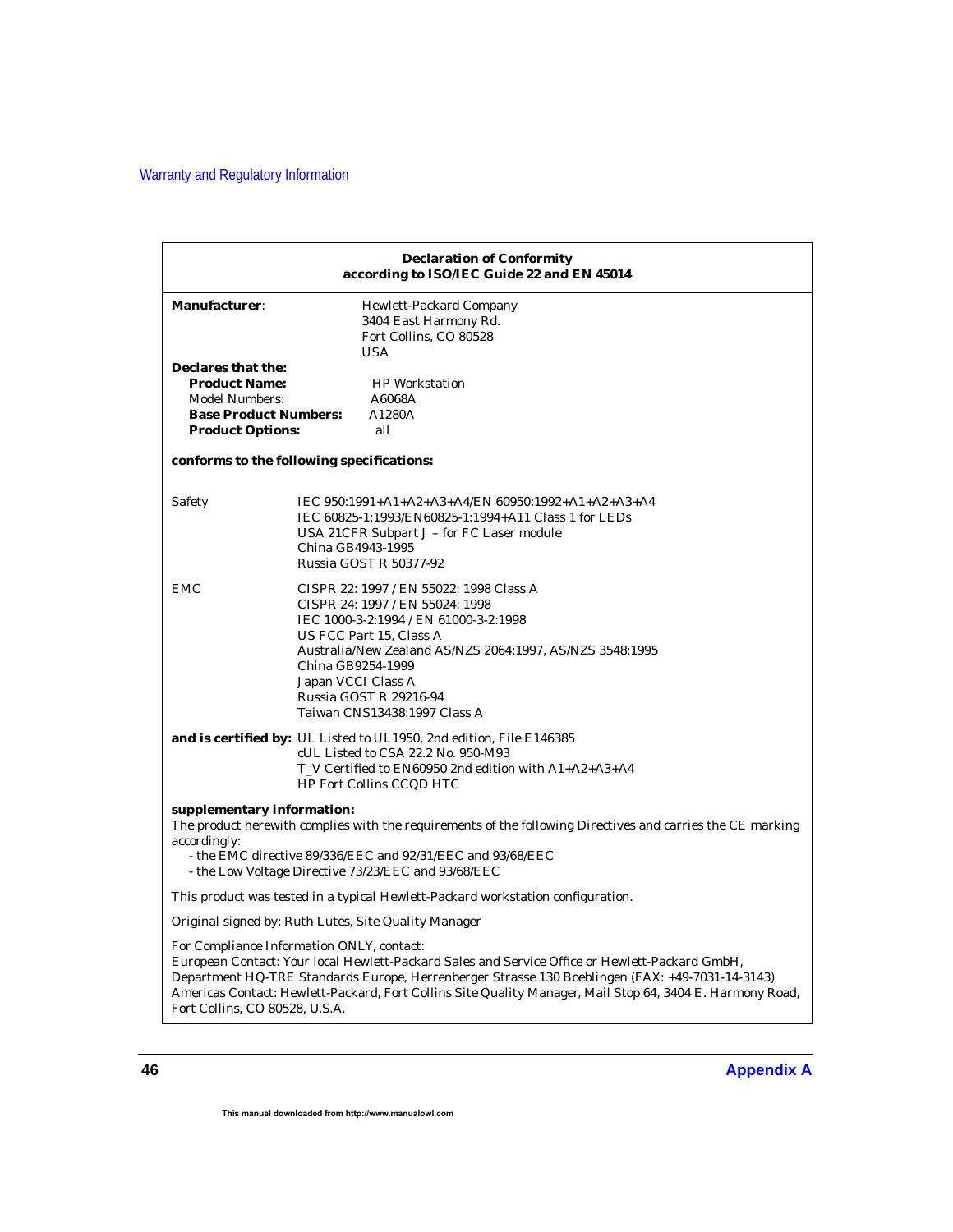# <span id="page-46-0"></span>**Regulatory Information**

# <span id="page-46-1"></span>**Federal Communications Commission (FCC) Radio Frequency Interference Statement (for USA only)**

#### **NOTE**

This equipment has been tested and found to comply with the limits for a Class A digital device, pursuant to Part 15 of the FCC Rules and the Canadian Department of Communications. These limits are designed to provide reasonable protection against harmful interference when the equipment is operated in a commercial environment. This equipment generates, uses, and can radiate radio frequency energy and, if not installed and used in accordance with the instruction manual, may cause harmful interference to radio communications. Operation of this equipment in a residential area is likely to cause harmful interference in which case the user will be required to correct the interference at his own expense.

Hewlett-Packard's FCC Compliance Tests were conducted with HP-supported peripheral devices and HP shielded cables, such as those you receive with your system. Changes or modifications not expressly approved by Hewlett-Packard could void the user's authority to operate the equipment.

#### **Notice for Canada**

This Class A digital apparatus meets all requirements of the Canadian Interference-Causing Equipment Regulations. Cet appareil numérique de la Class A respecte toutes les exigences du Règlement sur le matériel brouilleur du Canada.

#### **Safety Warning for the USA and Canada**

If the power cord is not supplied with the computer, select the proper power cord according to your local national electric code. USA: use a UL listed type SVT detachable power cord. Canada: use a CSA certified detachable power cord.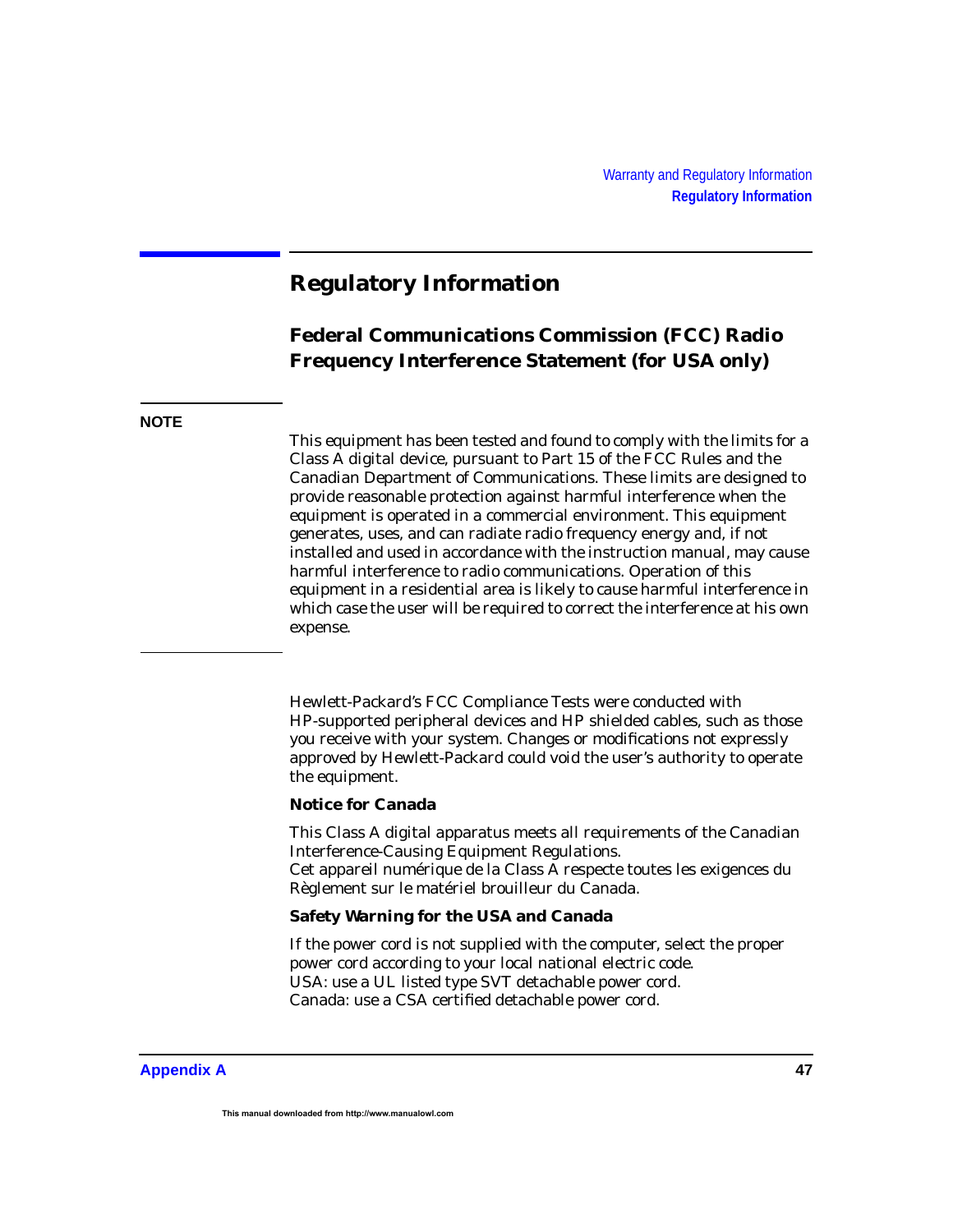For your safety, never remove the PC's cover without first removing the power cord and any connection to a telecommunication network. Always replace the cover before switching on again.

Si le cordon secteur n'est pas livré avec votre ordinateur, utiliser un cordon secteur en accord avec votre code electrique national. USA: utiliser un cordon secteur "UL listed," de type SVT. Canada: utiliser un cordon secteur certifié CSA.

Pour votre sécurité, ne jamais retirer le capot de l'ordinateur sans avoir préalablement débranché le cordon secteur et toute connection à un réseau de télecommunication. N'oubliez pas de replacer le capot avant de rebrancher le cordon secteur.

#### **Notice for the Netherlands**

Bij dit apparaat zijn batterijen geleverd. Wanneer deze leeg zijn, moet U ze niet weggooien maar inleveren als KCA.

#### **Notice for Germany**

Wenn die Batterie nicht korrekt eingebaut wird, besteht Explosionsgefahr. Zu ihrer eigenen Sicherheit sollten Sie nicht versuchen, die Batterie wiederaufzuladen, zu zerlegen oder die alte Batterie zu verbrennen. Tauschen Sie die Batterie nur gegen den gleichen oder ähnlichen Typ aus, der vom Hersteller empfohlen wird. Bei der in diesem PC intergrierten Batterie handelts sich um eine Lithium-Batterie, die keine Schwermetalle enthält. Batterien und Akkumulatoren gehören nicht in den Hausmüll. Sie verden vom Hersteller, Händler oder deren Beauftragten kostenlos zurückgenommen, um sie einer Verwertung bzw. Entsorgung zuzuführen.

#### **Noise Declaration for Germany**

Lärmangabe nach Maschinenlärmverordnung - 3 GSGV (Deutschland) LpA < 70 db am Arbeitsplatz normaler Betrieb nach EN27779: 11.92.

#### **Notice for Japan (Class A)**

この装置は、情報処理装置等電波障害自主規制協議会(VCCI)の基準 に基づくクラスA情報技術装置です。この装置を家庭環境で使用すると電波 妨害を引き起こすことがあります。この場合には使用者が適切な対策を講ず るよう要求されることがあります。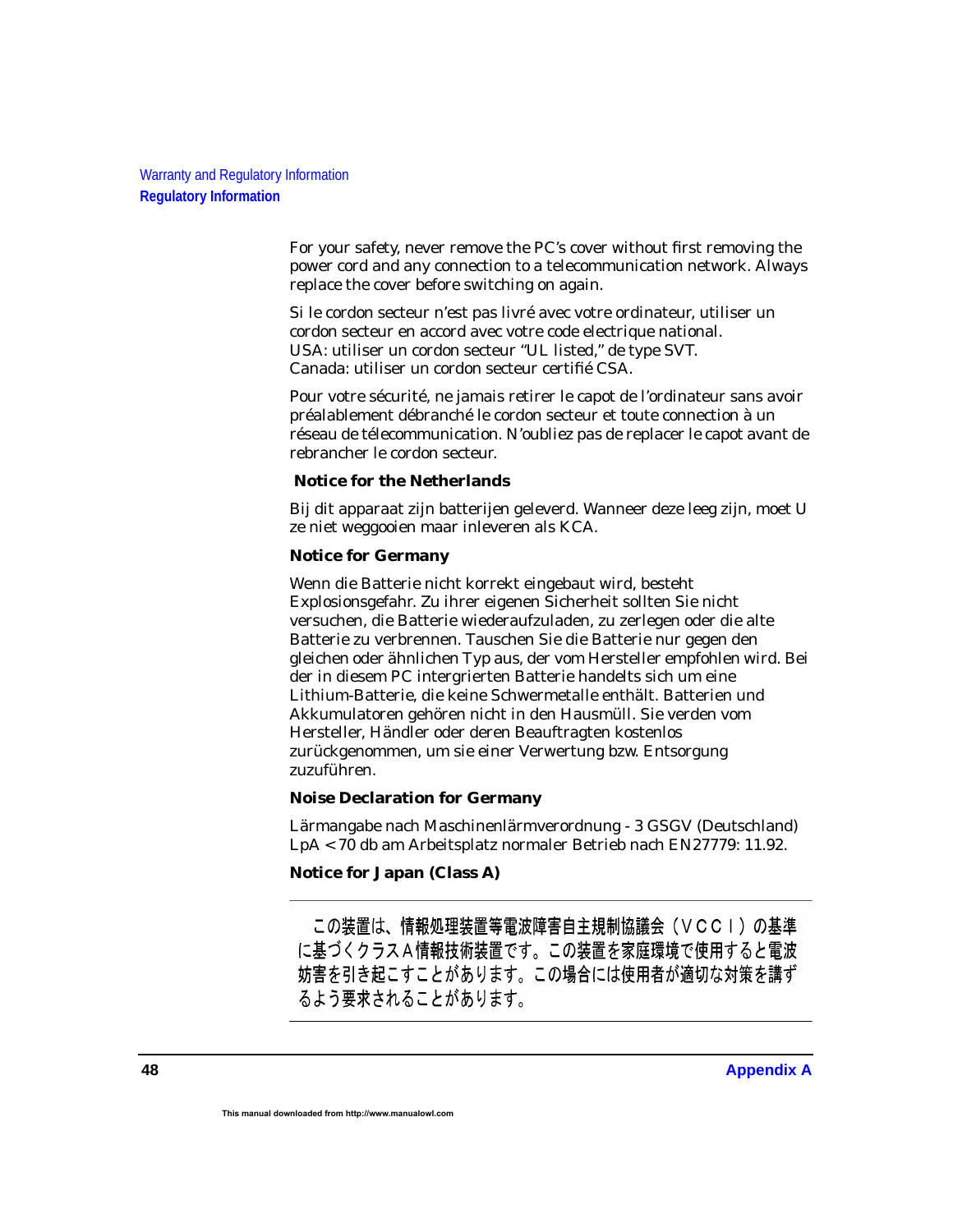**Notice for Korea**

자용자 안내문 (A급 가기)

이 가기는 업무용으로 진자파장해감정을 받은 기기아오니,만약 잘못 구입하셨을 때에는 구입 한 곳에서 비입무용으로 교환하시기 비립니다.

**Notice for Taiwan**

# 警告使用者:

這是甲類的資訊產品,在居住的環境中使用時,可能會造成射頻 被要求採取某些適當的對策。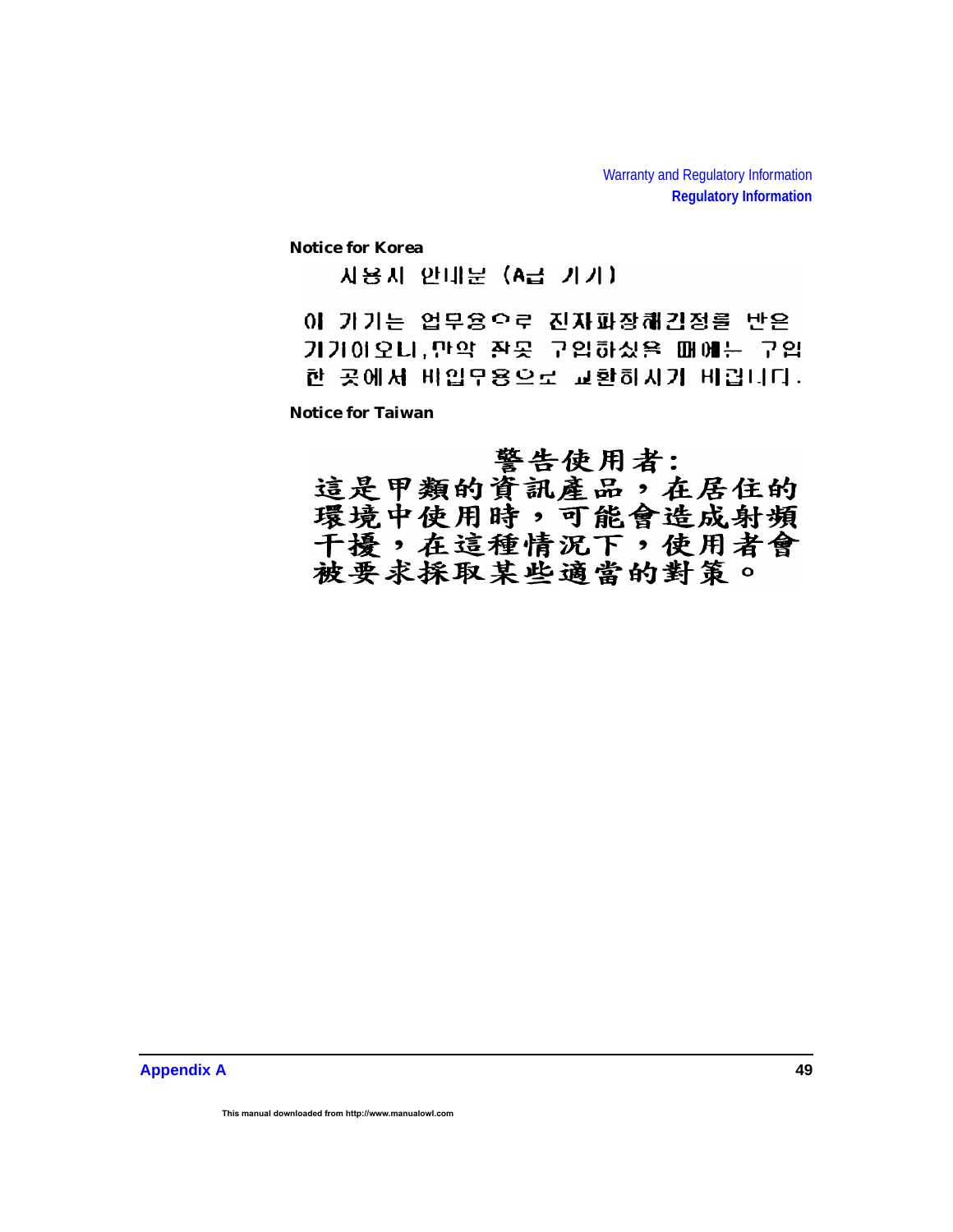# <span id="page-49-0"></span>**HP Hardware Warranty**

Important: This is your hardware product warranty statement. Please, read it carefully.

Warranty terms may be different in your country. If so, your Authorized HP Dealer or Hewlett-Packard Sales and Service Office can give you details.

HP products may contain remanufactured parts equivalent to new in performance or may have been subject to incidental use.

HP products external to the system processor unit — such as external storage subsystems, displays, printers, and other peripherals — are covered by the applicable warranties for those products; HP software is covered by the HP Software Product Limited Warranty

FOR CONSUMER TRANSACTIONS IN AUSTRALIA AND NEW ZEALAND: THE WARRANTY TERMS CONTAINED IN THIS STATEMENT, EXCEPT TO THE EXTENT LAWFULLY PERMITTED, DO NOT EXCLUDE, RESTRICT OR MODIFY AND ARE IN ADDITION TO THE MANDATORY STATUTORY RIGHTS APPLICABLE TO THE SALE OF THIS PRODUCT TO YOU.

# <span id="page-49-1"></span>**Three Year Limited Hardware Warranty**

Hewlett-Packard (HP) warrants this hardware product against defects in materials and workmanship for a period of three years from receipt by the original end-user purchaser.

The three year warranty includes on-site service during the first year of use (free parts and labor), and parts service provided by an HP Service Center or a participating Authorized HP Computer Dealer Repair Center, during the second and third years of use.

If HP receives notice of above defined defects during the warranty period, HP will either, at its option, repair or replace products, which prove to be defective.

Should HP be unable to repair or replace the product within a reasonable amount of time, the customer's alternate exclusive remedy shall be a refund of the purchase price upon return of the product.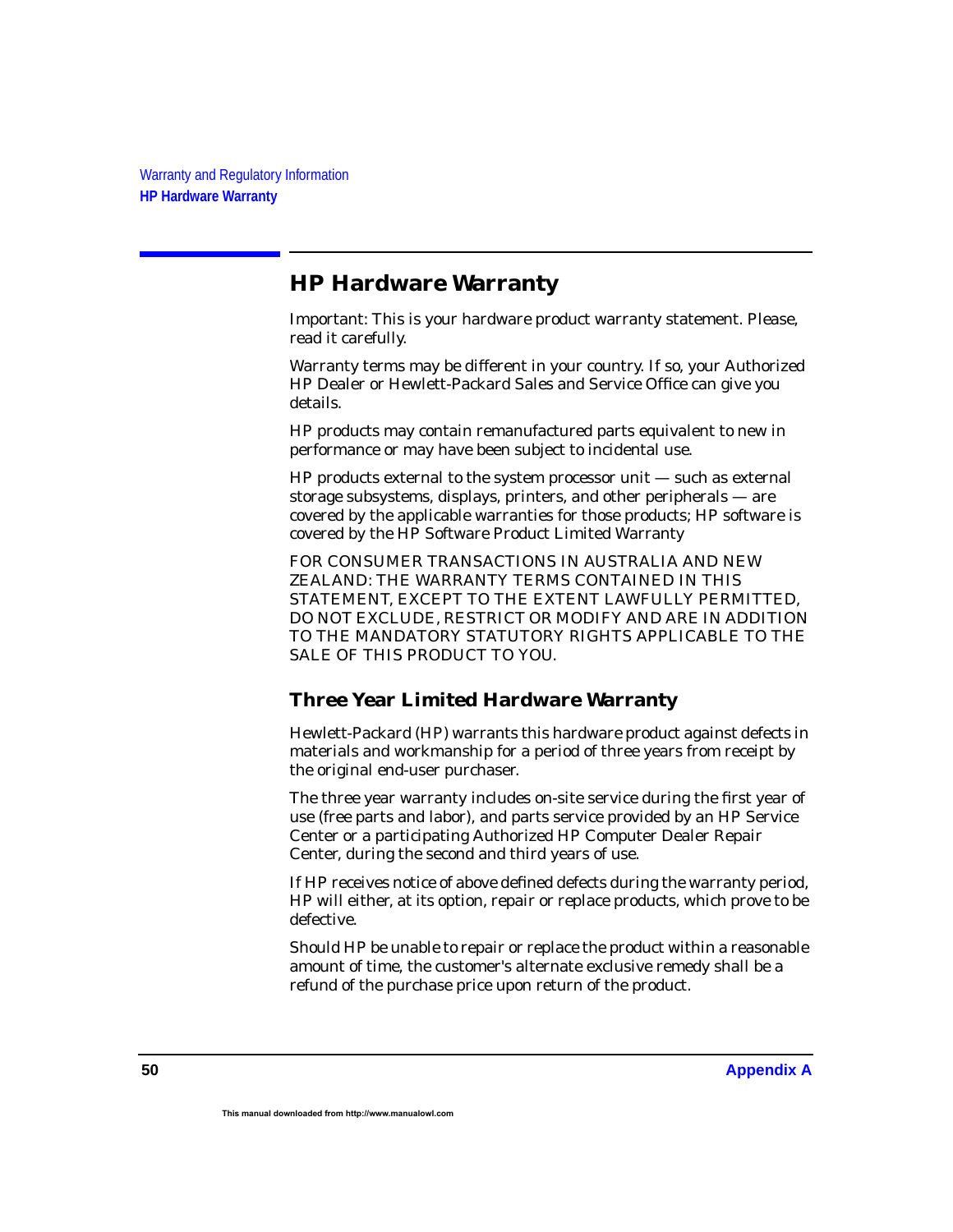The system processor unit, keyboard, mouse, and Hewlett-Packard accessories inside the system processor unit — such as video adapters, mass storage devices, and interface controllers — are covered by this warranty.

This warranty is extended worldwide under certain conditions (please check with your local HP office) to products purchased from HP or an Authorized HP Computer Dealer which are reshipped by the original purchaser either for use by the original purchaser or provided as an incidental part of systems integrated by the original purchaser. When available in the country of use, service is provided in the same manner as if the product was purchased in that country and can only be provided in countries where the product is designed to operate. If the product is not normally sold by HP in the country of use, it must be returned to the country of purchase for service. Response time for on-site service, and parts delivery turn-around time for parts service, are subject to changes from standard conditions based upon non-local parts availability.

### <span id="page-50-0"></span>**Limitation of Warranty**

The above warranty shall not apply to defects resulting from: misuse; unauthorized modification; operation or storage outside the environmental specifications for the product; in-transit damage; improper maintenance; or defects resulting from use of non-HP software, accessories, media, supplies, consumables, or such items not designed for use with the product.

Reloading the bundled or pre-loaded software on your workstation is not covered by the HP warranty.

HP MAKES NO OTHER EXPRESS WARRANTY, WHETHER WRITTEN OR ORAL, WITH RESPECT TO THIS PRODUCT. ANY IMPLIED WARRANTY OF MERCHANTABILITY OR FITNESS IS LIMITED TO THE THREE-YEAR DURATION OF THIS WRITTEN WARRANTY. SOME STATES OR PROVINCES DO NOT ALLOW LIMITATIONS ON HOW LONG AN IMPLIED WARRANTY LASTS, SO THE ABOVE LIMITATION OR EXCLUSION MAY NOT APPLY TO YOU.

This warranty gives you specific legal rights, and you may also have other rights, which vary, from state to state, or province to province.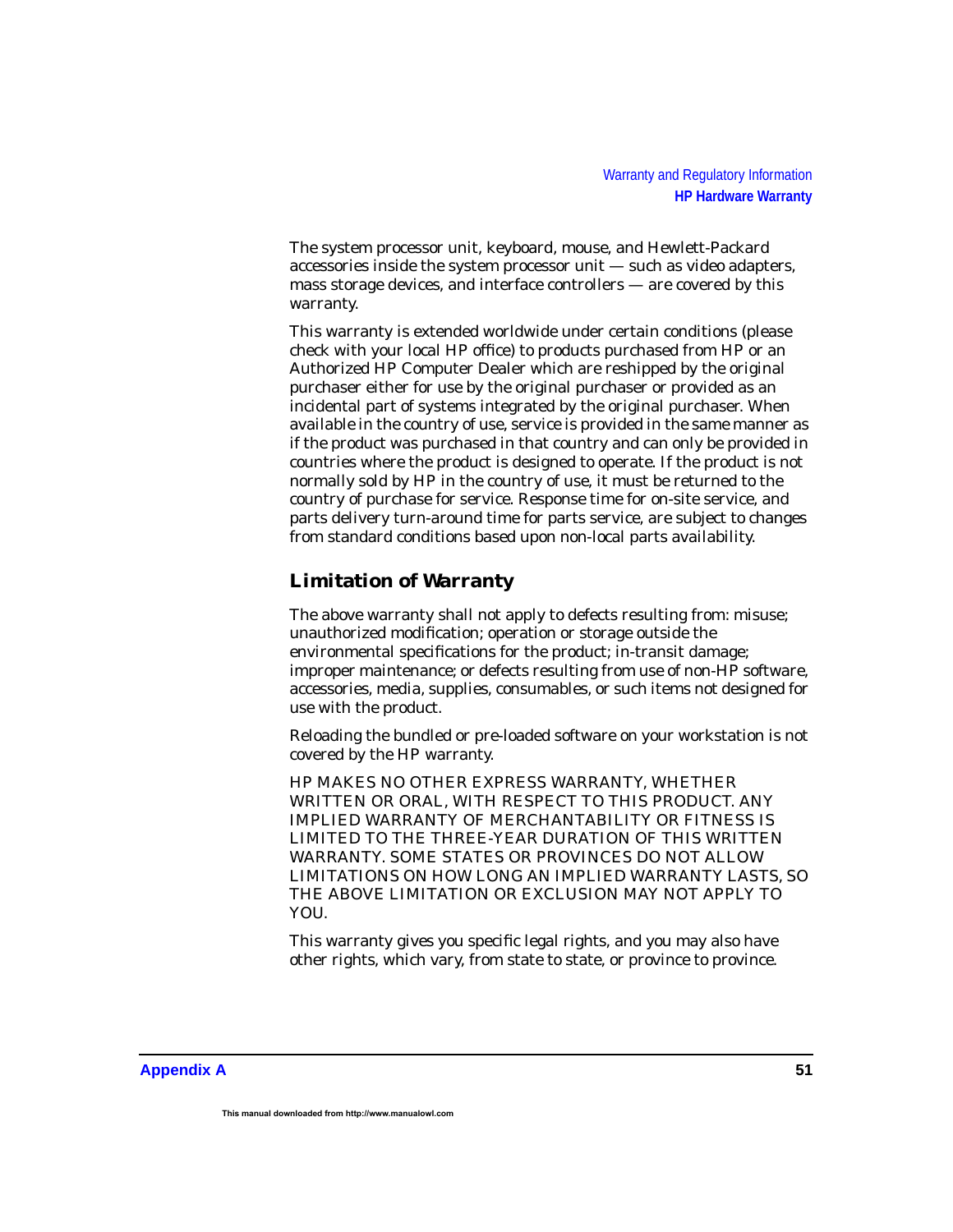# <span id="page-51-0"></span>**Limitation of Liability and Remedies**

THE REMEDIES PROVIDED ABOVE ARE THE CUSTOMER'S SOLE AND EXCLUSIVE REMEDIES. IN NO EVENT SHALL HP BE LIABLE FOR ANY DIRECT, INDIRECT, SPECIAL, INCIDENTAL, OR CONSEQUENTIAL DAMAGES, WHETHER BASED ON WARRANTY, CONTRACT, TORT, OR ANY OTHER LEGAL THEORY.

The foregoing limitation of liability shall not apply in the event that any HP product sold hereunder is determined by a court of competent jurisdiction to be defective and to have directly caused bodily injury, death, or property damage; provided, that in no event shall HP's liability for property damage exceed the greater of \$50,000 or the purchase price of the specific product that caused such damage.

Some states or provinces do not allow the exclusion or limitation of incidental or consequential damages — including lost profit — so the above limitation or exclusion may not apply to you.

### <span id="page-51-1"></span>**Obtaining On-Site Warranty Service**

To obtain on-site warranty service, the customer must contact an HP Sales and Service Office (in the US, call the HP Customer Support Center at (970) 635-1000) or a participating Authorized HP Computer Dealer Repair Center. The customer must be prepared to supply proof of the purchase date.

The system processor unit, keyboard, mouse, and Hewlett-Packard accessories inside the system processor unit — such as video adapters, mass storage devices, and interface controllers — are covered by this warranty.

During the on-site warranty period, customer-replaceable components may be serviced through expedited part shipment. In this event, HP will prepay shipping charges, duty, and taxes; provide telephone assistance on replacement of the component when necessary; and pay shipping charges, duty, and taxes for any part that HP asks to be returned.

On-site visits caused by non-Hewlett-Packard products — whether internal or external to the system processor unit — are subject to standard per-incident travel and labor charges.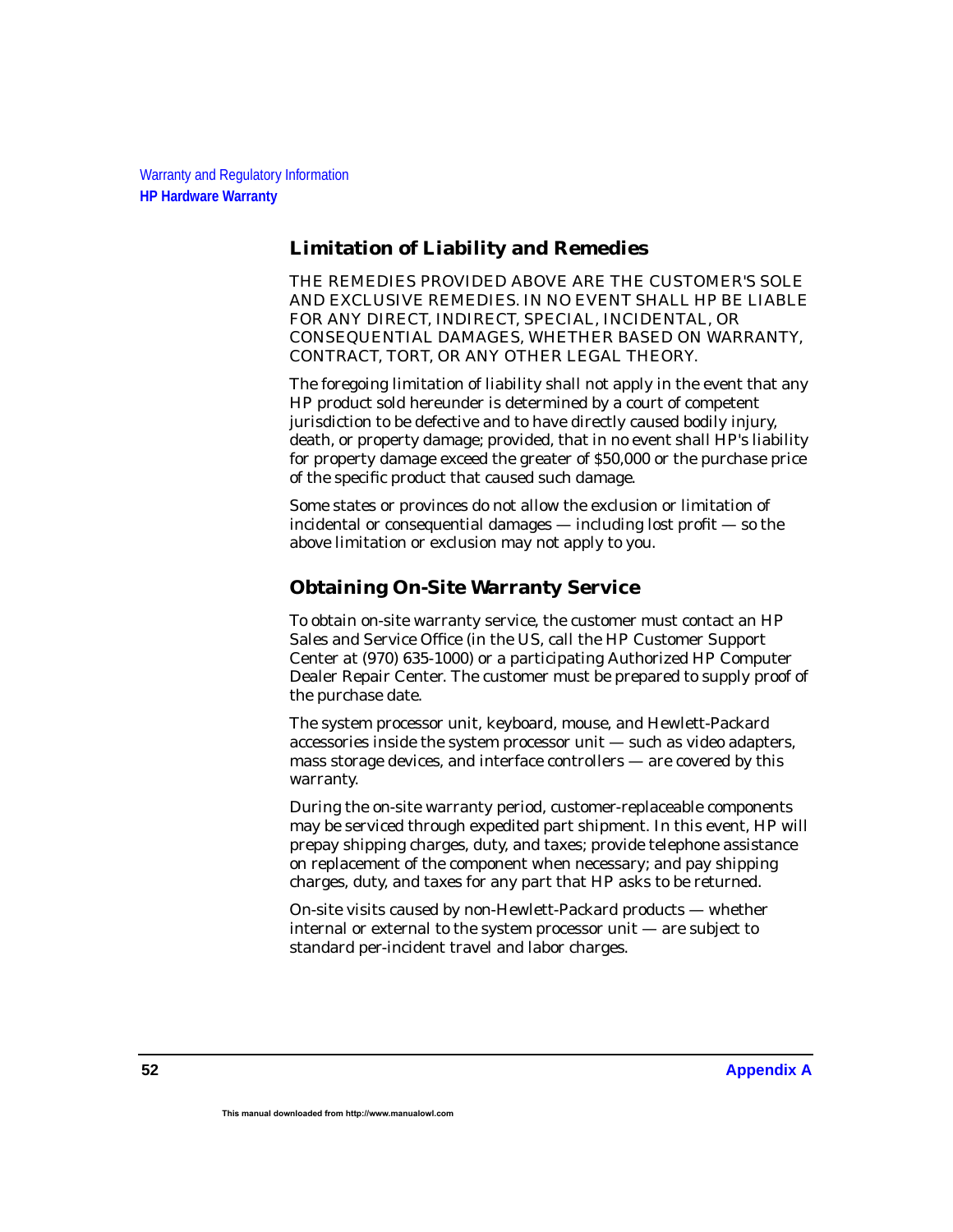On-site service for this product is restricted or unavailable in certain locations. In HP Excluded Travel Areas — areas where geographical obstacles, undeveloped roads, or unsuitable public transportation prohibit routine travel — service is provided on a negotiated basis at extra charge.

Response time for HP on-site service in an HP Service Travel Area is normally next business day (excluding HP holidays) for HP Travel Zones 1-3 (generally 100 miles or 160 km from the HP office). Response time is second business day for Zones 4 and 5 (200 miles, 320 km); third business day for Zone 6 (300 miles, 480 km); and negotiated beyond Zone 6. Worldwide Customer Support Travel information is available from any HP Sales and Service Office.

Travel restrictions and response time for dealer or distributor service are defined by the participating dealer or distributor.

Service contracts which provide after-hour or weekend coverage, faster response time, or service in an Excluded Travel Area are often available from HP, an authorized dealer, or authorized distributor at additional charge.

#### <span id="page-52-0"></span>**Customer Responsibilities**

The customer may be required to run HP-supplied diagnostic programs before an on-site visit or replacement part will be dispatched.

The customer must verify that the latest version of the BIOS is installed on the product. The customer may be asked to install the latest version of the BIOS before an HP Sales and Service Center Representative or HP Authorized Support Provider representative is dispatched to the customer's site.

Product upgrades, such as new revisions of drivers or BIOS, are not eligible for on-site services under warranty. These revisions are available for you to download at the recommendation of HP or your reseller support representative. If you need professional services to assist you with the upgrades, contact your reseller or HP.

The customer is responsible for the security of its proprietary and confidential information and for maintaining a procedure external to the products for reconstruction of lost or altered files, data, or programs.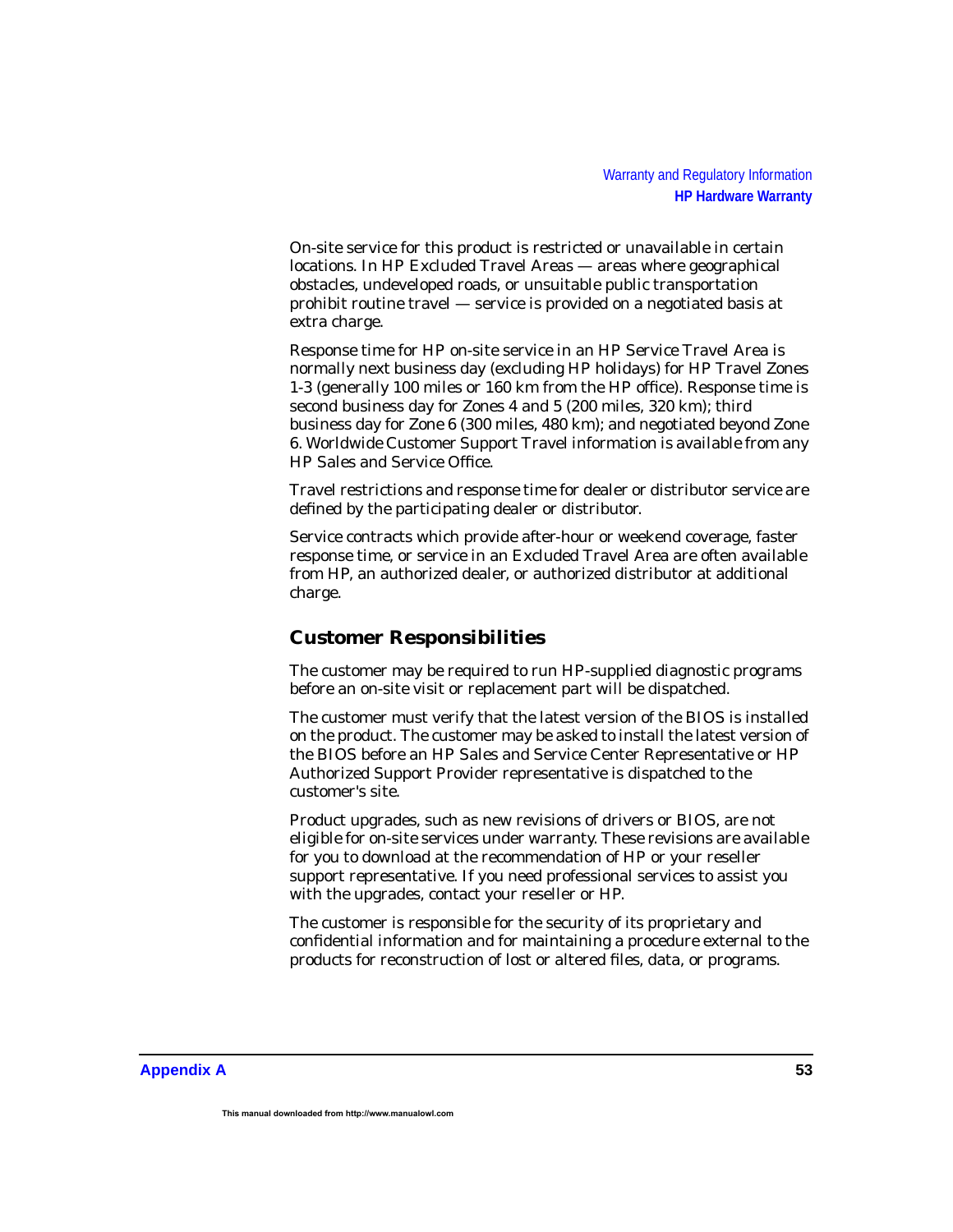The customer must provide: access to the product; adequate working space and facilities within a reasonable distance of the product; access to and use of all information and facilities determined necessary by HP to service the product; and operating supplies and consumables such as the customer would use during normal operation.

A representative of the customer must be present at all times. The customer must state if the product is being used in an environment which poses a potential health hazard to repair personnel; HP or the servicing dealer may require that the product be maintained by customer personnel under direct HP or dealer supervision.

### <span id="page-53-0"></span>**Obtaining Parts Warranty Service**

When parts warranty service applies, the customer may be required to run HP-supplied diagnostic programs before a replacement part will be dispatched. The customer must be prepared to supply proof of purchase.

The customer shall return some defective parts upon HP demand. In that case, HP will prepay shipping charges for parts returned to the HP parts service center.

# <span id="page-53-1"></span>**HP Telephone Support Services**

HP free telephone support for your workstation is available during the first year from date of purchase. This service will also provide technical assistance with the basic configuration and setup of your HP Workstation and for the bundled or pre-loaded operating system.

HP does NOT provide telephone support for workstations configured as network servers. We recommend HP NetServers for your network server requirements.

(Rev. 17/03/98)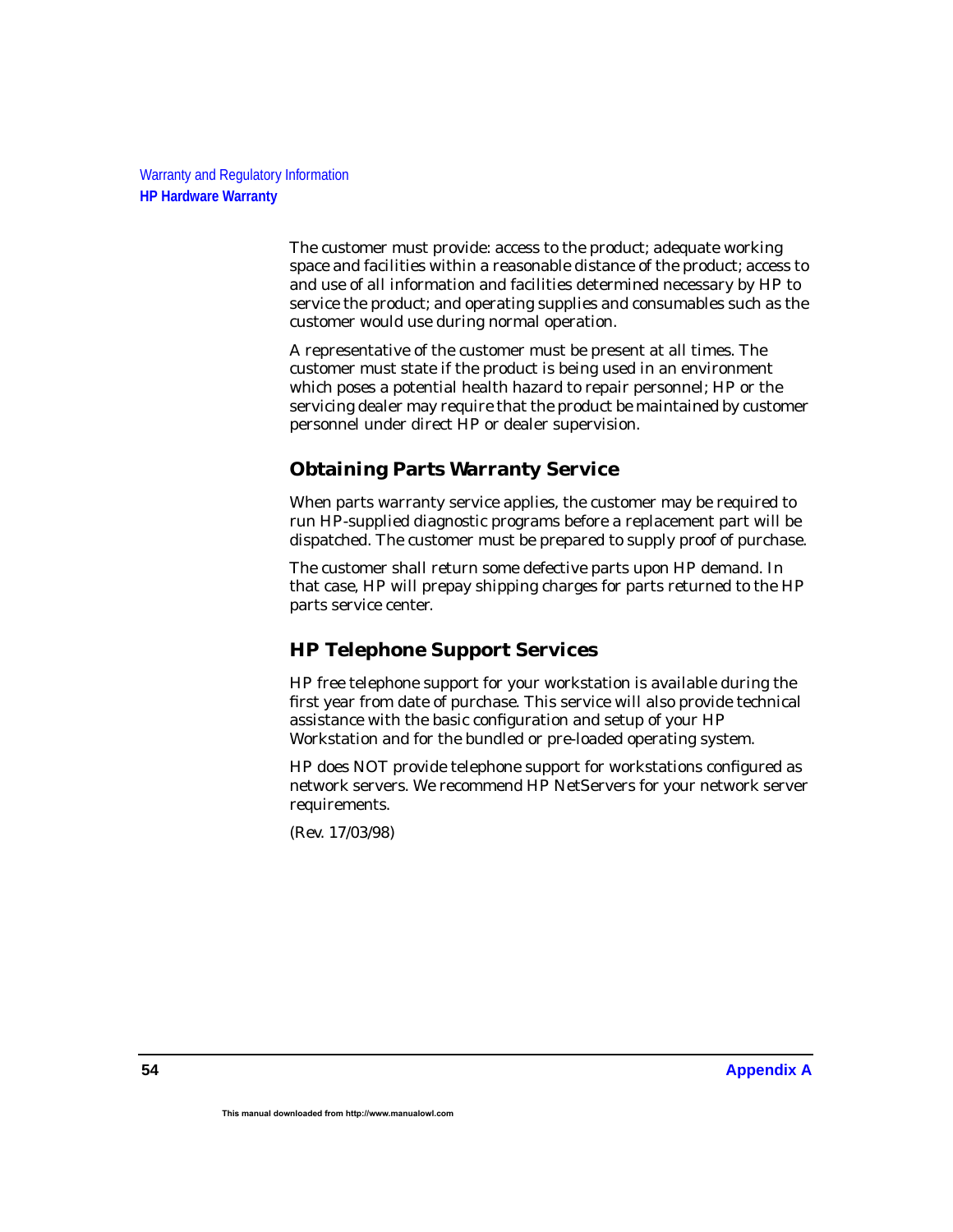# <span id="page-54-0"></span>**HP Software Limited Warranty**

THIS HP SOFTWARE LIMITED WARRANTY SHALL COVER ALL SOFTWARE, INCLUDING OPERATING SYSTEM SOFTWARE, THAT IS PROVIDED TO YOU AS PART OF THE HP PRODUCT. IN CASE OF CONFLICT BETWEEN HP AND NON-HP WARRANTY TERMS THESE HP WARRANTY TERMS SHALL PREVAIL.

#### **HP Software Warranty**

HP warrants for a period of ninety (90) days from the date of purchase that all pre-installed HP software will execute their programming instructions when all files are properly installed. HP does not warrant that the software will be uninterrupted or error free. In case of software failure to execute its programming instructions during the warranty period, customer's remedy will be the replacement of software provided by HP or a refund upon return of the product and all copies of software, installation instructions and remote assistance (by phone and/or by email).

Other Software (if supplied) All other software is warranted by the software vendor and is not warranted by HP.

#### **Operating System**

#### **Microsoft Operating Systems and Software**

HP warrants for a one (1) year period from the date of the purchase the installation and configuration of the pre-installed version of the operating system and software. HP does not warrant that the functionality of the operating system and software will be uninterrupted or error free. During the warranty period, in the event of a software failure to execute its programming instructions during the installation and/or configuration, HP will provide customers with remote assistance (by phone and/or by email) for re-installation and configuration.

*All other Operating Systems*: Other Operating Systems are warranted by the Operating System vendor and are not warranted by HP.

#### **Removable Media (if supplied)**

HP warrants the removable media, if supplied, upon which this product is recorded to be free from defects in materials and workmanship under normal use for a period of ninety (90) days from the date of purchase.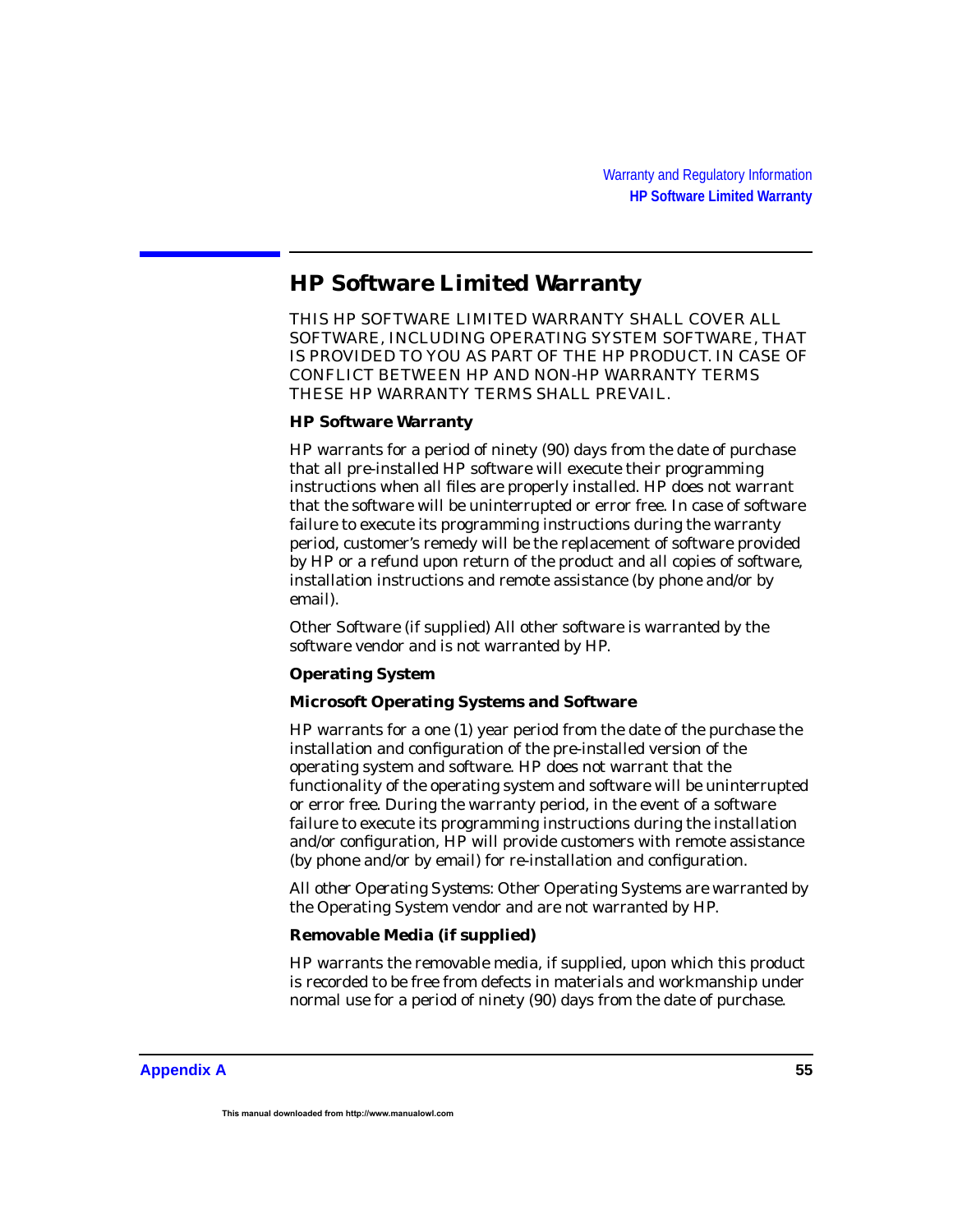Customer's remedy in case of defect will be the replacement of media provided by HP or a refund upon return of the product and destruction of all other non-removable media copies of the software.

#### **HP Service Procedures**

*Notice of Warranty Claims*. Customer must notify HP in writing of any warranty claim not later than thirty (30) days after the expiration of the warranty period.

*Limitation of Warranty*. HP makes no other express warranty, whether written or oral with respect to this product. Any implied warranty of merchantability or fitness for a particular purpose is limited to the 90-day duration of this written warranty. HP is not liable in case of misuse, unauthorized modification, improper maintenance, or defects resulting from unauthorized use with non HP equipment.

*Limitation of Liability and Remedies*. THE REMEDIES PROVIDED ABOVE ARE CUSTOMER'S SOLE AND EXCLUSIVE REMEDIES. IN NO EVENT SHALL HP BE LIABLE FOR ANY DIRECT, INDIRECT, SPECIAL, INCIDENTAL OR CONSEQUENTIAL DAMAGES (INCLUDING LOST PROFIT) WHETHER BASED ON WARRANTY, CONTRACT, TORT OR ANY OTHER LEGAL THEORY.

This warranty in no way effects Customers right under statutory law.

*Obtaining Warranty Service*. Warranty Service may be obtained from the nearest HP sales office or in other locations indicated on HP's Web Site.

#### **HP Software License Agreement**

Your HP product contains software programs.

CAREFULLY READ THIS LICENSE AGREEMENT AND LIMITED WARRANTY STATEMENT BEFORE PROCEEDING TO OPERATE THIS EQUIPMENT. RIGHTS IN THE SOFTWARE ARE OFFEREDONLY ON THE CONDITION THAT THE CUSTOMER AGREES TO ALL TERMS AND CONDITIONS OF THE LICENSE AGREEMENT. PROCEEDING TO OPERATE THE EQUIPMENT INDICATES YOUR ACCEPTANCE OF THESE TERMS AND CONDITIONS. IF YOU DO NOT AGREE WITH THE TERMS OF THE LICENSE AGREEMENT, YOU MUST NOW EITHER REMOVE THE SOFTWARE FROM YOUR HARD DISK DRIVE AND DESTROY THE MASTER DISKETTES, OR RETURN THE COMPLETE HP PRODUCT AND SOFTWARE FOR A FULL REFUND. PROCEEDING WITH CONFIGURATION SIGNIFIES YOUR ACCEPTANCE OF THE LICENSE TERMS.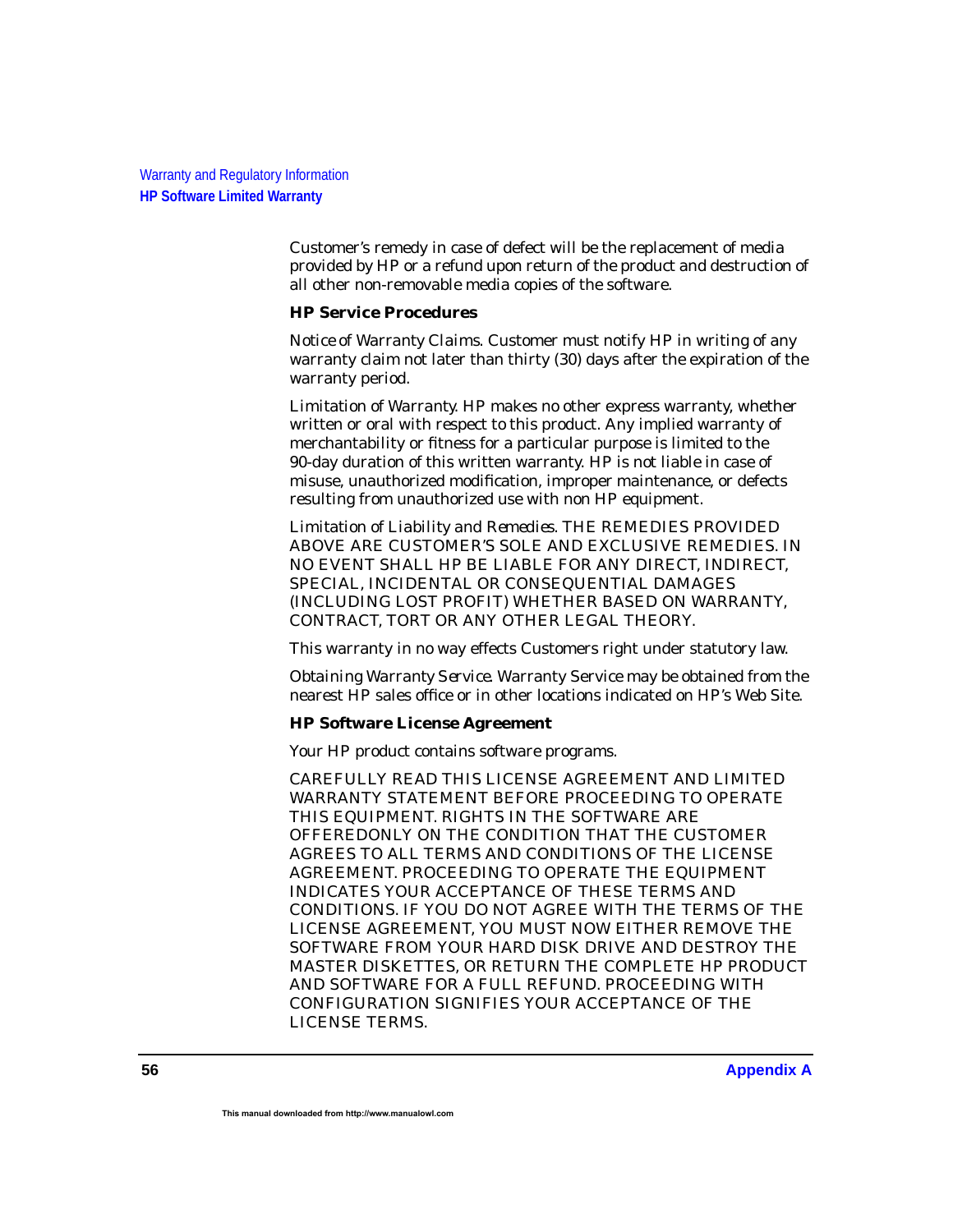UNLESS OTHERWISE STATED BELOW, THIS HP SOFTWARE LICENSE AGREEMENT SHALL GOVERN THE USE OF ALL SOFTWARE THAT IS PROVIDED TO YOU AS PART OF THE HP PRODUCT AND SHALL SUPERSEDE ANY OTHER SOFTWARE WARRANTY STATEMENT THAT MAY BE INCLUDED IN THIS HP PRODUCT OR MAY BE FOUND ONLINE.

Operating system and software applications by Microsoft are licensed to you under the Microsoft License Agreement contained in the Microsoft documentation or displayed on your screen when Microsoft Software Products are launched. Other non-HP Software and Operating Systems are covered by the appropriate vendor license. The following License Terms govern the use of the HP software:

USE. Customer may use the software on any one HP product. Customer may not network the software or otherwise use it on more than one HP product. Customer may not reverse assemble or decompile the software unless authorized by law.

COPIES AND ADAPTATIONS. Customer may make copies or adaptations of the software a) for archival purposes or (b) when copying or adaptation is an essential step in the use of the software with an HP product so long as the copies and adaptations are used in no other manner.

OWNERSHIP. Customer agrees that he/she does not have any title or ownership of the software, other than ownership of the physical media. Customer acknowledges and agrees that the software is copyrighted and protected under the copyright laws. Customer acknowledges and agrees that the software may have been developed by a third party software supplier named in the copyright notices included with the software, who shall be authorized to hold the Customer responsible for any copyright infringement or violation of this Agreement.

PRODUCT RECOVERY CD-ROM. If your HP product was shipped with a product recovery CD-ROM: (i) The product recovery CD-ROM and/or support utility software may only be used for restoring the hard disk of the HP product with which the product recovery CD-ROM was originally provided. (ii) The use of any operating system software by Microsoft contained in any such product recovery CD-ROM shall be governed by the Microsoft License Agreement.

TRANSFER OF RIGHTS IN SOFTWARE. Customer may transfer rights in the software to a third party only as part of the transfer of all rights and only if Customer obtains the prior agreement of the third party to be